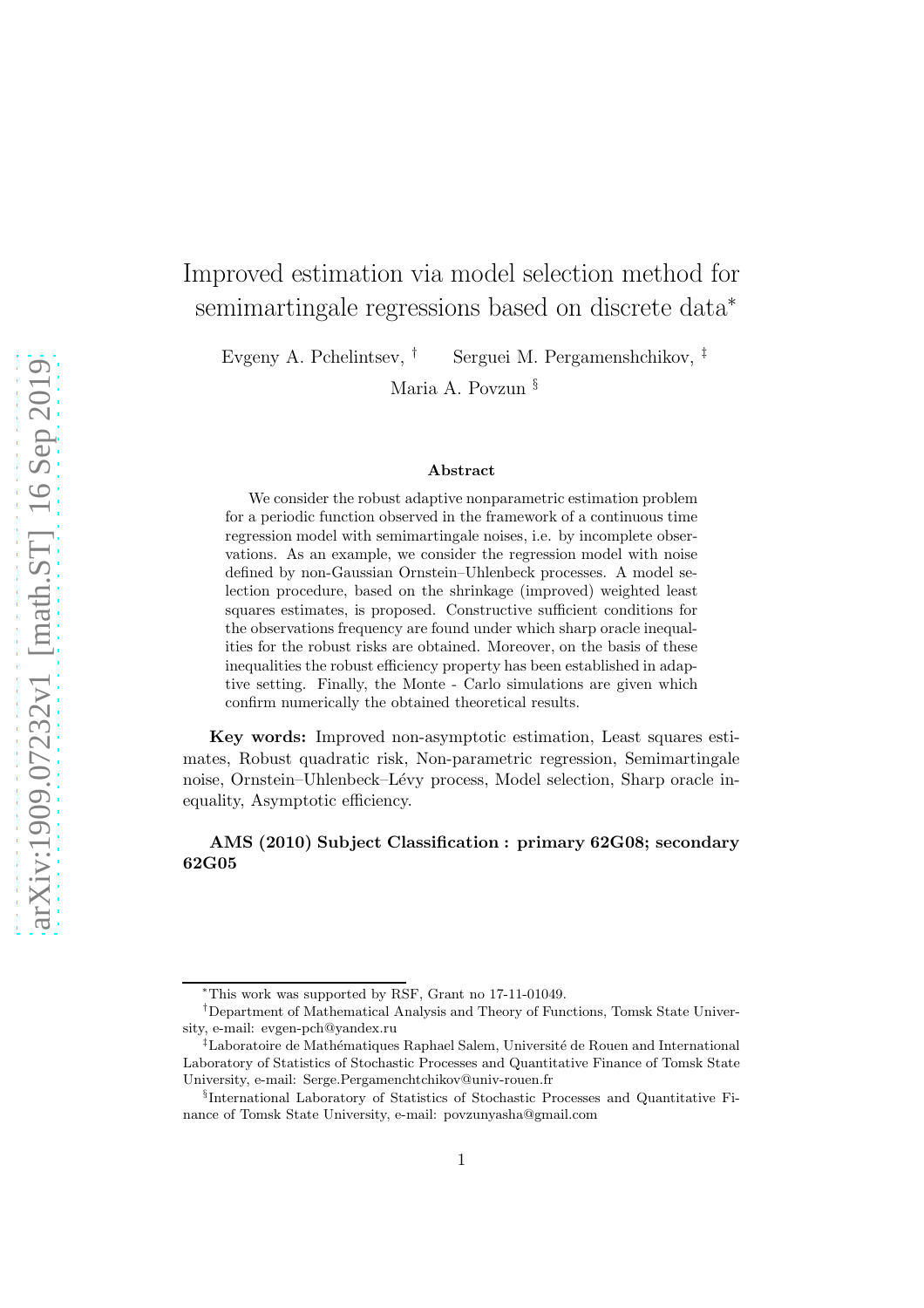# 1 Introduction

In this paper we consider the following continuous time regression model

$$
dy_t = S(t)dt + d\xi_t, \quad 0 \le t \le n,
$$
\n(1.1)

where S is an unknown 1-periodic  $\mathbb{R} \to \mathbb{R}$  function from  $\mathbf{L}_2[0,1]$ ,  $(\xi_t)_{t\geq 0}$  is an unobservable noise which is a square integrated semimartingale with the values in the Skorokhod space  $\mathbf{D}[0,n]$  such that, for any function f from  $\mathbf{L}_2[0,n]$ , the stochastic integral

$$
I_n(f) = \int_0^n f(s) \mathrm{d}\xi_s \tag{1.2}
$$

has the following properties

$$
\mathbf{E}_{Q}I_{n}(f) = 0 \quad \text{and} \quad \mathbf{E}_{Q}I_{n}^{2}(f) \leq \varkappa_{Q} \int_{0}^{n} f^{2}(s) \, \mathrm{d}s \,. \tag{1.3}
$$

Here  $\mathbf{E}_O$  denotes the expectation with respect to the distribution Q of the noise process  $(\xi_t)_{0 \le t \le n}$  on the space  $\mathbf{D}[0,n]$ ,  $\varkappa_Q > 0$  is some positive constant depending on the distribution  $Q$ . As to the noise distribution  $Q$  we assume that it is unknown and belongs to some family  $\mathcal{Q}_n$  of probability distributions in  $\mathbf{D}[0, n]$ .

The problem is to estimate the unknown function  $S$  in the model  $(1.1)$ on the basis of observations

$$
(y_{t_j})_{0 \le j \le np}, \quad t_j = \frac{j}{p}, \tag{1.4}
$$

where the observations frequency  $p$  is some fixed integer number. For this problem we use the quadratic risk, which for any estimate  $S$ , is defined as

$$
\mathcal{R}_Q(\widehat{S}, S) := \mathbf{E}_{Q,S} \|\widehat{S} - S\|^2 \quad \text{and} \quad \|f\|^2 := \int_0^1 f^2(t) \mathrm{d}t \,, \tag{1.5}
$$

where  $\mathbf{E}_{O,S}$  stands for the expectation with respect to the distribution  $\mathbf{P}_{O,S}$ of the process [\(1.1\)](#page-29-0) with a fixed distribution Q of the noise  $(\xi_t)_{0 \leq t \leq n}$  and a given function  $S$ . Moreover, in the case when the distribution  $Q$  is unknown we use also the robust risk

$$
\mathcal{R}^*(\widehat{S}, S) = \sup_{Q \in \mathcal{Q}_n} \mathcal{R}_Q(\widehat{S}, S). \tag{1.6}
$$

Note that if  $(\xi_t)_{t\geq0}$  is a Brownian motion, then we obtain the well known white noise model (see, for example,  $[10, 30, 20, 21, 22]$  $[10, 30, 20, 21, 22]$  $[10, 30, 20, 21, 22]$  $[10, 30, 20, 21, 22]$  $[10, 30, 20, 21, 22]$  $[10, 30, 20, 21, 22]$  $[10, 30, 20, 21, 22]$  $[10, 30, 20, 21, 22]$  $[10, 30, 20, 21, 22]$  and etc.) which is popular in statistical radio-physics. Later, to take into account the dependence structure in the papers [\[13](#page-36-3), [9](#page-35-1), [16](#page-36-4)] it was proposed to use the Ornstein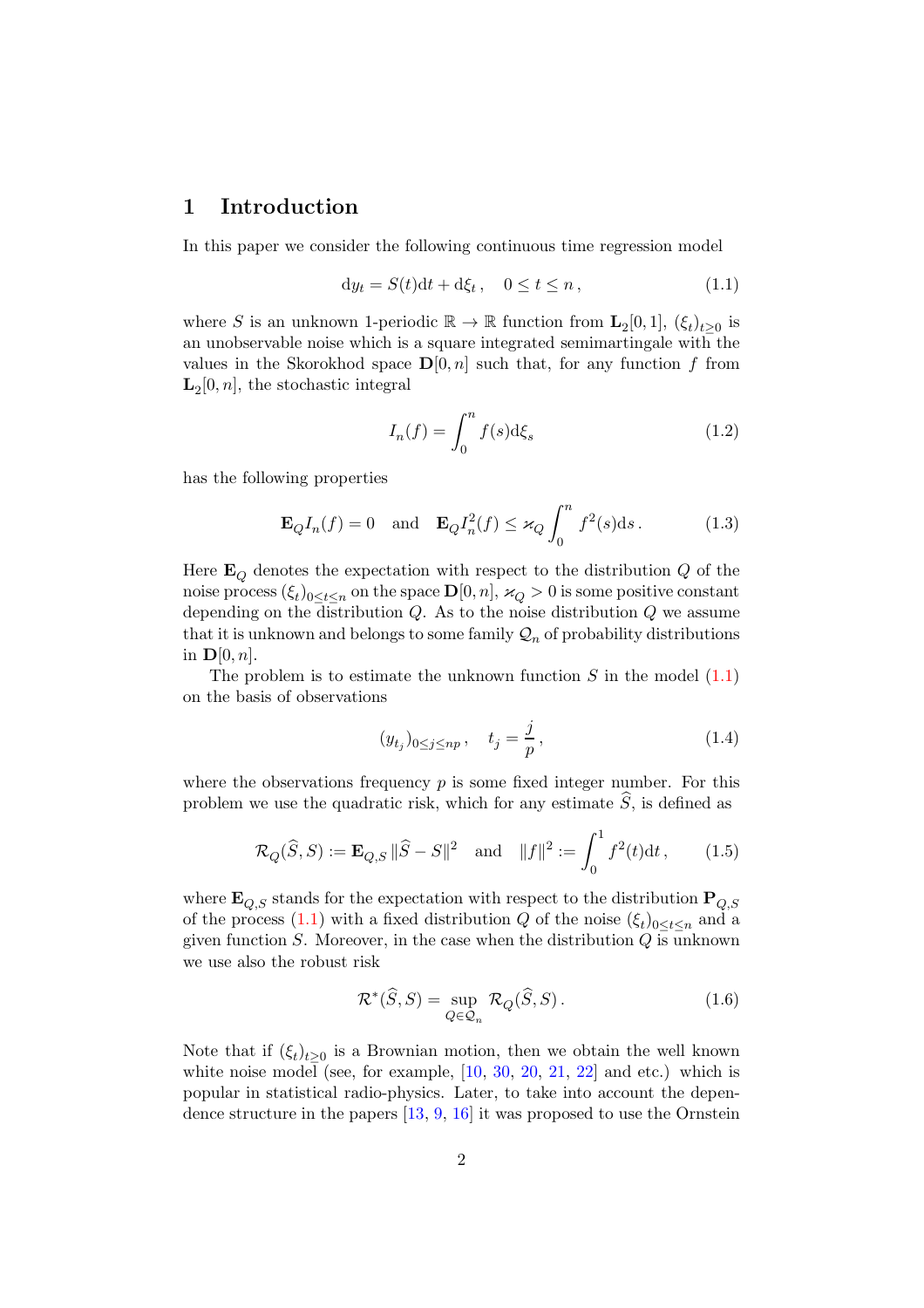- Uhlenbeck noise processes, so called color gaussian noises. Then, to study the estimation problem for non-Gaussian observations [\(1.1\)](#page-29-0) in the papers [\[12,](#page-35-2) [1](#page-35-3), [25](#page-37-1), [19,](#page-36-5) [17,](#page-36-6) [18](#page-36-7)] it was introduced impulse noises defined through the semi-Markov or compound Poisson processes with unknown impulse distributions. However, the semi-Markov or compound Poisson processes can describe the impulse influence of only one fixed frequency. It should be noted that in the telecommunication systems, the noise impulses are without limitations on frequencies and, therefore, such models are too restricted for practical applications. To include all possible impulse noises, in [\[14,](#page-36-8) [15](#page-36-9)] it was proposed to use general non-Gaussian semimartingale processes. Later, for semimartingale models in the papers [\[26](#page-37-2), [27](#page-37-3), [28](#page-37-4), [29](#page-37-5), [31](#page-37-6)] the authors developed the improved (shrinkage) nonparametric estimation methods. It should be emphasized, that in all these papers the improved estimation problems are studied only for the complete observations cases, i.e. when the all trajectory  $(y_t)_{0 \leq t \leq n}$  is accessed to be observed.

Our main goal in this paper is to develop improved estimation methods for the incomplete observations, i.e. when the process  $(1.1)$  can be observed only in the fixed time moments  $(1.4)$ . As an example, we consider the regression model [\(1.1\)](#page-29-0) with the noise defined by non-Gaussian Ornstein–Uhlenbeck process with unknown distribution. To this end we propose model selection methods based on the improved weighted least squares estimates. For the first time such approach was proposed in [\[6\]](#page-35-4) for regression models in discrete time and in [\[16](#page-36-4)] for Gaussian regression models in continuous time. It should be noted that for the non-Gaussian regression models we can not use directly the well-known improved estimators proposed in [\[11](#page-35-5)] for spherically symmetric observations. To apply the improved estimation methods to the non-Gaussian regression models in continuous time one needs to use the modifications of the James - Stein shrinkage procedure proposed in [\[19,](#page-36-5) [25](#page-37-1)] for parametric estimation problems and developed in [\[26,](#page-37-2) [27,](#page-37-3) [28](#page-37-4), [29](#page-37-5), [31](#page-37-6)] for nonparametric estimation. Moreover, we develop new analytical tools to provide the improvement effect for the non-asymptotic estimation accuracy. It turns out that in this case the accuracy improvement is much more significant than for parametric models, since according to the well-known James - Stein formula the accuracy improvement increases when dimension of the parameters increases. Recall, that for the parametric models this dimension is always fixed, while for the nonparametric models it tends to infinity, that is, it becomes arbitrarily large with an increase in the number of observations. Therefore, the gain from the application of improved methods is essentially increasing with respect to the parametric case. Then, we find constructive conditions for the observation frequency and the noise distributions under which we show sharp non-asymptotic oracle inequalities for the robust risks  $(1.6)$ . Then, through the established oracle inequalities we get the efficiency property for the developed model selection methods in adaptive setting. Furthermore, we show that the obtained conditions hold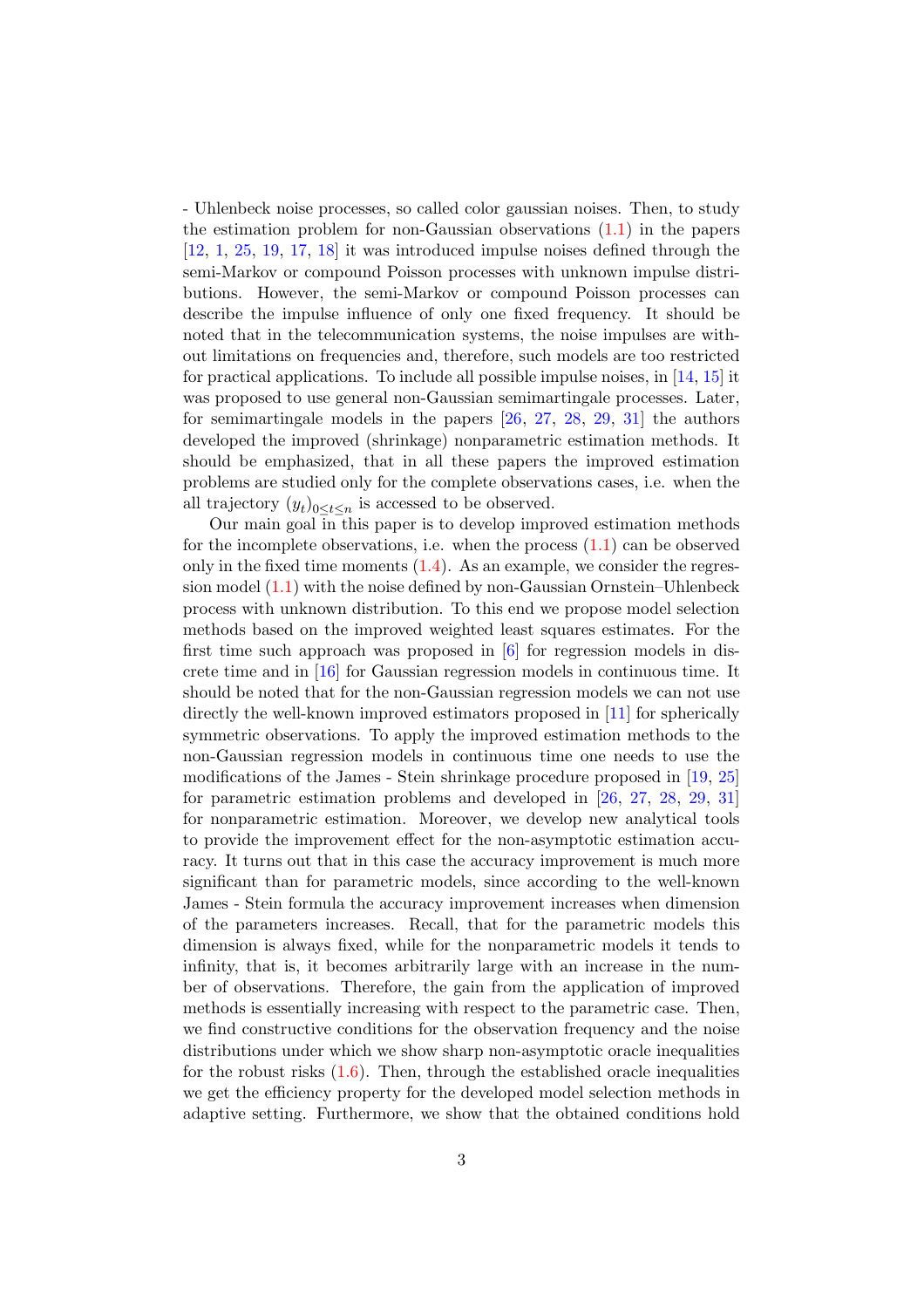for the non-Gaussian Ornstein–Uhlenbeck processes defined in Section [2.](#page-3-0)

The rest of the paper is organized as follows. In Section [3](#page-4-0) we construct the shrinkage weighted least squares estimates and study the improvement effect. In Section [4](#page-7-0) we construct the model selection procedure on the basis of improved weighted least squares estimates. In Section [5.1](#page-9-0) we state the main results in the form of oracle inequalities for the quadratic risk  $(1.5)$ and the robust risk  $(1.6)$ . In Section [5.2](#page-10-0) it is shown that the proposed model selection procedure for estimating S in  $(1.1)$  is asymptotically efficient with respect to the robust risk  $(1.6)$  $(1.6)$  $(1.6)$ . In Section 6 we illustrate the performance of the proposed model selection procedure through numerical simulations. Section [7](#page-13-0) gives the main properties of stochastic integrals for the non-Gaussian Ornstein-Uhlenbeck processes. Section [8](#page-22-0) gives the proofs of the main results. Appendix [A](#page-29-1) contents all auxiliary results.

# <span id="page-3-0"></span>2 Non-Gaussian Ornstein-Uhlenbeck-Lévy process

Now we consider the noise process  $(\xi_t)_{t\geq 0}$  in  $(1.1)$  defined by a non-Gaussian Ornstein–Uhlenbeck process with the Lévy subordinator. Such processes are used in the financial Black–Scholes type markets with jumps (see, for example,  $[2]$ , and the references therein). Let the noise process in  $(1.1)$  obeys the equation

<span id="page-3-1"></span>
$$
d\xi_t = a\xi_t dt + du_t, \quad \xi_0 = 0,
$$
\n(2.1)

where

$$
u_t = \varrho_1 w_t + \varrho_2 z_t \text{ and } z_t = x * (\mu - \widetilde{\mu})_t.
$$
 (2.2)

Here  $(w_t)_{t\geq 0}$  is a standard Brownian motion, "\*" denotes the stochastic integral with respect to the compensated jump measure  $\mu(ds, dx)$  with deterministic compensator  $\tilde{u}$ (ds dx) = ds $\Pi$ (dx), i.e.

$$
z_t = \int_0^t \int_{\mathbb{R}_*} v \, (\mu - \widetilde{\mu})(\mathrm{d} s \, \mathrm{d} v) \quad \text{and} \quad \mathbb{R}_* = \mathbb{R} \setminus \{0\} \, ,
$$

 $\Pi(\cdot)$  is the Lévy measure on  $\mathbb{R}_{*} = \mathbb{R} \setminus \{0\}$ , (see, for example in [\[5\]](#page-35-7)), such that

<span id="page-3-4"></span>
$$
\Pi(x^2) = 1 \quad \text{and} \quad \Pi(x^8) < \infty \,. \tag{2.3}
$$

We use the notation  $\Pi(|x|^m) = \int_{\mathbb{R}_*} |z|^m \, \Pi(\mathrm{d}z)$ . Moreover, we assume that the nuisance parameters  $a \leq 0$ ,  $\varrho_1$  and  $\varrho_2$  satisfy the conditions

<span id="page-3-2"></span>
$$
- a_{max} \le a \le 0, \quad 0 < \underline{\varrho} \le \varrho_1^2 \quad \text{and} \quad \sigma_Q = \varrho_1^2 + \varrho_2^2 \le \varsigma^*, \tag{2.4}
$$

where the bounds  $a_{max}$ ,  $\underline{\varrho}$  and  $\varsigma^*$  are functions of n, i.e.  $a_{max} = a_{max}(n)$ ,  $\underline{\varrho} = \varrho_n$  and  $\varsigma^* = \varsigma_n^*$ , such that for any  $\epsilon > 0$ 

<span id="page-3-3"></span>
$$
\lim_{n \to \infty} \frac{a_{\max}(n) + \varsigma_n^*}{n^{\epsilon}} = 0 \quad \text{and} \quad \liminf_{n \to \infty} n^{\epsilon} \underline{\varrho}_n > 0. \tag{2.5}
$$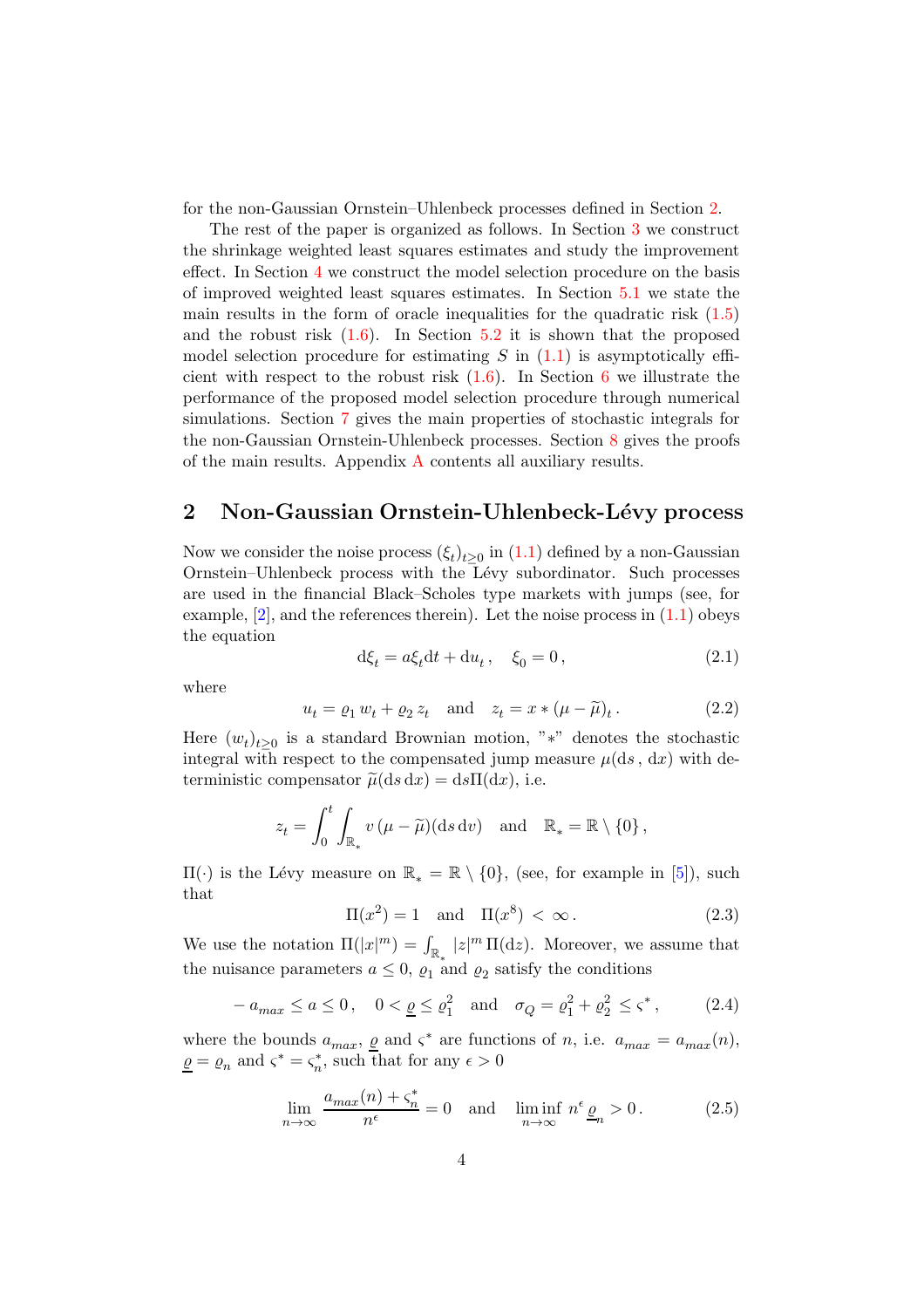We denote by  $\mathcal{Q}_n$  the family of all distributions of process  $(1.1) - (2.1)$  $(1.1) - (2.1)$  on the Skorokhod space  $\mathbf{D}[0,n]$  satisfying the conditions  $(2.4) - (2.5)$  $(2.4) - (2.5)$ . It should be noted that in view of Corollary [7.2](#page-14-0) and the last inequality in [\(2.4\)](#page-3-2) the condition [\(1.3\)](#page-30-1) for the process [\(2.1\)](#page-3-1) holds with  $\varkappa_Q = 2\varsigma^*$ . Note also that the process [\(2.1\)](#page-3-1) is conditionally-Gaussian square integrated semimartingale with respect to  $\sigma$ -algebra  $\mathcal{G} = \sigma\{z_t, t \geq 0\}$  which is generated by jump process  $(z_t)_{t>0}$ .

# <span id="page-4-0"></span>3 Improved estimation

For estimating the unknown function  $S$  in  $(1.1)$  we will use it's Fourier expansion with respect to an orthonormal basis  $(\phi_j)_{j\geq 1}$  in  $\mathbf{L}_2[0,1]$ . We extend these functions by the periodic way on  $\mathbb{R}$ , i.e.  $\phi_j(t) = \phi_j(t+1)$  for any  $t \in \mathbb{R}$ . Assume that the basis functions are uniformly bounded, i.e. for some constant  $\phi_* \geq 1$ , which may be depend on *n*,

$$
\sup_{0 \le j \le n} \sup_{0 \le t \le 1} |\phi_j(t)| \le \phi_* < \infty. \tag{3.1}
$$

Moreover we will use such basis that the restrictions of the functions  $(\phi_j)_{1 \leq j \leq p}$ , on the sampling lattice

$$
\mathcal{T}_p = \{t_1, ..., t_p\}, \quad t_j = j/p,
$$

form an orthonormal basis in the Hilbert space  $\mathbb{R}^{\mathcal{T}_{p}}$  with the inner product

$$
(x,y)_p = \frac{1}{p} \sum_{j=1}^p x(t_j) y(t_j) \text{ for } x, y \in \mathbb{R}^{\mathcal{T}_p},
$$
 (3.2)

i.e.  $(\phi_i, \phi_j)_p = \mathbf{1}_{\{i=j\}}$ . We put the norm  $||x||_p = \sqrt{(x, x)_p}$ .

For example, we can take the trigonometric basis defined as  $Tr_1 \equiv 1$  and for  $j \geq 2$ 

<span id="page-4-1"></span>
$$
\text{Tr}_j(x) = \sqrt{2} \begin{cases} \cos(2\pi[j/2]x) & \text{for even} \quad j; \\ \sin(2\pi[j/2]x) & \text{for odd} \quad j. \end{cases}
$$
(3.3)

Here  $[a]$  denotes the integer part of a.

We write the discrete Fourier expansion of the unknown function  $S$  on the lattice  $\mathcal{T}_p$  in the form

$$
S(t) = \sum_{j=1}^{p} \theta_{j,p} \phi_j(t),
$$

where the corresponding Fourier coefficients

$$
\theta_{j,p} = (S, \phi_j)_p \tag{3.4}
$$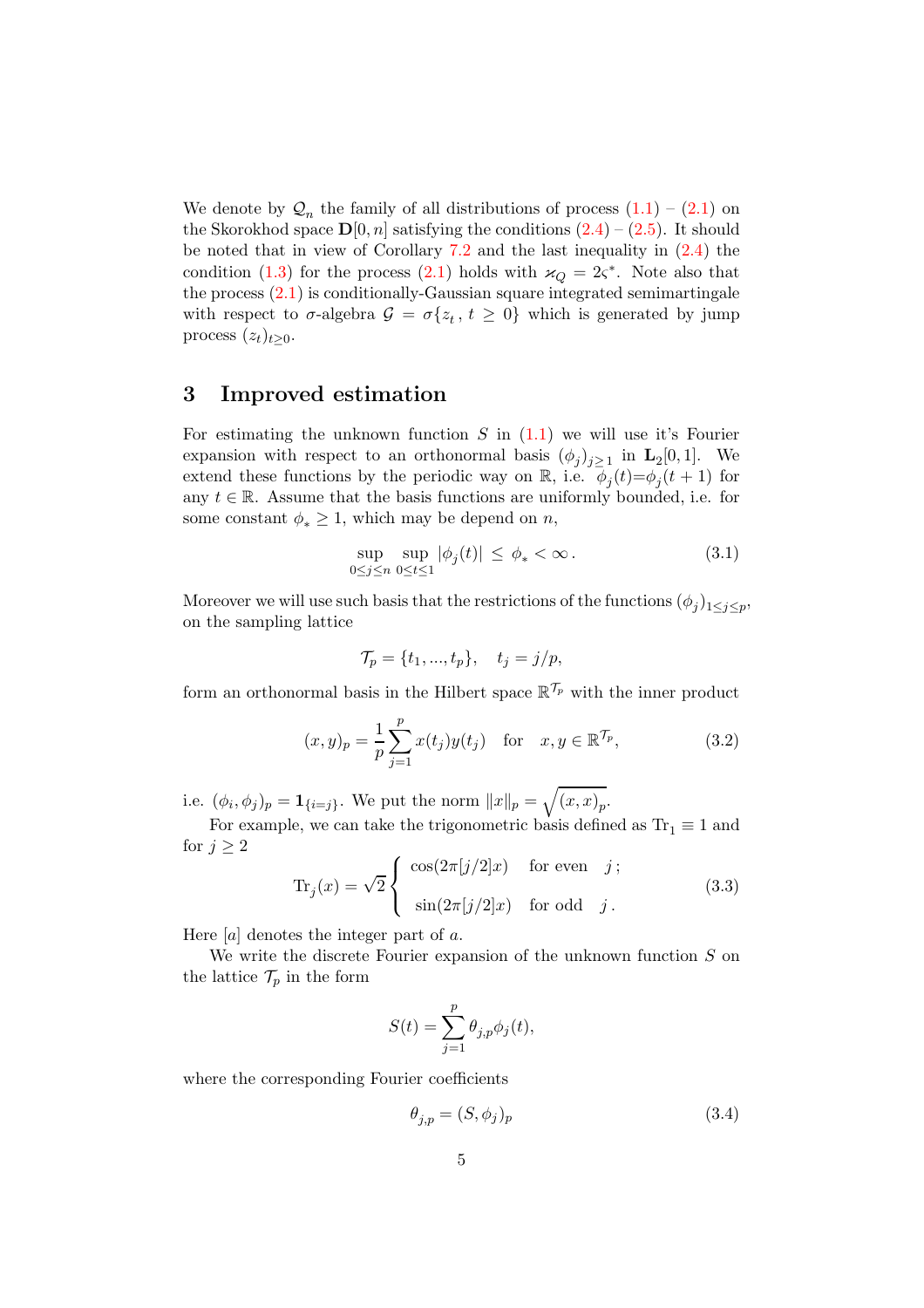can be estimated from the discrete data  $(1.4)$  by the formulae

$$
\widehat{\theta}_{j,p} = \frac{1}{n} \int_0^n \psi_{j,p}(t) \, dy_t, \quad \psi_{j,p}(t) = \sum_{k=1}^{np} \phi_j(t_k) \mathbf{1}_{(t_{k-1}, t_k]}(t). \tag{3.5}
$$

We note that the system of the functions  $\{\psi_{j,p}\}_{1\leq j\leq p}$  is orthonormal in  $L_2[0,1]$  because

$$
(\psi_i, \psi_j) = \int_0^1 \psi_i(t)\psi_j(t)dt = (\phi_i, \phi_j)_p = \mathbf{1}_{\{i=j\}}
$$

Then the Fourier coefficients for the function  $S$  with respect to these functions can be written as

$$
\bar{\theta}_{j,p} = (S, \psi_j) = \theta_{j,p} + h_{j,p}, \qquad (3.6)
$$

.

where

$$
h_{j,p} = h_{j,p}(S) = \sum_{k=1}^{p} \int_{t_{k-1}}^{t_k} \phi_j(t_k) (S(t) - S(t_k)) dt.
$$

In view of  $(1.1)$ , one obtains

<span id="page-5-0"></span>
$$
\widehat{\theta}_{j,n} = \bar{\theta}_{j,p} + \frac{1}{\sqrt{n}} \xi_{j,p}, \quad \xi_{j,p} = \frac{1}{\sqrt{n}} I_n(\psi_{j,p}), \tag{3.7}
$$

where  $I_n(\cdot)$  is given in [\(1.2\)](#page-29-2). As in [\[18\]](#page-36-7) we define a class of weighted least squares estimates for  $S(t)$  as

<span id="page-5-1"></span>
$$
\widehat{S}_{\gamma}(t) = \sum_{j=1}^{p} \gamma(j) \widehat{\theta}_{j,n} \psi_{j,p}(t) ,
$$
\n(3.8)

where the weights  $\gamma = (\gamma(j))_{1 \leq j \leq p} \in \mathbb{R}^p$  belong to some finite set  $\Gamma$  from  $[0, 1]$ <sup>p</sup> for which we set

$$
\nu = \text{card}(\Gamma) \quad \text{and} \quad |\Gamma|_* = \max_{\gamma \in \Gamma} \sum_{j=1}^p \gamma(j), \tag{3.9}
$$

where card(Γ) is the number of the vectors  $\gamma$  in Γ. In the sequel we assume that all vectors from Γ satisfies the following condition.

 $\mathbf{D}_1$ ) *Assume that for any vector*  $\gamma \in \Gamma$  *there exists some fixed integer*  $d = d(\gamma) \leq p$  such that their first d components are equal to one, i.e.  $\gamma(j) = 1$  *for*  $1 \leq j \leq d$  *for any*  $\gamma \in \Gamma$ *.* 

 $\mathbf{D}_2$ ) There exists  $p_0 \geq 1$  such that for any  $p \geq p_0$  there exists a  $\sigma$  - field  $\mathcal{G}_p$  for which the random vector  $\xi_{d,p} = (\xi_{j,p})_{1 \leq j \leq d}$  is the  $\mathcal{G}_p$ -conditionally *Gaussian in* R <sup>d</sup> *with the covariance matrix*

$$
\mathbf{G}_p = \left( \mathbf{E} \, \xi_{i,p} \, \xi_{j,p} | \mathcal{G}_p \right) \Big|_{1 \le i,j \le d} \tag{3.10}
$$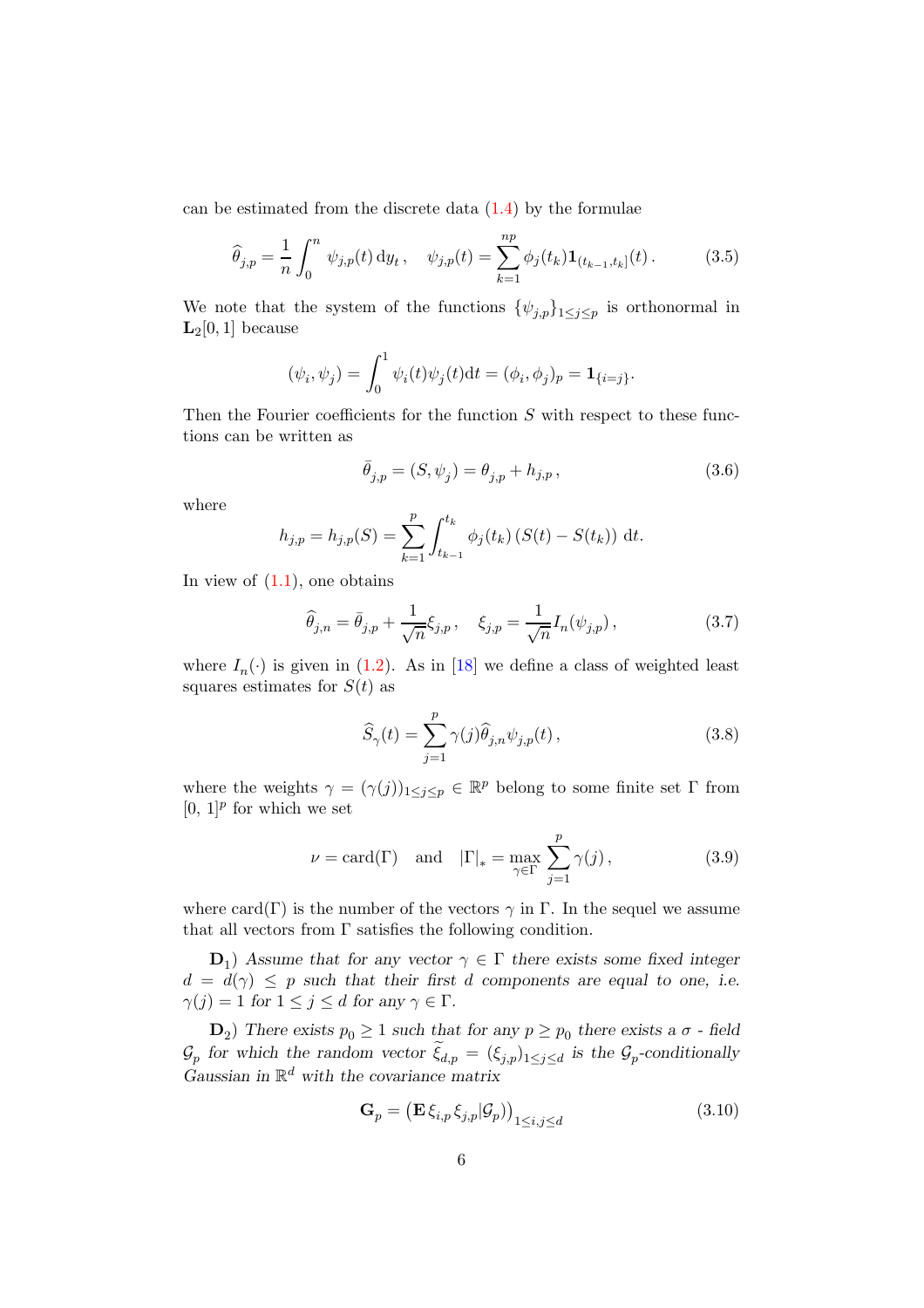and for some nonrandom constant  $l_p > 0$ 

$$
\inf_{Q \in \mathcal{Q}_n} \quad \left( tr \, \mathbf{G}_p - \lambda_{max}(\mathbf{G}_p) \right) \ge l_p \quad \text{a.s.} \,, \tag{3.11}
$$

where  $\lambda_{max}(A)$  *is the maximal eigenvalue of the matrix* A. As it is shown in Proposition 7.11 in  $[27]$  the condition  $D_2$ ) holds for the model  $(1.1) - (2.1)$  $(1.1) - (2.1)$  with  $l_p = \underline{\varrho}_n (d - 6)/2$  and  $d \ge 7$ . For the first d Fourier coefficients in  $(3.7)$  we will use the improved estimation

method proposed for parametric models in [\[25](#page-37-1)]. To this end we set  $\theta_p =$  $(\widehat{\theta}_{j,p})_{1\leq j\leq d}$ . In the sequel we will use the norm  $|x|_d^2 = \sum_{j=1}^d x_j^2$  for any vector  $x = (x_j)_{1 \leq j \leq d}$  from  $\mathbb{R}^d$ . Now we define the shrinkage estimators as

$$
\theta_{j,p}^* = (1 - g(j)) \widehat{\theta}_{j,p}, \qquad (3.12)
$$

where  $g(j) = (\mathbf{c}_n/|\theta_p|_d) \mathbf{1}_{\{1 \leq j \leq d\}},$ 

$$
\mathbf{c}_n = \frac{l_p}{\left(r + \sqrt{d\mathbf{x}/n}\right) n} \quad \text{and} \quad \mathbf{x} = \sup_{Q \in \mathcal{Q}_n} \mathbf{x}_Q.
$$

The positive parameter r may be dependent of n, i.e.  $r = r_n$ , and such that

$$
\lim_{n \to \infty} n^{-\epsilon} r_n = 0 \quad \text{for any} \quad \epsilon > 0. \tag{3.13}
$$

Now we set shrinkage estimates for S

<span id="page-6-0"></span>
$$
S_{\gamma}^*(t) = \sum_{j=1}^p \gamma(j) \theta_{j,p}^* \psi_{j,p}(t).
$$
 (3.14)

We compare the estimators  $(3.8)$  and  $(3.14)$  through the difference

$$
\Delta_Q(S) := \mathcal{R}_Q(S^*_{\gamma}, S) - \mathcal{R}_Q(\widehat{S}_{\gamma}, S).
$$

Now we obtain the non asymptotic bound for this comparative risk. Let now we set √

<span id="page-6-3"></span>
$$
p_0 = \frac{\sqrt{d\phi_* L}}{c_n} + 1,\tag{3.15}
$$

where  $L$  is the Lipschitz constant, i.e.

$$
L = \sup_{0 \le s, t \le 1} \frac{|S(t) - S(s)|}{|t - s|}.
$$

<span id="page-6-2"></span>**Theorem 3.1.** Assume that the conditions  $D_1$   $-D_2$  hold. Moreover, assume that the function S is Lipschitzian. Then for any  $p \geq p_0$ 

<span id="page-6-1"></span>
$$
\sup_{Q \in \mathcal{Q}_n} \sup_{\|S\| \le r} \Delta_Q(S) < 0. \tag{3.16}
$$

Remark 3.1. This inequality  $(3.16)$  means that non-asymptotically, i.e. for any  $p \geq p_0$  the estimate  $(3.14)$  outperforms in mean square accuracy the estimate [\(3.8\)](#page-5-1).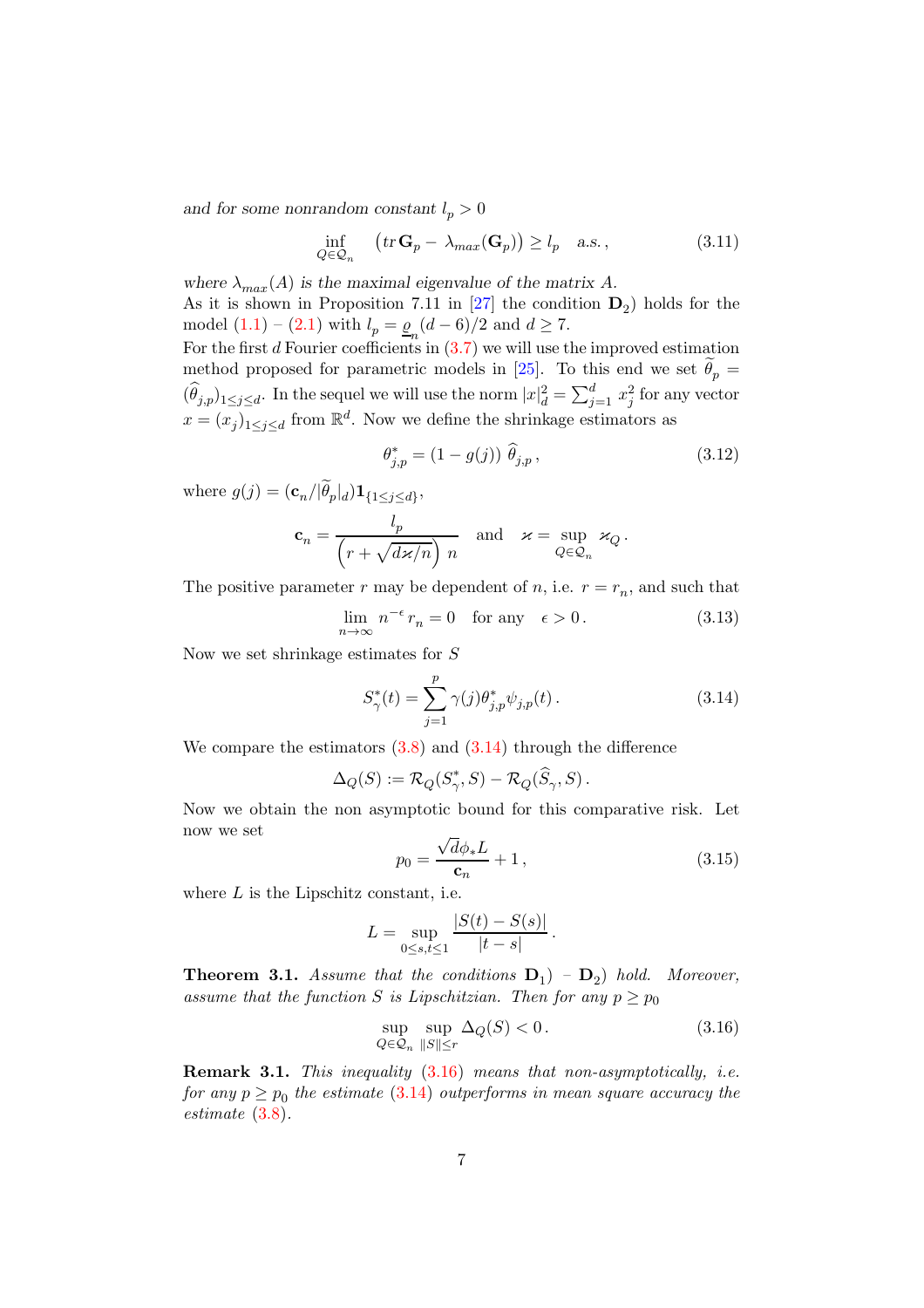# <span id="page-7-0"></span>4 Model selection

This Section gives the construction of a model selection procedure for estimating a function  $S$  in  $(1.1)$  on the basis of improved weighted least square estimates.

The model selection procedure for the unknown function  $S$  in  $(1.1)$  will be constructed on the basis of a family of estimates  $(S^*_{\gamma})_{\gamma \in \Gamma}$ .

The performance of any estimate  $S^*_{\gamma}$  will be measured by the empirical squared error

$$
\text{Err}_p(\gamma) = \|S^*_{\gamma} - S\|^2.
$$

In order to obtain a good estimate, we have to write a rule to choose a weight vector  $\gamma \in \Gamma$  in [\(3.14\)](#page-6-0). It is obvious, that the best way is to minimise the empirical squared error with respect to  $\gamma$ . Making use the estimate definition  $(3.14)$  and the Fourier transformation of S implies

<span id="page-7-3"></span>
$$
\text{Err}_p(\gamma) = \sum_{j=1}^p \gamma^2(j) (\theta_{j,p}^*)^2 - 2 \sum_{j=1}^p \gamma(j) \theta_{j,p}^* \bar{\theta}_{j,p} + ||S||^2. \tag{4.1}
$$

Since the Fourier coefficients  $(\bar{\theta}_{j,p})_{j\geq 1}$  are unknown, the weight coefficients  $(\gamma_j)_{j\geq 1}$  can not be found by minimizing this quantity. To circumvent this difficulty one needs to replace the terms  $\theta_{j,p}^*$ ,  $\bar{\theta}_j$  by their estimators  $\tilde{\theta}_{j,p}$ . We set

$$
\widetilde{\theta}_{j,p} = \theta_{j,p}^* \widehat{\theta}_{j,p} - \frac{\widehat{\sigma}_n}{n},\tag{4.2}
$$

where  $\hat{\sigma}_n$  is the estimate for the limiting variance of  $\mathbf{E}_Q \xi_{j,n}^2$  which we choose in the following form

<span id="page-7-2"></span>
$$
\hat{\sigma}_n = \sum_{j=[\sqrt{n}]+1}^n \hat{t}_{j,n}^2, \quad \hat{t}_{j,n} = \int_0^1 \text{Tr}_j(t) \, \mathrm{d}y_t. \tag{4.3}
$$

For this change in the empirical squared error, one has to pay some penalty. Thus, one comes to the cost function of the form

<span id="page-7-4"></span>
$$
J_p(\gamma) = \sum_{j=1}^p \gamma^2(j) (\theta_{j,p}^*)^2 - 2 \sum_{j=1}^p \gamma(j) \tilde{\theta}_{j,p} + \rho \hat{P}_n(\gamma) \tag{4.4}
$$

where  $\rho$  is some positive constant,  $P_n(\gamma)$  is the penalty term defined as

<span id="page-7-5"></span>
$$
\widehat{P}_n(\gamma) = \frac{\widehat{\sigma}_n \, |\gamma|_n^2}{n} \,. \tag{4.5}
$$

Substituting the weight coefficients, minimizing the cost function

<span id="page-7-1"></span>
$$
\gamma^* = \operatorname{argmin}_{\gamma \in \Gamma} J_p(\gamma), \qquad (4.6)
$$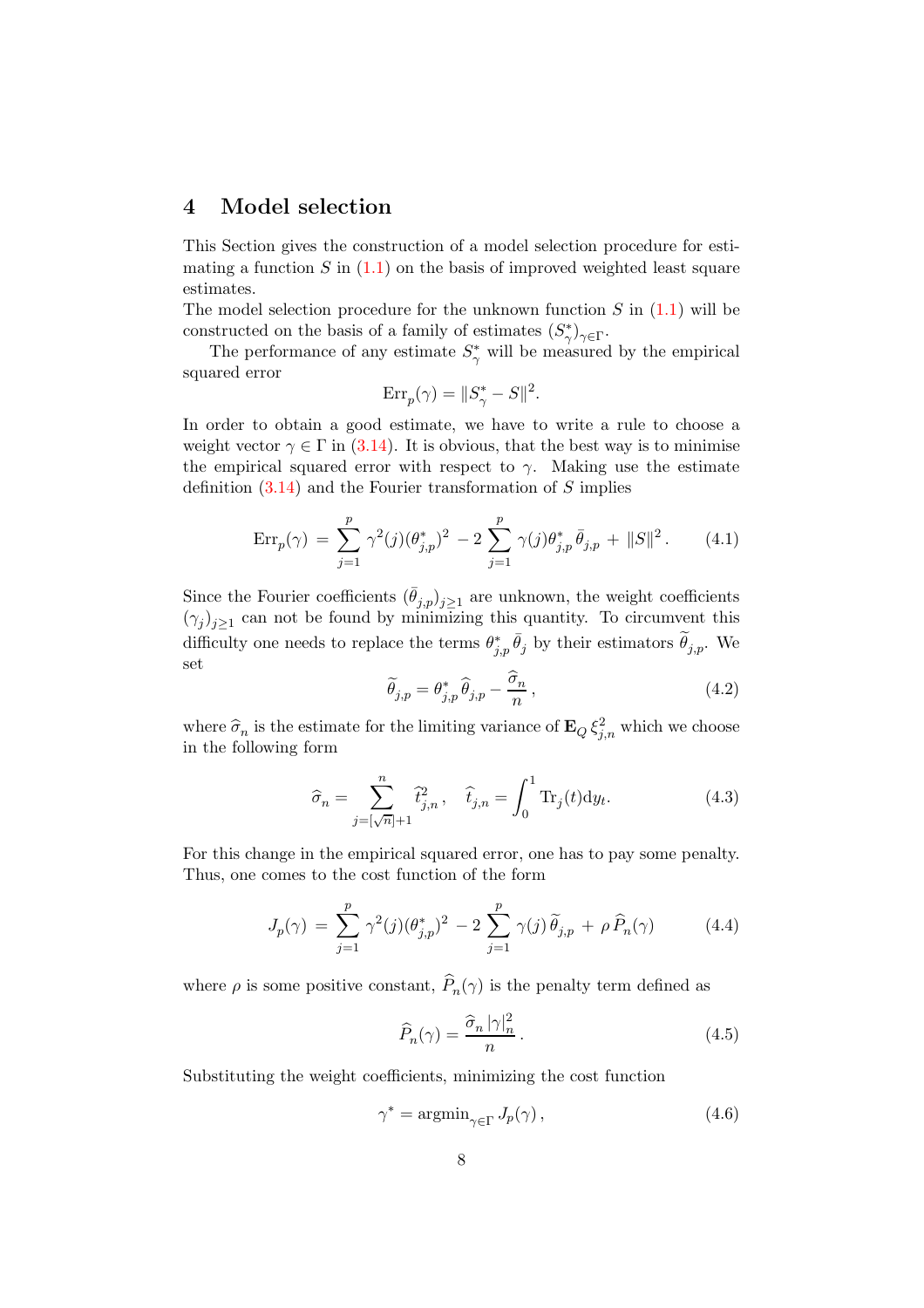in [\(3.8\)](#page-5-1) leads to the improved model selection procedure

<span id="page-8-0"></span>
$$
S^* = S^*_{\gamma^*} \,. \tag{4.7}
$$

It will be noted that  $\gamma^*$  exists because  $\Gamma$  is a finite set. If the minimizing sequence in  $(4.6)$   $\gamma^*$  is not unique, one can take any minimizer.

Now we specify the weight coefficients  $(\gamma(j))_{j\geq 1}$  as it is proposed in [\[7](#page-35-8), [8](#page-35-9)] for a heteroscedastic regression model in discrete time. Firstly, we define the normalizing coefficient  $v_n = n/\varsigma^*$ . Consider a numerical grid of the form

$$
\mathcal{A}_n = \{1, \ldots, k^*\} \times \{r_1, \ldots, r_m\},\
$$

where  $r_i = i\varepsilon$ ,  $i = \overline{1, m}$  and  $m = \left[1/\varepsilon^2\right]$ . We assume that the parameters  $k^* \geq 1$  and  $0 < \varepsilon \leq 1$  are functions of *n*, i.e.  $k^* = k^*(n)$  and  $\varepsilon = \varepsilon(n)$ , such that

$$
\lim_{n \to \infty} \left( \frac{1}{k^*(n)} + \frac{k^*(n)}{\ln n} \right) = 0 \quad \text{and} \quad \lim_{n \to \infty} \left( \varepsilon(n) + \frac{1}{n^{\mathbf{b}} \varepsilon(n)} \right) = 0 \quad (4.8)
$$

for any  $\mathbf{b} > 0$ . One can take, for example, for  $0 < \varepsilon < 1$ 

$$
\varepsilon(n) = 1/\ln(n+1)
$$
 and  $k^*(n) = k_0^* + \sqrt{\ln(n+1)}$ , (4.9)

where  $k_0^* \geq 0$  is some fixed constant. For each  $\alpha = (\beta, r) \in \mathcal{A}_n$  we introduce the weight sequence  $\gamma_{\alpha} = (\gamma_{\alpha}(j))_{j \geq 1}$  as

<span id="page-8-2"></span>
$$
\gamma_{\alpha}(j) = \mathbf{1}_{\{1 \le j \le d(\alpha)\}} + \left(1 - (j/\omega_{\alpha})^{\beta}\right) \mathbf{1}_{\{d(\alpha) < j \le \omega_{\alpha}\}} \tag{4.10}
$$

where  $d(\alpha) = [\omega_{\alpha}/\ln(n+1)], \omega_{\alpha} = (\tau_{\beta} r v_n)^{1/(2\beta+1)}$  and

$$
\tau_{\beta} = \frac{(\beta + 1)(2\beta + 1)}{\pi^{2\beta}\beta}.
$$

Finally, we set

<span id="page-8-1"></span>
$$
\Gamma = \{ \gamma_{\alpha}, \, \alpha \in \mathcal{A}_n \}. \tag{4.11}
$$

It will be noted that such weight coefficients satisfy the condition  $D_1$ ).

## 5 Main results

In this Section we obtain the sharp oracle inequalities for the quadratic risk  $(1.5)$  and robust risk  $(1.6)$  of proposed procedure. Then on the basis of these inequalities the robust efficiency property has been established in adaptive setting.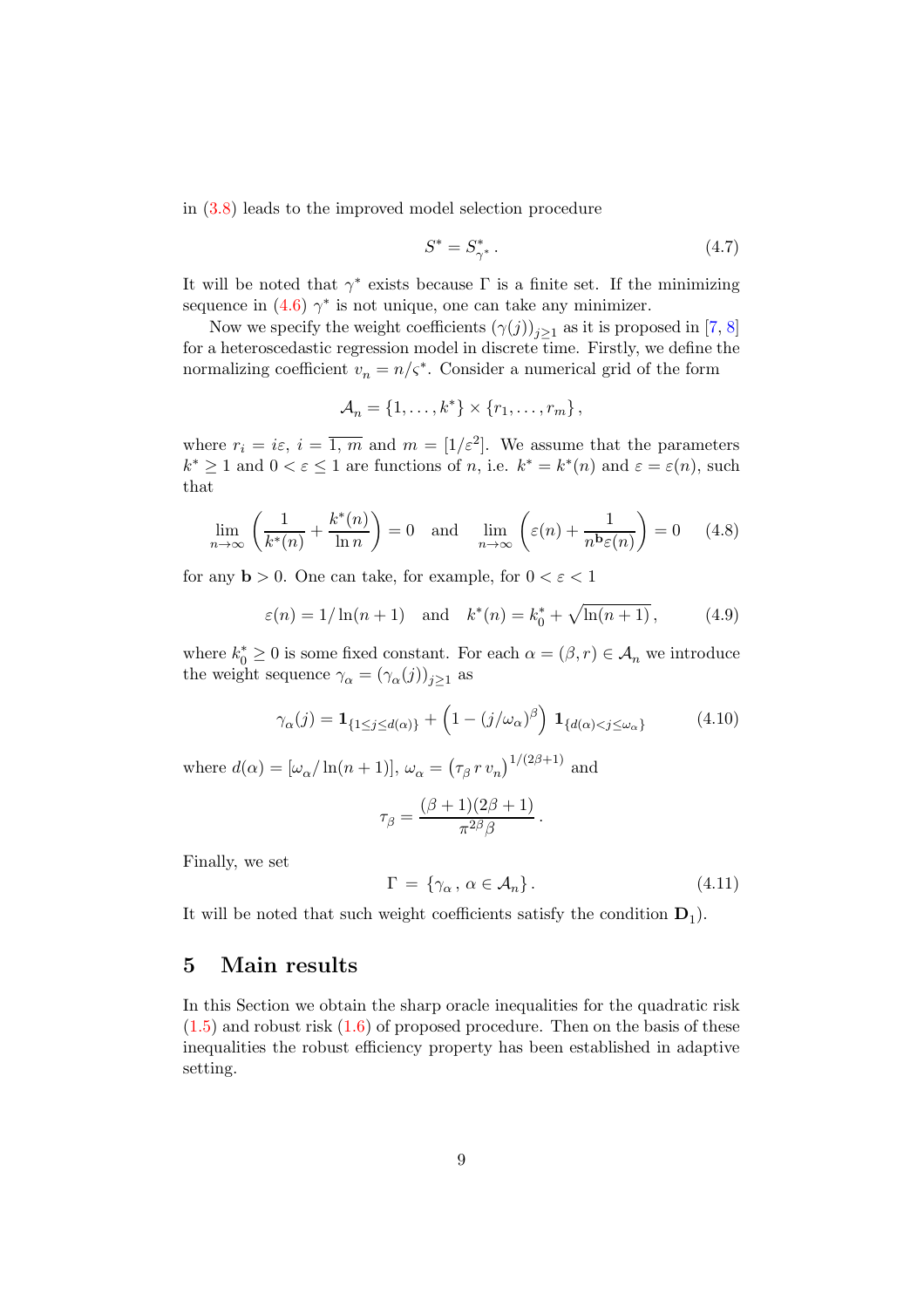#### <span id="page-9-0"></span>5.1 Oracle inequalities

To prove the sharp oracle inequality, the following conditions will be needed for the family  $\mathcal{Q}_n$  of distributions of the noise  $(\xi_t)_{t\geq 0}$  in  $(1.1)$ .

We need to impose some stability conditions for the noise Fourier transform sequence  $(\xi_{j,p})_{1 \leq j \leq p}$  introduced in [\[26](#page-37-2)].

 $\mathbf{C}_1$ ) There exists a proxy variance  $\sigma_Q > 0$  such that for any  $\epsilon > 0$ 

$$
\lim_{n\to\infty}\frac{1}{n^{\epsilon}}\sup_{Q\in\mathcal{Q}_n}\,\sum_{j=1}^p\,\Big|\mathbf{E}_Q\,\xi_{j,p}^2-\sigma_Q\Big|=0\,.
$$

In the sequel we will use the following notations

<span id="page-9-1"></span>
$$
\mathbf{L}_{1,n}(Q) = \sum_{j=1}^p \left| \mathbf{E}_Q \xi_{j,p}^2 - \sigma_Q \right| \quad \text{and} \quad \mathbf{L}_{1,n}^* = \sup_{Q \in \mathcal{Q}_n} \mathbf{L}_{1,n}(Q). \tag{5.1}
$$

Moreover, we set

<span id="page-9-2"></span>
$$
\mathbf{L}_{2,n}(Q) = \sup_{|x| \le 1} \mathbf{E}_Q \left( \sum_{j=1}^p x_j \left( \xi_{j,p}^2 - \mathbf{E}_Q \xi_{j,p}^2 \right) \right)^2, \qquad (5.2)
$$

where  $|\cdot|$  is euclidean norm in  $\mathbb{R}^n$ , i.e.  $|x|^2 = \sum_{j=1}^n x_j^2$  for any  $x = (x_j)_{1 \le j \le n}$ from  $\mathbb{R}^n$ .

 $\mathbf{C}_2$ ) Assume that the sequence  $\mathbf{L}_{2,n}^* = \sup_{Q \in \mathcal{Q}_n} \mathbf{L}_{2,n}(Q)$  is such that

$$
\lim_{n \to \infty} \frac{\mathbf{L}_{2,n}^*}{n^{\epsilon}} = 0 \quad \text{for any} \quad \epsilon > 0 \,.
$$

First, we obtain the oracle inequalities for the risks [\(1.5\)](#page-31-0).

<span id="page-9-4"></span>**Theorem 5.1.** Assume that the conditions  $C_1$  and  $C_2$  hold. Then, for any  $n \geq 1$  and  $0 < \rho < 1/2$ 

$$
\mathcal{R}_Q(S^*,S) \, \leq \, \frac{1+5\rho}{1-\rho} \min_{\gamma \in \Gamma} \mathcal{R}_Q(S_{\gamma}^*,S) + \frac{\mathbf{U}_n\left(1+|\Gamma|_* \mathbf{E}_Q|\widehat{\sigma}_n-\sigma_Q|\right)}{\rho n}\,,
$$

where the coefficient  $\mathbf{U}_n$  is such that for any  $\epsilon > 0$ 

<span id="page-9-3"></span>
$$
\lim_{n \to \infty} \frac{\mathbf{U}_n}{n^{\epsilon}} = 0. \tag{5.3}
$$

In the case, when the value of  $\sigma_Q$  in  $\mathbf{C}_1$ ) is known, one can take  $\hat{\sigma}_n = \sigma_Q$ and

$$
P_n(\gamma) = \frac{\sigma_Q |\gamma|_n^2}{n} \,. \tag{5.4}
$$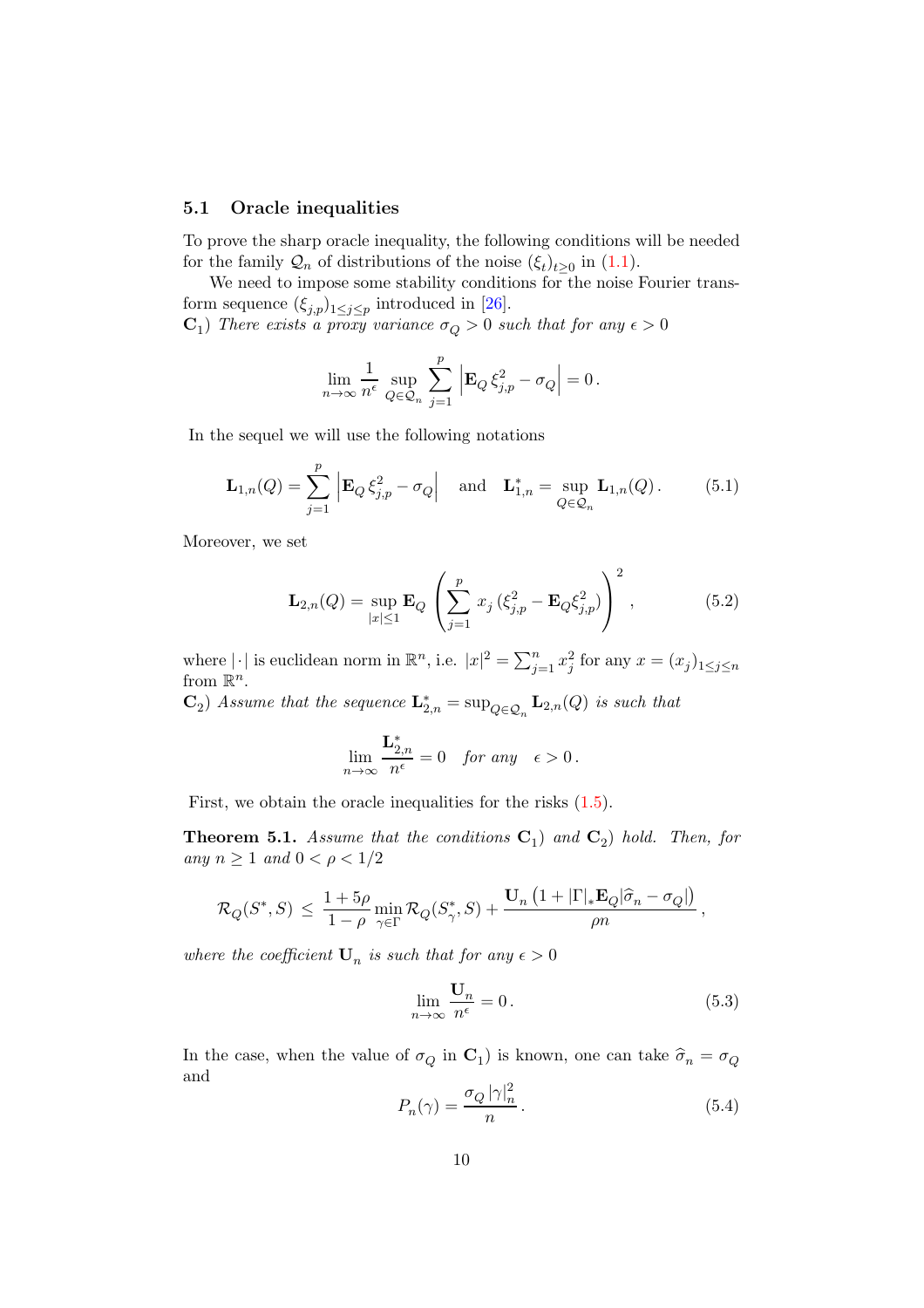Now we study the estimate [\(4.3\)](#page-7-2). To obtain the oracle inequality for the robust risk [\(1.6\)](#page-32-0) we need some additional condition on the distribution family  $\mathcal{Q}_n$ . We set

$$
\varsigma^* = \varsigma_n^* = \sup_{Q \in \mathcal{Q}_n} \sigma_Q \,. \tag{5.5}
$$

 $\mathbf{C}_3$ ) Assume that the limit equation [\(5.1\)](#page-9-1) - [\(5.2\)](#page-9-2) hold uniformly in  $Q \in \mathcal{Q}_n$ and  $\varsigma_n^*/n^{\epsilon} \to 0$  as  $n \to \infty$  for any  $\epsilon > 0$ .

Now we impose the conditions on the set of the weight coefficients Γ.  $\mathbf{C}_4$ ) Assume that the set  $\Gamma$  is such  $\nu/n^{\epsilon} \to 0$  and  $|\Gamma|_*/n^{1/2+\epsilon} \to 0$  for any  $\epsilon > 0$ .

As is shown in [\[27](#page-37-3)], both the conditions  $\mathbb{C}_3$  and  $\mathbb{C}_4$  hold for the model [\(1.1\)](#page-29-0) with Ornstein-Uhlenbeck noise process [\(2.1\)](#page-3-1). Using Proposition 4.2 from  $[27]$  we can obtain the oracles inequalities for the robust risks  $(1.6)$ .

<span id="page-10-2"></span>**Theorem 5.2.** Assume that the conditions  $C_1$ )- $C_4$ ) hold and S is continuously differentiable. Then for any  $n \geq 2$  and  $0 < \rho < 1/2$ 

$$
\mathcal{R}^*(S^*, S) \, \leq \, \frac{1+5\rho}{1-\rho} \min_{\gamma \in \Gamma} \mathcal{R}^*_n(S^*_{\gamma}, S) + \frac{1}{\rho n} \, \mathbf{U}_n(1 + \|\dot{S}\|^2) \,,
$$

where the term  $\mathbf{U}_n$  satisfies the property [\(5.3\)](#page-9-3).

#### <span id="page-10-0"></span>5.2 Asymptotic efficiency

In order to study the asymptotic efficiency we define the following functional Sobolev ball

$$
W_{k,\mathbf{r}} = \{ f \in \mathbf{C}_p^k[0,1] : \sum_{j=0}^k ||f^{(j)}||^2 \leq \mathbf{r} \},\
$$

where  $\mathbf{r} > 0$  and  $k \geq 1$  are some unknown parameters,  $\mathbf{C}_{p}^{k}[0,1]$  is the space of k times differentiable 1 - periodic  $\mathbb{R} \to \mathbb{R}$  functions such that  $f^{(i)}(0) = f^{(i)}(1)$ for any  $0 \leq i \leq k-1$ . To study the asymptotic efficiency we denote by  $\Sigma_n$  all estimators  $S_n$  i.e. any  $\sigma\{y_t, 0 \le t \le n\}$  measurable functions. In the sequel we denote by  $Q^*$  the distribution of the process  $(y_t)_{0 \leq t \leq n}$  with  $\xi_t = \varsigma^* w_t$ , i.e. white noise model with the intensity  $\varsigma^*$ .

<span id="page-10-1"></span>**Theorem 5.3.** Assume that  $Q^* \in \mathcal{Q}_n$ . The robust risk  $(1.6)$  admits the following lower bound

$$
\liminf_{n\to\infty}\inf_{\widehat S_n\in\Sigma_n}v_n^{2k/(2k+1)}\sup_{S\in W_{k,\mathbf{r}}}\mathcal{R}^*(\widehat S_n,S)\,\geq l_k(\mathbf{r})\,,
$$

where  $l_k(\mathbf{r}) = ((2k+1)\mathbf{r})^{1/(2k+1)} (k/(\pi(k+1)))^{2k/(2k+1)}$ .

We show that this lower bound is sharp in the following sense.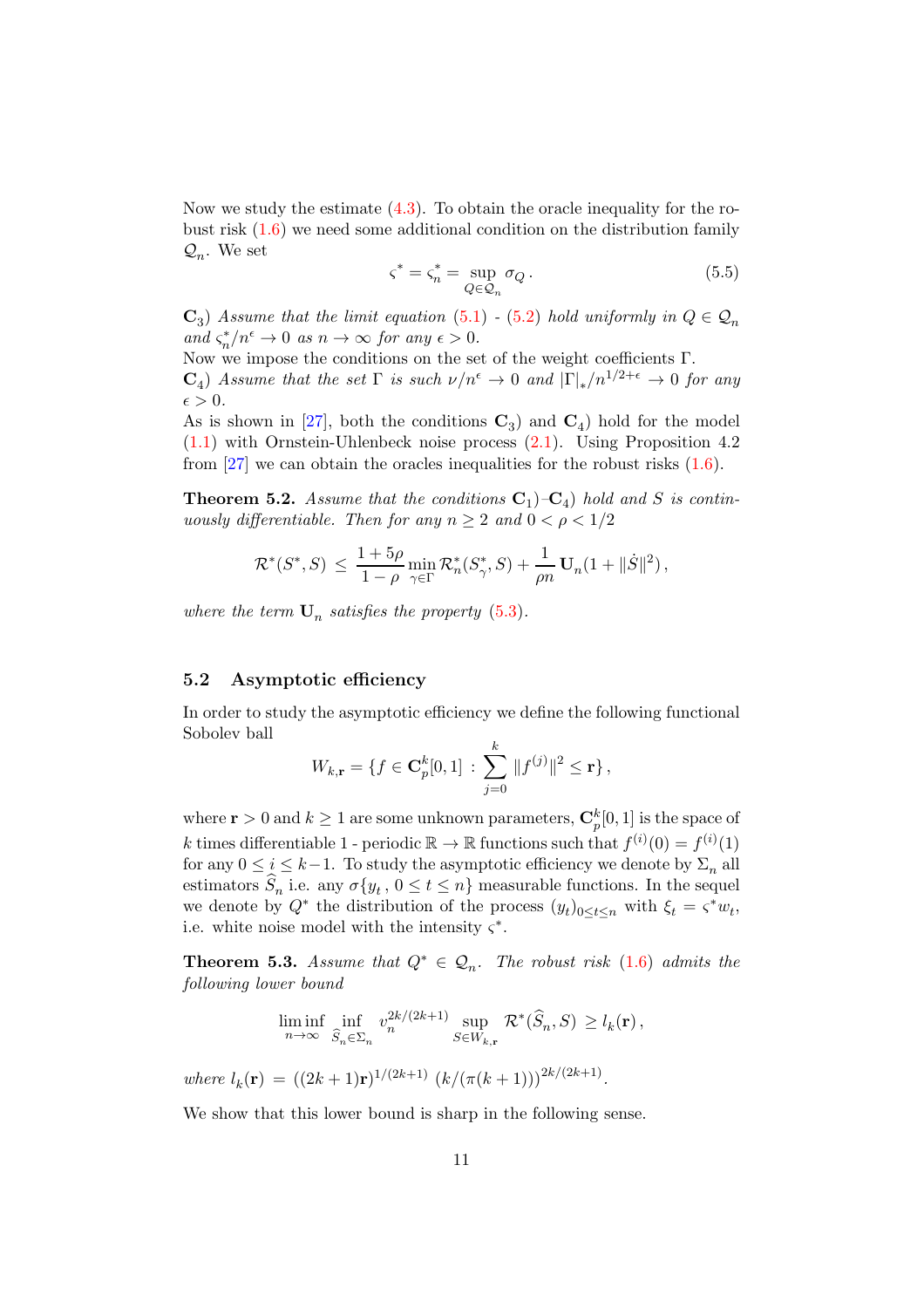<span id="page-11-1"></span>**Theorem 5.4.** Assume that  $Q^* \in \mathcal{Q}_n$  and there exists  $\epsilon > 0$  such that  $\lim_{n\to\infty} n^{5/6+\epsilon}/p = 0$ . Then the robust risk of the model selection procedure  $(4.7)$  with the weight coefficients  $(4.11)$  satisfies the following upper bound

$$
\limsup_{n \to \infty} v_n^{2k/(2k+1)} \sup_{S \in W_{k,\mathbf{r}}} \mathcal{R}^*(S^*, S) \le l_k(\mathbf{r}).
$$

It is clear that these theorems imply the following efficient property.

**Corollary 5.5.** Assume that  $Q^* \in \mathcal{Q}_n$ . Then the model selection procedure  $(4.7)$  with the weight coefficients  $(4.11)$  is asymptotically efficient, i.e.

$$
\lim_{n \to \infty} v_n^{2k/(2k+1)} \sup_{S \in W_{k,\mathbf{r}}} \mathcal{R}^*(S^*, S) = l_k(\mathbf{r}).
$$

Theorem  $5.3$  is shown by the same way as Theorem 1 in  $[15]$ . Theorem [5.4](#page-11-1) follows from Theorems [5.2,](#page-10-2) [3.1](#page-6-2) and Theorem 5.2 in [\[18](#page-36-7)].

# <span id="page-11-0"></span>6 Monte Carlo simulations

In this section we give the results of numerical simulations to assess the performance and improvement of the proposed model selection procedure  $(4.6)$ . We simulate the model  $(1.1)$  with 1-periodic functions S of the forms

$$
S_1(t) = t \sin(2\pi t) + t^2 (1 - t) \cos(4\pi t), \qquad (6.1)
$$

<span id="page-11-2"></span>
$$
S_2(t) = 0.5 - |0.5 - t| \tag{6.2}
$$

on [0, 1] and the Lévy noise process  $\xi_t$  is defined as

$$
d\xi_t = -\xi_t dt + 0.5 dw_t + 0.5 dz_t, \quad z_t = \sum_{j=1}^{N_t} Y_j,
$$

where  $N_t$  is a homogeneous Poisson process with intensity  $\lambda = 1$  and  $(Y_j)_{j \geq 1}$ is i.i.d.  $\mathcal{N}(0, 1)$  sequence (see, for example, [\[18\]](#page-36-7)).

We use the model selection procedure  $(4.6)$  with the weights  $(4.10)$  in which  $k^* = 100 + \sqrt{\ln(n+1)}$ ,  $r_i = i/\ln(n+1)$ ,  $m = [\ln^2(n+1)]$ ,  $\zeta^* = 0.5$ and  $\rho = (3 + \ln n)^{-2}$ . We define the empirical risk as

$$
\mathcal{R}(S^*, S) = \frac{1}{p} \sum_{j=1}^p \widehat{\mathbf{E}} \Delta_n^2(t_j) \quad \text{and} \quad \widehat{\mathbf{E}} \Delta_n^2(t) = \frac{1}{N} \sum_{l=1}^N \Delta_{n,l}^2(t),
$$

where  $\Delta_n(t) = S_n^*(t) - S(t)$  and  $\Delta_{n,l}(t) = S_{n,l}^*(t) - S(t)$  is the deviation for the *l*-th replication. In this example we take  $p = 10001$  and  $N = 1000$ .

Table 1 gives the values for the sample risks of the improved estimate [\(4.6\)](#page-7-1) and the model selection procedure based on the weighted LSE (3.15)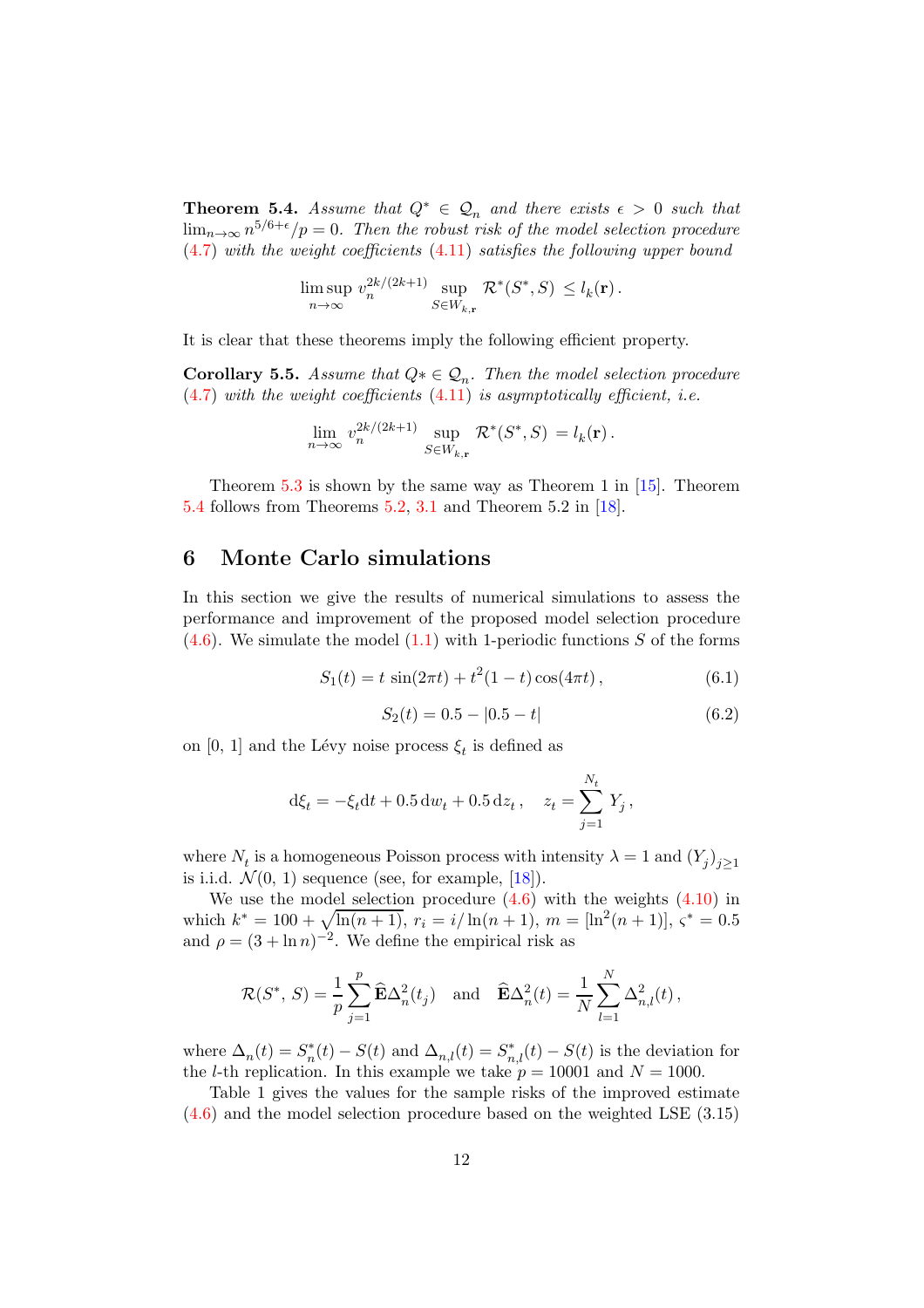| $\, n$                                                                            | 100    | <b>200</b> | 500    | 1000   |
|-----------------------------------------------------------------------------------|--------|------------|--------|--------|
| $\mathcal{R}(S^*_{\gamma^*}, S_1)$                                                | 0.0819 | 0.0319     | 0.0098 | 0.0051 |
| $\mathcal{R}(\widehat{S}_{\widehat{\gamma}},S_1)$                                 | 0.0787 | 0.0479     | 0.0287 | 0.0178 |
| $\mathcal{R}(\widehat{S}_{\widehat{\gamma}},S_1)/\mathcal{R}(S_{\gamma^*}^*,S_1)$ | 0.9    | 1.5        | 2.9    | 3.5    |
| $\mathcal{R}(S^*_{\gamma^*}, S_2)$                                                | 1.0819 | 0.9119     | 0.1198 | 0.0161 |
| $\overline{\mathcal{R}}(\widehat{S}_{\widehat{\gamma}},S_2)$                      | 3.0187 | 1.0197     | 0.4287 | 0.0998 |
| $\mathcal{R}(S_{\widehat{\gamma}}, S_2)/\mathcal{R}(S_{\gamma^*}^*, S_2)$         | 2.8    | 1.1        | 3.6    | 6.2    |

Table 1: The sample quadratic risks for different optimal  $\gamma$ 

Table 2: The sample quadratic risks for the same optimal  $\hat{\gamma}$ 

| $n_{\rm c}$                                                                                   | 100    | <b>200</b> | 500    | 1000   |
|-----------------------------------------------------------------------------------------------|--------|------------|--------|--------|
| $\mathcal{R}(S^*_{\widehat{\infty}}, S_1)$                                                    | 0.0871 | 0.0397     | 0.0195 | 0.0097 |
| $\overline{\mathcal{R}(\widehat{S}_{\widehat{\gamma}},\, S_1)}$                               | 0.0787 | 0.0479     | 0.0287 | 0.0178 |
| $\mathcal{R}(\widehat{S}_{\widehat{\gamma}},S_1)/\mathcal{R}(S_{\widehat{\gamma}}^*,S_1)$     | 0.9    | 1.2        | 1.5    | 1.8    |
| $\mathcal{R}(S^*_{\widehat{\infty}}, S_2)$                                                    | 2.0671 | 0.9979     | 0.2195 | 0.0198 |
| $\overline{\mathcal{R}(\widehat{S}_{\widehat{\gamma}},\, S_2)}$                               | 3.0187 | 1.0197     | 0.4287 | 0.0998 |
| $\mathcal{R}(\widehat{S}_{\widehat{\gamma}},\,S_2)/\mathcal{R}(S_{\widehat{\gamma}}^*,\,S_2)$ | 1.5    | 1.0        | 2.0    | 5.0    |



Figure 1: Behavior of the regression functions and their estimates for  $n =$ 1000.

from  $\left[17\right]$  for different numbers of observation period *n*. Table 2 gives the values for the sample risks of the the model selection procedure based on the weighted LSE (3.15) from [\[17\]](#page-36-6) and it's improved version for different numbers of observation period n.

Remark 6.1. Figure shows the behavior of the procedures  $(3.8)$  and  $(4.6)$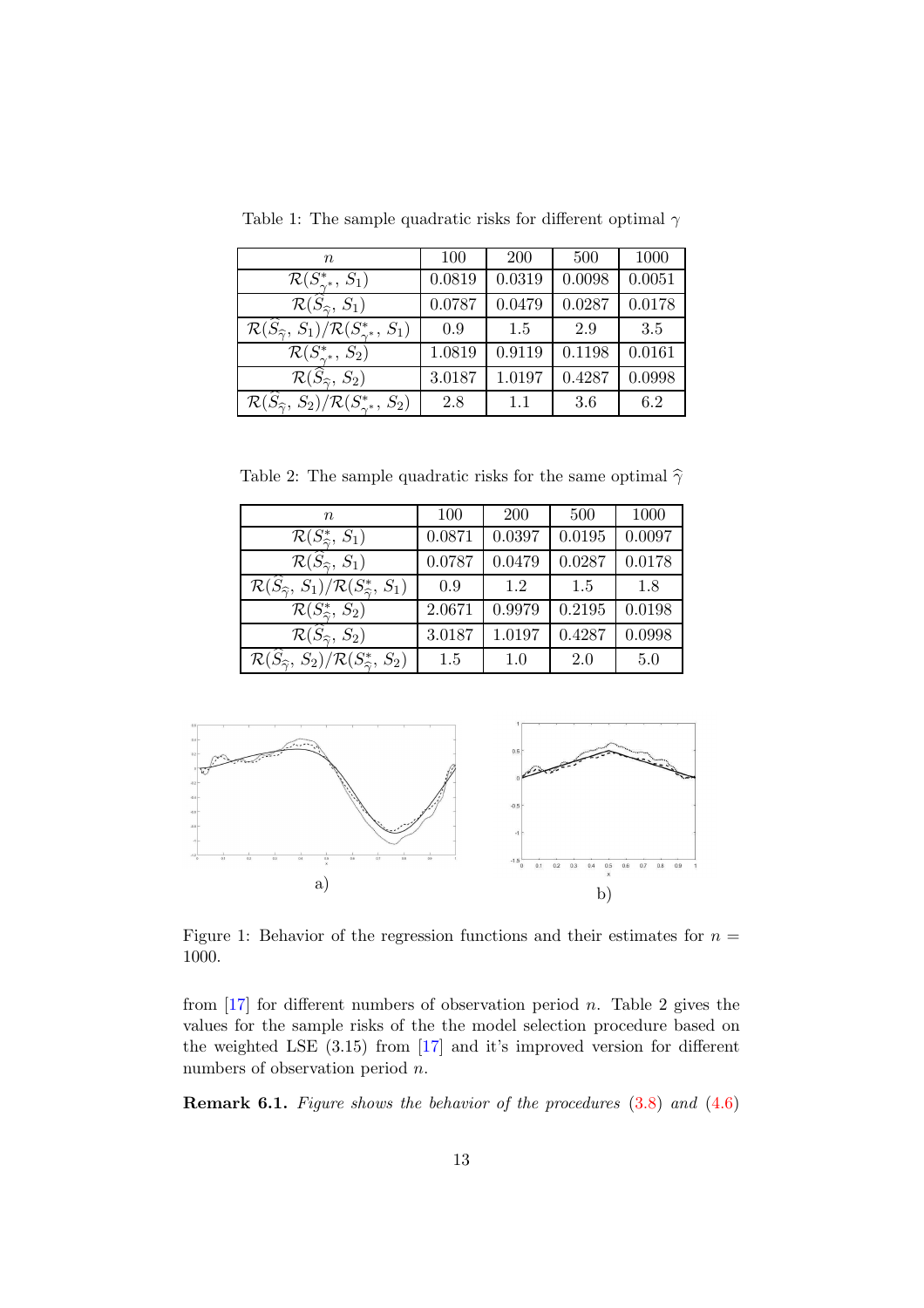depending on the values of observation periods n. The bold line is the function [\(6.2\)](#page-11-2), the continuous line is the model selection procedure based on the least squares estimators  $\widehat{S}$  and the dashed line is the improved model selection procedure  $S^*$ . From the Table 2 for the same  $\gamma$  with various observations numbers n we can conclude that theoretical result on the improvement effect [\(3.16\)](#page-6-1) is confirmed by the numerical simulations. Moreover, for the proposed shrinkage procedure, Table 1 and Figures  $1-3$ , we can conclude that the benefit is considerable for non large n. However we note that for the function  $S_1$  we have an improvement in accuracy for  $n > 100$ .

# <span id="page-13-0"></span>7 Stochastic calculus for the non-Gaussian Ornstein-Uhlenbeck processes

In this section we study the process [\(2.1\)](#page-3-1).

<span id="page-13-3"></span>**Proposition 7.1.** Let f and g be two nonrandom left continuous  $\mathbb{R}_+ \to \mathbb{R}$ functions with the finite right limits. Then for any  $t > 0$ 

<span id="page-13-2"></span><span id="page-13-1"></span>
$$
\mathbf{E} I_t(f) I_t(g) = \sigma_Q \tau_t(f, g), \qquad (7.1)
$$

where  $\tau_t(f,g) = \int_0^t (f(s)g(s) + \breve{\varepsilon}_s(f)g(s) + f(s)\breve{\varepsilon}_s(g))$  ds and

$$
\check{\varepsilon}_t(f) = a \int_0^t e^{a(t-s)} f(s) \left( \frac{1 + e^{2as}}{2} \right) ds.
$$

**Proof.** Taking into account the definitions  $(3.7)$  and  $(2.1)$  we obtain through the Ito formula that

$$
I_t(f) I_t(g) = \sigma_Q \int_0^t f(s)g(s)ds + a \int_0^t \Upsilon_s(f,g) \xi_t ds + \mathbf{M}_t(f,g), \quad (7.2)
$$

where  $\Upsilon_s(f,g) = f(s)I_s(g) + g(s)I_s(f)$ ,

$$
\mathbf{M}_{t}(f,g) = \int_{0}^{t} \Upsilon_{s-}(f,g) \, \mathrm{d}u_{s} + \varrho_{2}^{2} \int_{0}^{t} f(s) \, g(s) \, \mathrm{d}m_{s}
$$

and  $m_t = x^2 * (\mu - \tilde{\mu})_t$ . Moreover, using the Ito formula we obtain

<span id="page-13-4"></span>
$$
\mathbf{E} I_t^2(1) = \mathbf{E} \xi_t^2 = \sigma_Q \frac{e^{2at} - 1}{2a}.
$$
 (7.3)

Note now, that

$$
\mathbf{E} I_t^2(f) = \mathbf{E} \left( a \int_0^t f(s) \xi_s ds + \int_0^t f(s) du_s \right)^2
$$
  
 
$$
\leq 2a^2 \int_0^t f^2(s) ds \int_0^t \mathbf{E} \xi_s^2 ds + 2\sigma_Q \int_0^t f^2(s) ds.
$$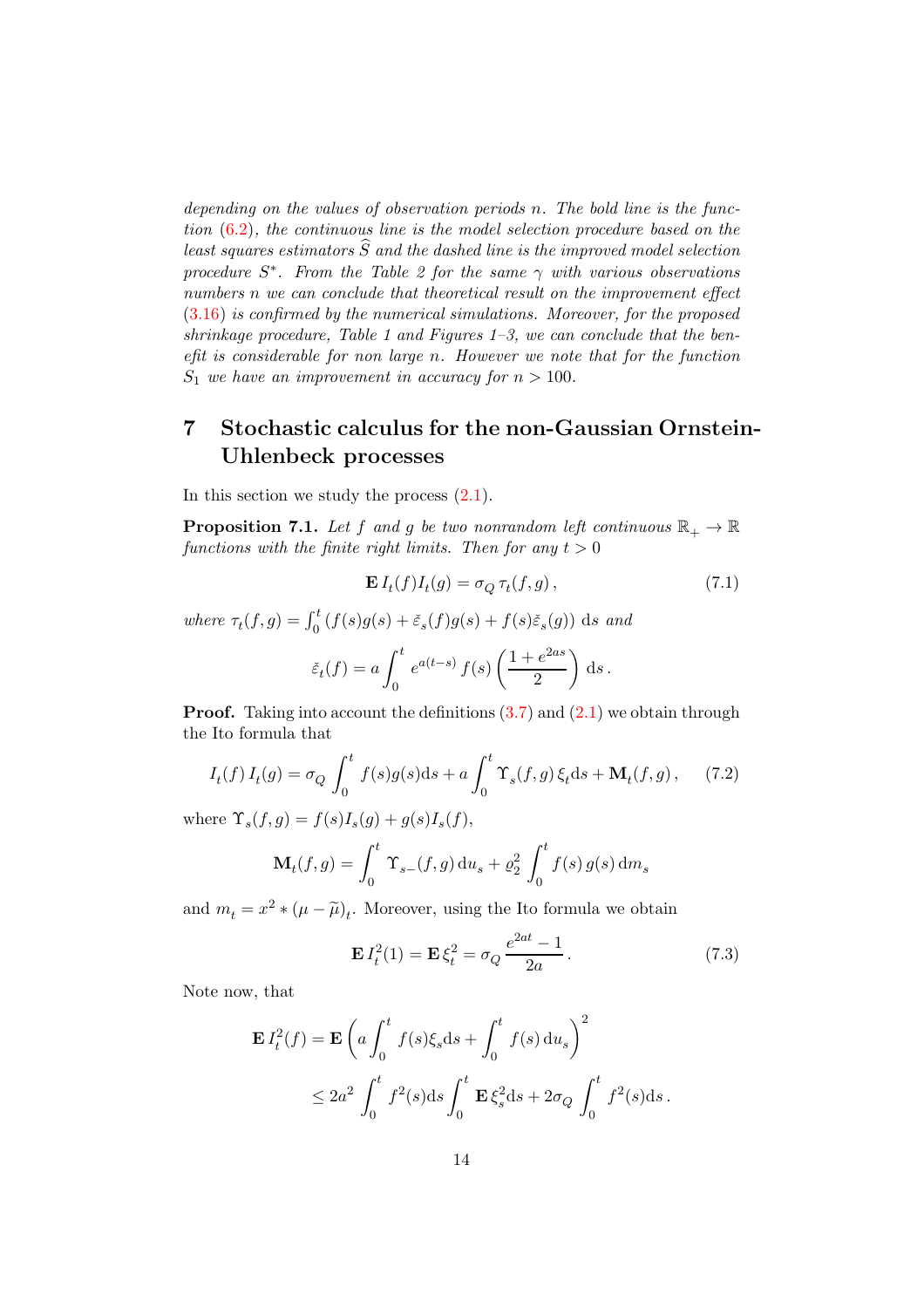So, from here

$$
\sup_{0 \le t \le n} \mathbf{E} I_t^2(f) \le 2\sigma_Q(|a|+1) \int_0^n f^2(s) \, \mathrm{d}s < \infty. \tag{7.4}
$$

This implies immediately that  $\mathbf{E} \mathbf{M}_t(f,g) = 0$ . Using this in [\(7.2\)](#page-13-1) yields

<span id="page-14-1"></span>
$$
\mathbf{E} I_t(f) I_t(g) = \sigma_Q \int_0^t f(s) g(s) ds
$$
  
+  $a \int_0^t (f(s) \mathbf{E} \zeta_s(g) + g(s) \mathbf{E} \zeta_s(f)) ds,$  (7.5)

where  $\zeta_t(f) = \xi_t I_t(f) = I_t(1) I_t(f)$ . Therefore, putting  $g = 1$  in [\(7.5\)](#page-14-1), we obtain that

$$
\mathbf{E}\,\zeta_t(f) = \sigma_Q \int_0^t f(s) \mathrm{d}s + a \int_0^t \left(f(s)\mathbf{E}\,\zeta_s(1) + \mathbf{E}\,\zeta_s(f)\right) \,\mathrm{d}s.
$$

Taking into account here, that  $\zeta_t(1) = \xi_t^2$ , we obtain that

$$
\mathbf{E}\,\zeta_t(f) = \sigma_Q \int^t e^{a(t-s)} f(s) \frac{1 + e^{2as}}{2} \mathrm{d}s = \sigma_Q \,\check{\varepsilon}_t(f) \,.
$$

Therefore, using this in  $(7.5)$  we obtain  $(7.1)$ .  $\Box$ 

<span id="page-14-0"></span>**Corollary 7.2.** For any cadlag function f from  $\mathbf{L}_2[0,n]$ 

<span id="page-14-2"></span>
$$
\mathbf{E} I_n^2(f) \le 2\sigma_Q \int_0^n f^2(s) \, \mathrm{d}s \,. \tag{7.6}
$$

**Proof.** Indeed, putting  $f = g$  in [\(7.1\)](#page-13-2) we get

$$
\mathbf{E} I_n^2(f) = \sigma_Q \int_0^n \left( f^2(t) + 2\tilde{\varepsilon}_t(f) f(t) \right) dt.
$$

Moreover, note that

$$
\int_0^n \tilde{\varepsilon}_t(f) f(t) dt = a \int_0^n e^{ax} \int_x^n \left( f(t) f(t-x) \frac{1 + e^{2a(t-x)}}{2} \right) dt dx.
$$

By the Cauchy-Bunyakovsky-Schwarz inequality

$$
\int_0^n \tilde{\varepsilon}_t(f) |f(t)| dt \le |a| \int_0^n e^{ax} dx \int_0^n f^2(t) dt \le \int_0^n f^2(t) dt.
$$

This implies immediately upper bound [\(7.6\)](#page-14-2). Hence Corollary [7.2.](#page-14-0)  $\Box$ Now we set

$$
\widetilde{I}_t(f) = I_t^2(f) - \mathbf{E} I_t^2(f) \quad \text{and} \quad V_t(f) = \zeta_t(f) - \mathbf{E} \zeta_t(f). \tag{7.7}
$$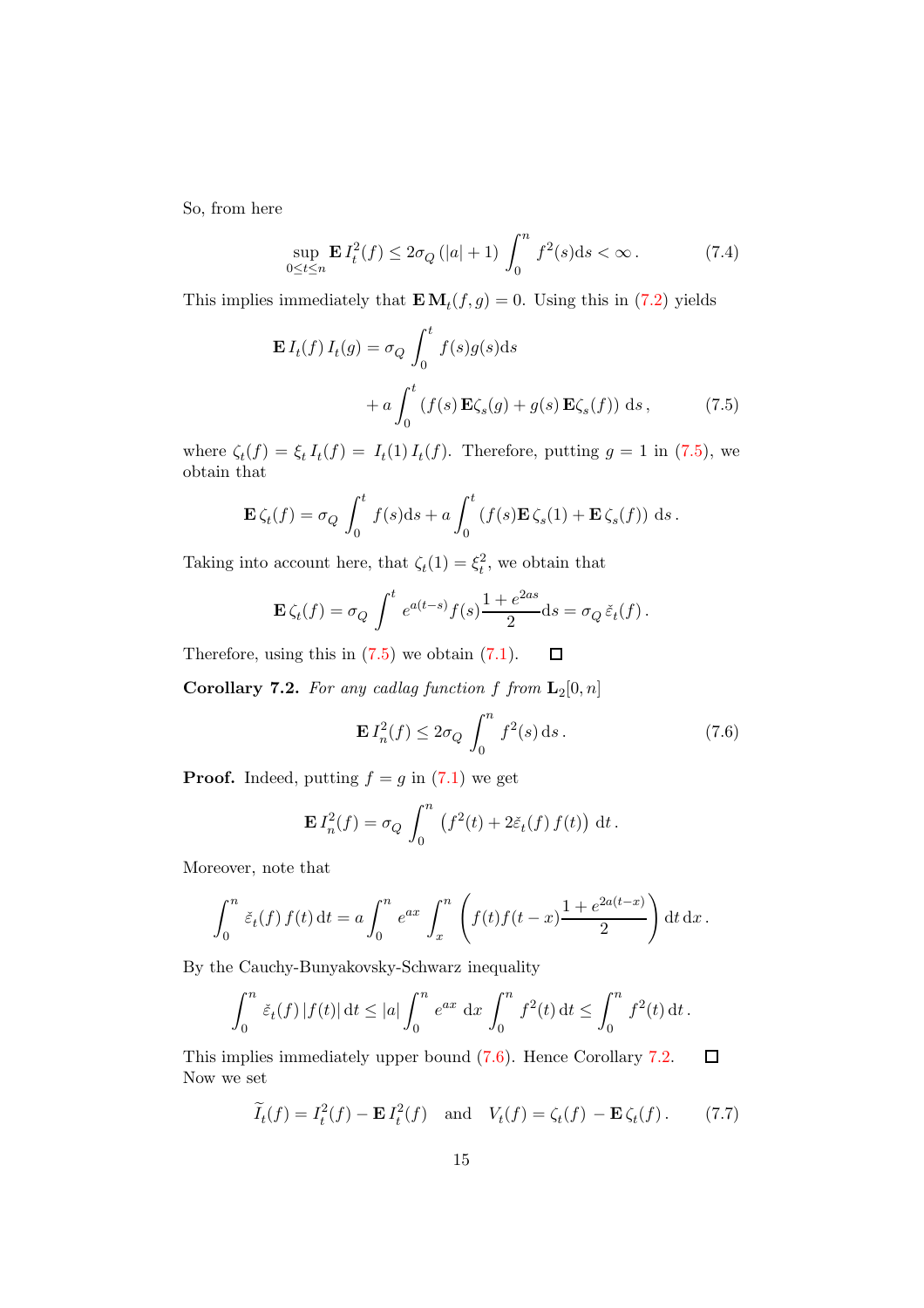Using  $(7.2)$  with  $f = g$  we can obtain that

<span id="page-15-3"></span>
$$
\mathrm{d}\widetilde{I}_t(f) = 2af(t)V_t(f)\mathrm{d}t + \mathrm{d}\widetilde{M}_t(f)\,,\tag{7.8}
$$

where  $M_t(f) = M_t(f, f)$ . To study this process we need to introduce the following functions

$$
\tilde{\tau}_t(f,g) = f(t)g(t)\tau_t(1,1) + f(t)\tau_t(1,g) + g(t)\tau_t(1,f) + \tau_t(f,g)
$$
(7.9)

and

<span id="page-15-1"></span>
$$
A_t(f) = \int_0^t e^{3a(t-s)} f(s)v(s)ds + 2\sigma_Q^2 \int_0^t e^{3a(t-s)} \check{\varepsilon}_s(f)ds, \tag{7.10}
$$

<span id="page-15-2"></span>where  $v(s) = a^2 \mathbf{E} \, \tilde{\xi}_s^2 + \sigma_Q^2 \left( e^{2as} - 1 \right) + a \check{\varrho}_2, \, \tilde{\xi}_s = \xi_s^2 - \mathbf{E} \, \xi_s^2$  and  $\check{\varrho}_2 = \varrho_2^4 \, \Pi(x^4)$ . Proposition 7.3. For any left continuous functions with finite right limits f and g

$$
\mathbf{E} V_t(f) V_t(g) = \int_0^t e^{2a(t-s)} H_s(f, g) \, ds \tag{7.11}
$$

where  $H_t(f, g) = g(t)A_t(f) + f(t)A_t(g) + \sigma_Q^2 \tilde{\tau}_t(f, g) + \tilde{\varrho}_2 f(t)g(t)$ .

**Proof.** Applying again  $(7.2)$  with  $g = 1$  yields

<span id="page-15-0"></span>
$$
dV_t(f) = aV_t(f)dt + a f(t)\widetilde{I}_t(1)dt + dL_t(f), \qquad (7.12)
$$

where  $L_t(f) = \int_0^t \check{I}_{s-}(f) \mathrm{d}u_s + \varrho_2^2 \int_0^t f(s) \mathrm{d}m_s$  and  $\check{I}_s(f) = f(s)\xi_s + I_s(f)$ . By the Ito formula we get

$$
dV_t(f)V_t(g) = 2aV_t(f)V_t(g)dt + a(g(t)V_t(f) + f(t)V_t(g)) \tilde{I}_t(1)dt
$$
  
+ d [L(f), L(g)]<sub>t</sub> + V<sub>t-</sub>(f)dL<sub>t</sub>(g) + V<sub>t-</sub>(g)dL<sub>t</sub>(f).

Now from Lemma [A.2](#page-30-2) we obtain that

$$
d\mathbf{E} V_t(f)V_t(g) = 2a\mathbf{E} V_t(f)V_t(g)dt + (g(t)A_t(f) + f(t)A_t(g)) dt
$$
  
+ d $\mathbf{E} [L(f), L(g)]_t$ , (7.13)

where  $A_t(f) = a \mathbf{E} V_t(f) \widetilde{I}_t(1) = a \mathbf{E} V_t(f) V_t(1)$ . Note that  $\mathbf{E} \check{I}_s(f) \check{I}_s(g) =$  $\sigma_{Q} \check{\tau}_{s}(f,g)$  and

$$
\mathbf{E}\left[L(f), L(g)\right]_t = \varrho_1^2 \int_0^t \mathbf{E}\,\check{I}_s(f)\,\check{I}_s(g)\,\mathrm{d}s + \mathbf{E}\sum_{0 \le s \le t} \Delta\,L_s(f)\Delta\,L_s(g)
$$

$$
= \sigma_Q^2 \int_0^t \check{\tau}_s(f,g)\,\mathrm{d}s + \check{\varrho}_2 \int_0^t f(s)g(s)\mathrm{d}s.
$$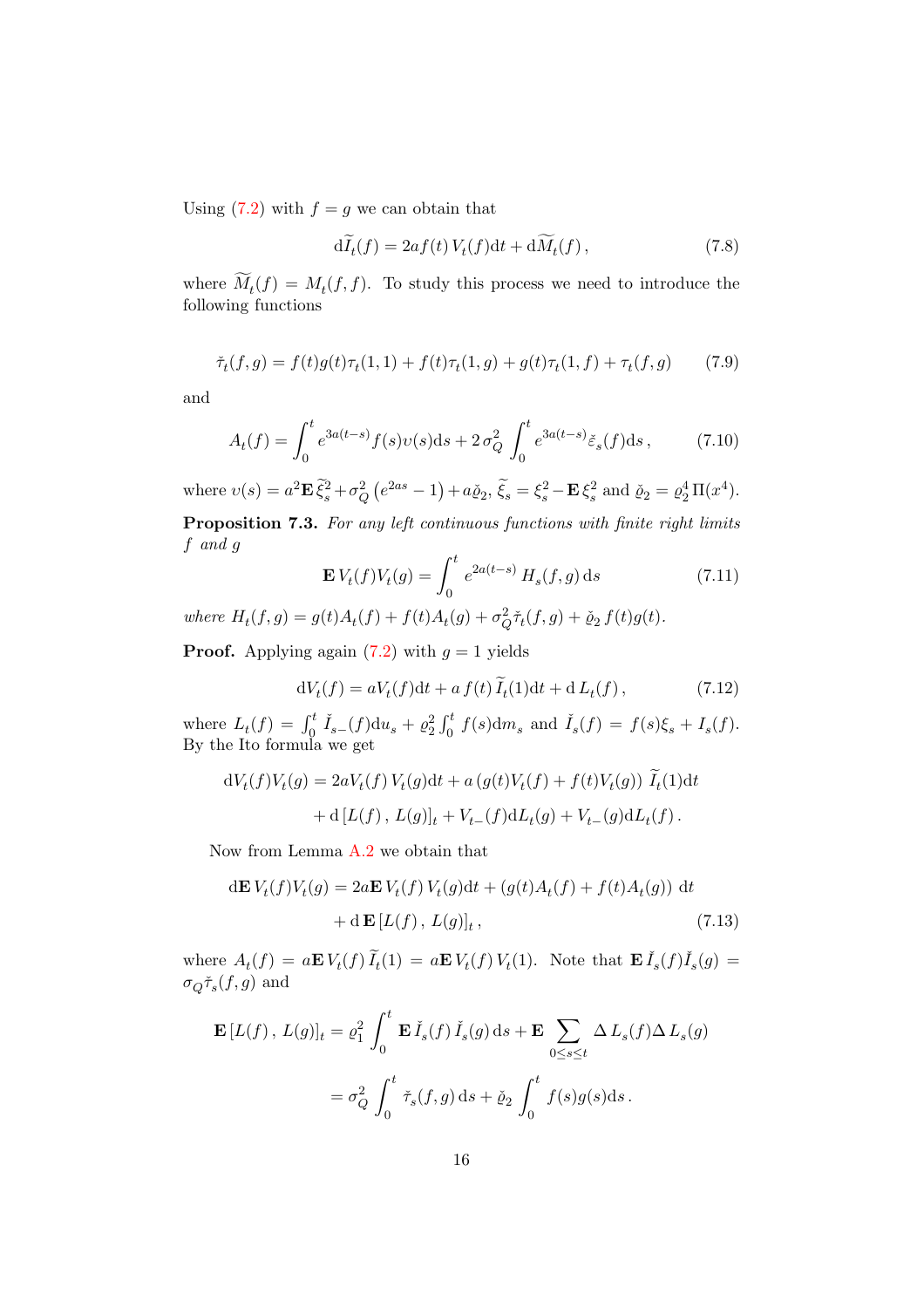To find the function  $A_t(f)$  we put  $g = 1$  in [\(7.13\)](#page-15-0). Taking into account that  $A_t(1) = \widetilde{I}_t^2 = \widetilde{\xi}_t^2$  we get

$$
\mathbf{E} V_t(f) V_t(1) = \int_0^t e^{3a(t-s)} \left( a f(s) \mathbf{E} \tilde{\xi}_s^2 + \sigma_Q^2 \tilde{\tau}_s(f, 1) + \check{\varrho}_2 f(s) \right) ds.
$$

Using here that

<span id="page-16-1"></span>
$$
a\tau_t(1,1) = (e^{2at} - 1)/2
$$
 and  $a\tau_t(1,f) = \check{\varepsilon}_t(f)$ , (7.14)

we obtain the representation [\(7.10\)](#page-15-1). Hence Proposition [7.3.](#page-15-2)  $\Box$ 

Proposition 7.4. For any left continuous function f with finite right limits

<span id="page-16-0"></span>
$$
\mathbf{E}\,\widetilde{I}_t(f)\,\widetilde{I}_t(1) = \int_0^t e^{2a(t-s)}\,\widetilde{\varkappa}_s(f)\,\mathrm{d}s\,,\tag{7.15}
$$

where  $\tilde{\varkappa}_s(f) = 2f(s) A_s(f) + 4\sigma_Q^2 f(s)\tau_s(f, 1) + \check{\varrho}_2 f^2(s)$ .

Proof. Using the Ito formula and Lemma [A.2](#page-30-2) we obtain that for any bounded nonrandom functions  $f$  and  $g$ 

$$
d\mathbf{E}\,\widetilde{I}_t(f)\,V_t(g) = a\mathbf{E}\,\widetilde{I}_t(f)\,V_t(g)\,dt + 2af(t)\mathbf{E}\,V_t(f)\,V_t(g)\,dt
$$

$$
+ a\,g(t)\,\mathbf{E}\,\widetilde{I}_t(f)\,\widetilde{I}_t(1)dt + d\mathbf{E}\,[\widetilde{M}(f)\,,\,L(g)]_t\,. \tag{7.16}
$$

Putting here  $g = 1$  and taking into account that  $V_t(1) = I_t(1)$ , we obtain that

$$
d\mathbf{E}\,\widetilde{I}_t(f)\,V_t(1) = 2a\mathbf{E}\,\widetilde{I}_t(f)\,V_t(1)\,dt + 2af(t)\mathbf{E}\,V_t(f)\,V_t(1)\,dt
$$

$$
+ d\mathbf{E}\,[\widetilde{M}(f)\,,\,L(1)]_t\,.
$$

By the direct calculation we find

$$
\mathbf{E}[\widetilde{M}(f), L(1)]_t = \int_0^t \check{A}_s(f) \mathrm{d}s.
$$

So, we get [\(7.15\)](#page-16-0) and this proposition.  $\Box$ 

Further we need the following correlation measures for two integrated  $[0, +\infty) \rightarrow$  $\mathbb R$  functions f and q

$$
\varpi_n(f,g) = \max_{0 \le v+t \le n} \left( \left| \int_0^t f(u+v)g(u) \mathrm{d}u \right| + \left| \int_0^t g(u+v)f(u) \mathrm{d}u \right| \right) \tag{7.17}
$$

For any bounded  $[0,\infty) \to \mathbb{R}$  function f we introduce the following uniform norm

$$
||f||_{*,n} = \sup_{0 \le t \le n} |f(t)|.
$$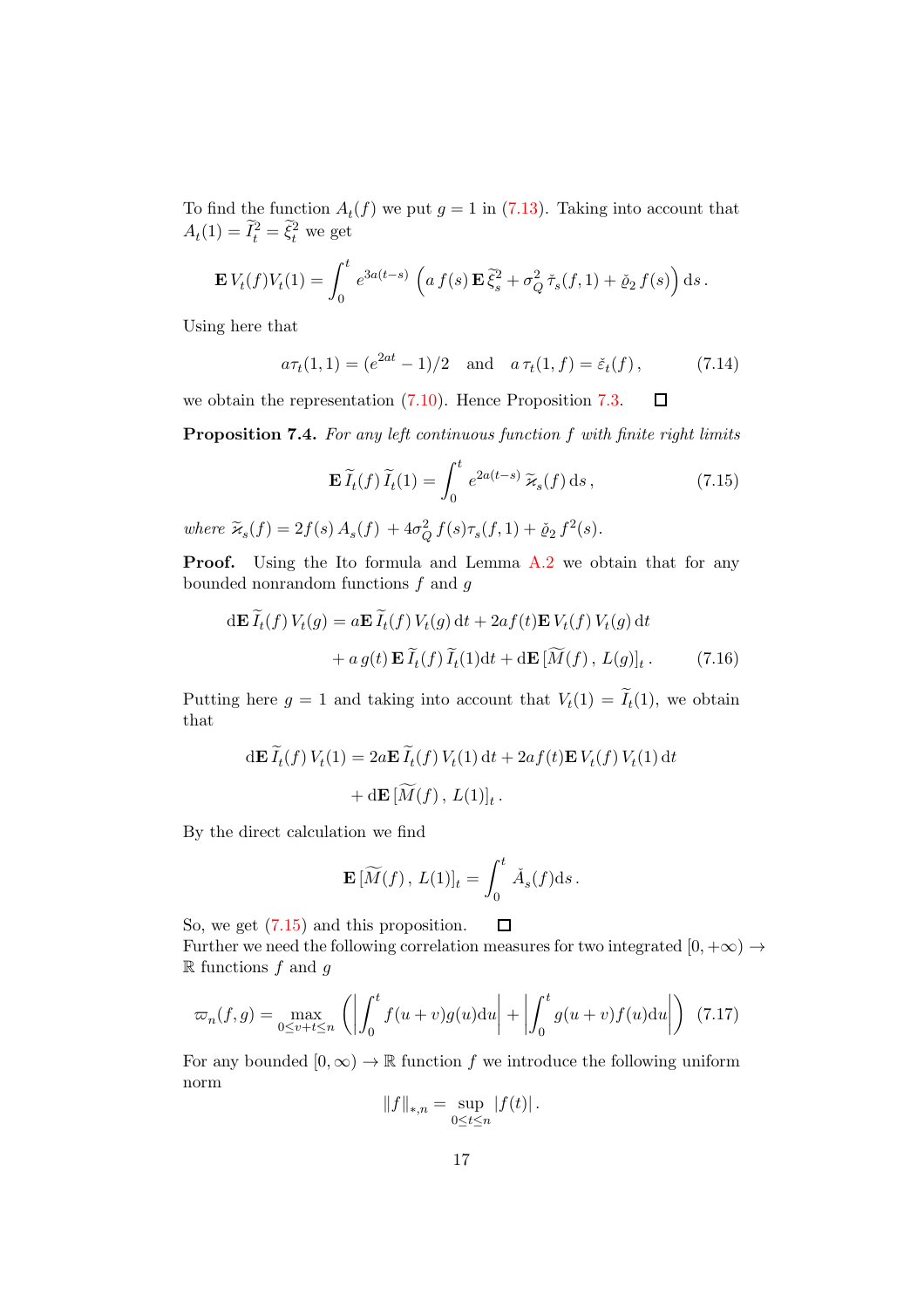<span id="page-17-2"></span>**Proposition 7.5.** Let f and g be two left continuous bounded by  $\phi_*$  functions with finite right limits, i.e.  $||f||_{*,n} \leq \phi_*$  and  $||g||_{*,n} \leq \phi_*$ . Then for any  $0 \leq t \leq n$ 

<span id="page-17-1"></span>
$$
\left| a\mathbf{E}\,\widetilde{I}_t(f)\,V_t(g) \right| \le u_1^* \varpi_t(1,g) + u_2^* \varpi_t(f,g) + u_3^*,\tag{7.18}
$$

where  $u_1^* = 4\phi_*^2$  $x_*^2(a_{max})\check{p}_2 + 3\sigma_Q^2, u_2^* = 44\phi_*\sigma_Q^2$  and  $u_3^* = 3\phi_*^3$  $\frac{3}{2}\check{\varrho}_2$ .

Proof. First, note that from Ito formula we find

$$
a\mathbf{E}\widetilde{I}_t(f)V_t(g) = a^2 \int_0^t e^{a(t-s)} g(s) \left(\mathbf{E}\widetilde{I}_s(f)\widetilde{I}_s(1)\right) ds
$$

$$
+ 2a^2 \int_0^t e^{a(t-s)} f(s) \left(\mathbf{E}V_s(g)V_s(f)\right) ds
$$

$$
+ a \int_0^t e^{a(t-s)} d\mathbf{E}\widetilde{[M}(f), L(g)]_s.
$$
(7.19)

Using here Lemma [A.4.](#page-31-1) and Lemma [A.6](#page-34-0) we can obtain that

<span id="page-17-0"></span>
$$
|a\mathbf{E} V_t(g) V_t(f)| \le 15\sigma_Q^2 \,\varpi_t(f,g) + \check{\varrho}_2 \|f\|_{*,t} \|g\|_{*,t} \,. \tag{7.20}
$$

One can check directly that

$$
\mathbf{E} \left[ \widetilde{M}(f) \, , \, L(g) \right]_t = 2\sigma_Q \, \int_0^t \, g(s) f(s) \, \left( \mathbf{E} \, I_s(f) \, I_s(1) \right) \mathrm{d}s
$$
\n
$$
+ \, 2\sigma_Q \, \int_0^t \, f(s) \, \left( \mathbf{E} \, I_s(f) \, I_s(g) \right) \mathrm{d}s + \check{\varrho}_2 \int_0^t \, f^2(s) \, g(s) \mathrm{d}s \, .
$$

From [\(7.1\)](#page-13-2) we find that

$$
\mathbf{E} \left[ \widetilde{M}(f) , L(g) \right]_s = 2\sigma_Q^2 \int_0^t g(s) f(s) \tau_s(f, 1) ds
$$
  
+ 
$$
2\sigma_Q^2 \int_0^t f(s) \tau_s(f, g) ds + \check{\varrho}_2 \int_0^t f^2(s) g(s) ds.
$$

Using the last equality in [\(7.14\)](#page-16-1) we obtain that

$$
a \int_0^t e^{a(t-s)} d\mathbf{E} [\widetilde{M}(f), L(g)]_s = 2\sigma_Q^2 \int_0^t e^{a(t-s)} g(s) f(s) \, \widetilde{\varepsilon}_s(f) \, ds + 2\sigma_Q^2 a \int_0^t e^{a(t-s)} f(s) \, \tau_s(f, g) \, ds + a \check{\varrho}_2 \int_0^t e^{a(t-s)} f^2(s) g(s) \, ds.
$$

Note now that

$$
\breve{e}'_t(f) = a\breve{e}_t(f) + af(t)(1 + e^{2at})/2,
$$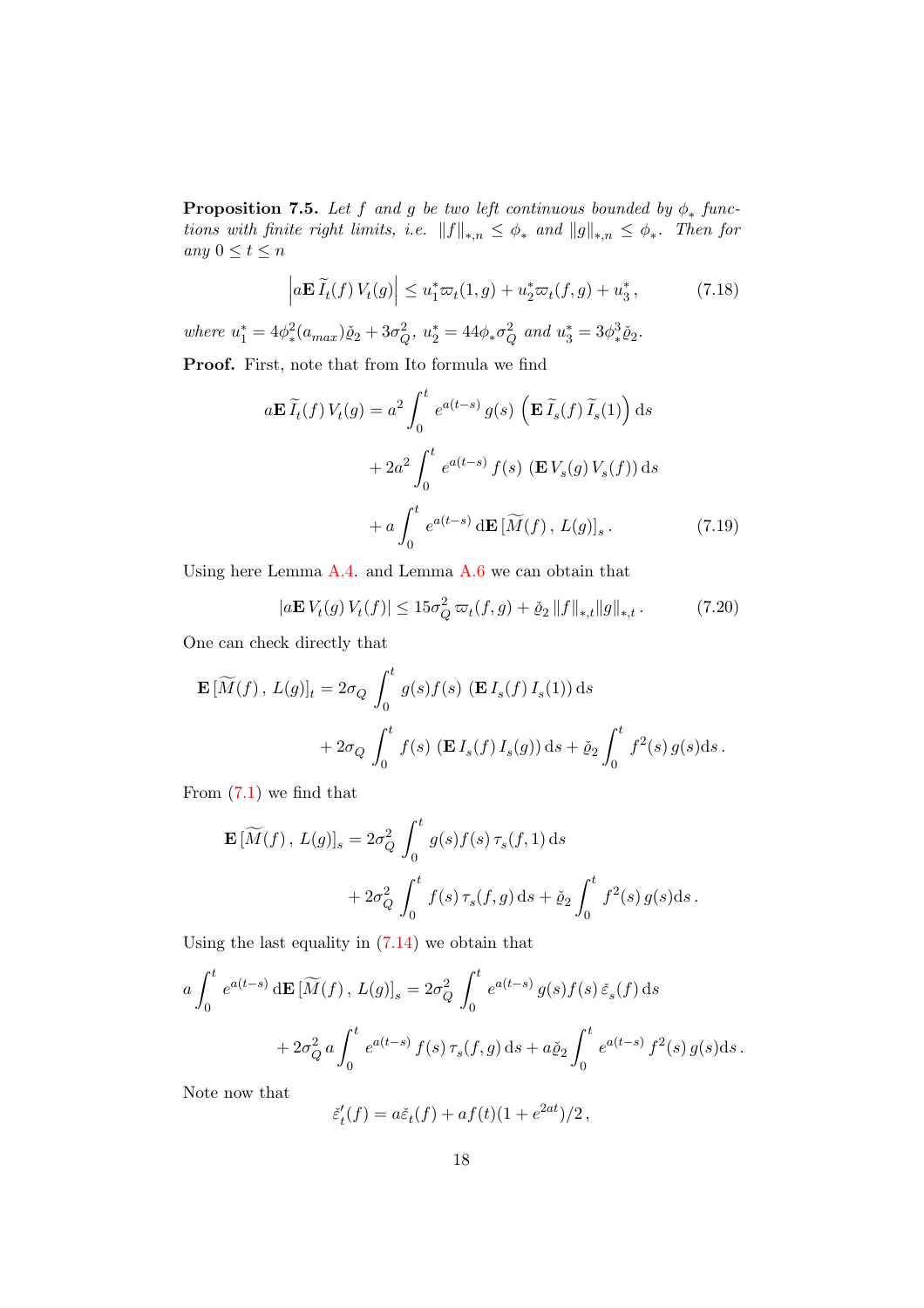i.e.  $\|\breve{\varepsilon}'(f)\|_{*,t} \leq 2|a|\|f\|_{*,t}$ . Therefore, in view of Lemma [A.3](#page-31-2) we get

$$
\left| \int_0^t e^{a(t-s)} g(s) f(s) \, \check{\varepsilon}_s(f) \mathrm{d} s \right| \leq 4 \varpi_t(f,g) \|f\|_{*,t} \, .
$$

Moreover, by integrating by parts we can obtain directly that

$$
\left| \int_0^t g(s) \, \check{\varepsilon}_s(f) \mathrm{d} s \right| \leq \varpi_t(f, g) \,,
$$

and, therefore,

<span id="page-18-0"></span>
$$
|\tau_t(f,g)| \le 3\varpi_t(f,g). \tag{7.21}
$$

So, the last term in [\(7.19\)](#page-17-0) can be estimated as

$$
\left| a \int_0^t e^{a(t-s)} d\mathbf{E} \left[ \widetilde{M}(f) \, , \, L(g) \right]_s \right| \leq 14 \, \sigma_Q^2 \varpi_t(f,g) \, \|f\|_{*,t} + \check{\varrho}_2 \|f\|_{*,t}^2 \|g\|_{*,t} \, .
$$

Using Lemma  $A.5$  in  $(7.19)$  we come to the bound  $(7.18)$ . Hence Proposition [7.5.](#page-17-2)  $\Box$ 

<span id="page-18-2"></span>**Proposition 7.6.** Let f and g be two left continuous bounded by  $\phi_*$  functions with finite right limits, i.e.  $||f||_{*,n} \leq \phi_*$  and  $||g||_{*,n} \leq \phi_*$ . Then for any  $t > 0$ 

<span id="page-18-1"></span>
$$
\left| \mathbf{E} \left[ \widetilde{M}(f), \widetilde{M}(g) \right]_t \right| \le \left( 12\sigma_Q^2 \, \phi_*^2 \varpi_t(f, g) + \phi_*^4 \check{\varrho}_2 \right) t \,. \tag{7.22}
$$

**Proof.** First of all note that from  $(7.1)$  we obtain that

$$
\mathbf{E}\left[\widetilde{M}(f), \widetilde{M}(g)\right]_t = 4\sigma_Q^2 \int_0^t f(s)g(s)\tau_s(f,g) ds
$$

$$
+ \check{\varrho}_2 \int_0^t f^2(s)g^2(s) ds. \tag{7.23}
$$

Using here the bound  $(7.21)$  we obtain  $(7.22)$ . Hence Proposition [7.6.](#page-18-2)  $\Box$ 

<span id="page-18-3"></span>**Corollary 7.7.** Let f and g be two left continuous bounded by  $\phi_*$  functions with finite right limits, i.e.  $||f||_{*,n} \leq \phi_*$  and  $||g||_{*,n} \leq \phi_*$ . Then for any  $t > 0$ 

$$
\left| \mathbf{E}\,\widetilde{I}_t(f)\widetilde{I}_t(g) \right| \le \left( v_1^*(\varpi_t(1,f) + \varpi_t(1,g)) + v_2^*\varpi_t(f,g) + v_3^* \right) \, t \,, \tag{7.24}
$$

where  $v_1^* = 8\phi_*^3$  $s^3 \overline{a}_{max} \check{Q}_2 + 6\sigma_Q^2, \ v^*_2 = 100 \phi_*^2$  $^{2}_{*}\sigma_{Q}^{2}$  and  $v_{3}^{*} = 13\phi_{*}^{4}$  $^4\check{\varrho}_2$ .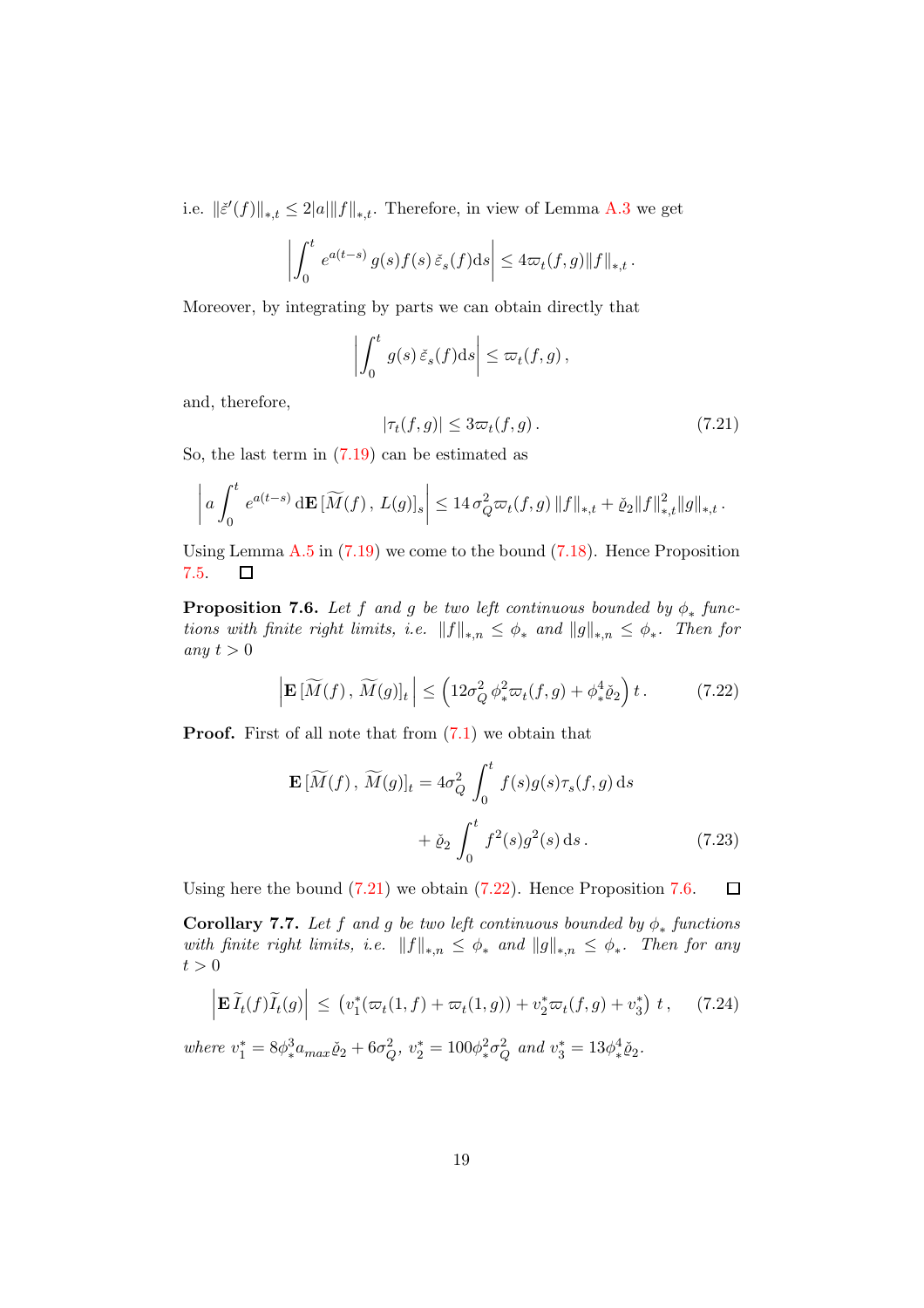**Proof.** From [\(7.8\)](#page-15-3) by the Ito formula one finds for  $t \geq 0$ 

$$
\mathbf{E}\,\widetilde{I}_t(f)\widetilde{I}_t(g) = \mathbf{E}\,[\widetilde{M}(f),\,\widetilde{M}(g)]_t
$$

$$
+ 2a\int_0^t \left(f(s)\mathbf{E}\,\widetilde{I}_s(g)\,V_s(f) + g(s)\mathbf{E}\,\widetilde{I}_s(f)\,V_s(g)\right)\mathrm{d}s\,. \tag{7.25}
$$

Using here Proposition [7.5](#page-17-2) and Proposition [7.6](#page-18-2) we come to desire result.  $\Box$ 

Now we set

$$
\overline{I}_n(x) = \sum_{j=1}^n x_j \widetilde{I}_n(\phi_j).
$$
 (7.26)

For this we show the following proposition.

<span id="page-19-2"></span>**Proposition 7.8.** Assume that  $\phi_1 \equiv 1$ . Then for any  $n \geq 1$ 

$$
\mathbf{E}\overline{I}_n^2(x) \le 4n^2 \left( (2\varpi_n^* + 4\phi_*^2)v_1^* + (\varpi_n^* + 8\phi_*^2)v_2^* + (1 + 2\phi_*^2)v_3^*\right),\tag{7.27}
$$

where  $\varpi_n^* = \sup_{|i-j| \geq 2} \varpi_n(\phi_i, \phi_j)$ .

Proof. We represent the sum as

$$
\sum_{j=1}^{n} x_j \widetilde{I}_n(\phi_j) = J_{1,n} + J_{2,n},
$$

where  $J_{1,n} = x_1 \widetilde{I}_n(\phi_1) + x_2 \widetilde{I}_n(\phi_2)$  and  $J_{2,n} = \sum_{j=3}^n x_j \widetilde{I}_n(\phi_j)$ . From here we have

<span id="page-19-1"></span>
$$
\mathbf{E}\overline{I}_n^2(x) \le 2\left(\mathbf{E} J_{1,n}^2 + \mathbf{E} J_{2,n}^2\right). \tag{7.28}
$$

By applying the Cauchy-Bunyakovsky-Schwarz inequality and noting that  $x_1^2 + x_2^2 \le 1$ , one gets

$$
\mathbf{E} J_{1,n}^2 \leq \mathbf{E} \, \widetilde{I}_n^2(\phi_1) + \mathbf{E} \, \widetilde{I}_n^2(\phi_2).
$$

Corollary [7.7](#page-18-3) implies

$$
\mathbf{E}_{Q,S} J_{1,n}^2 \le 4\phi_*^2 n^2 \left(2v_1^* + v_2^* + v_3^*\right).
$$

Here we use that each  $\varpi_n(\phi_i, \phi_j) \leq 2\phi_*^2$  $\frac{2}{*}n$ .

Applying Corollary [7.7,](#page-18-3) one gets

<span id="page-19-0"></span>
$$
\mathbf{E} J_{2,n}^2 = 2 \sum_{i,j=3}^n x_i x_j \mathbf{E} \widetilde{I}_n(\phi_i) \widetilde{I}_n(\phi_j) \le 2n \sum_{i,j=3}^n |x_i| |x_j| \widetilde{\kappa}_{i,j}, \tag{7.29}
$$

where  $\widetilde{\kappa}_{i,j} = v_1^*(\varpi_n(1,\phi_i) + \varpi_n(1,\phi_j)) + v_2^*\varpi_n(\phi_i,\phi_j) + v_3^*$ . We can estimate the coefficient  $\varpi_{i,j} = \varpi_n(\phi_i, \phi_j)$  for any  $i \geq 3$  as  $\varpi_{i,j} \leq 2\phi_*^2$  ${}^{2}_{*}n1_{\{|i-j|\leq 1\}} +$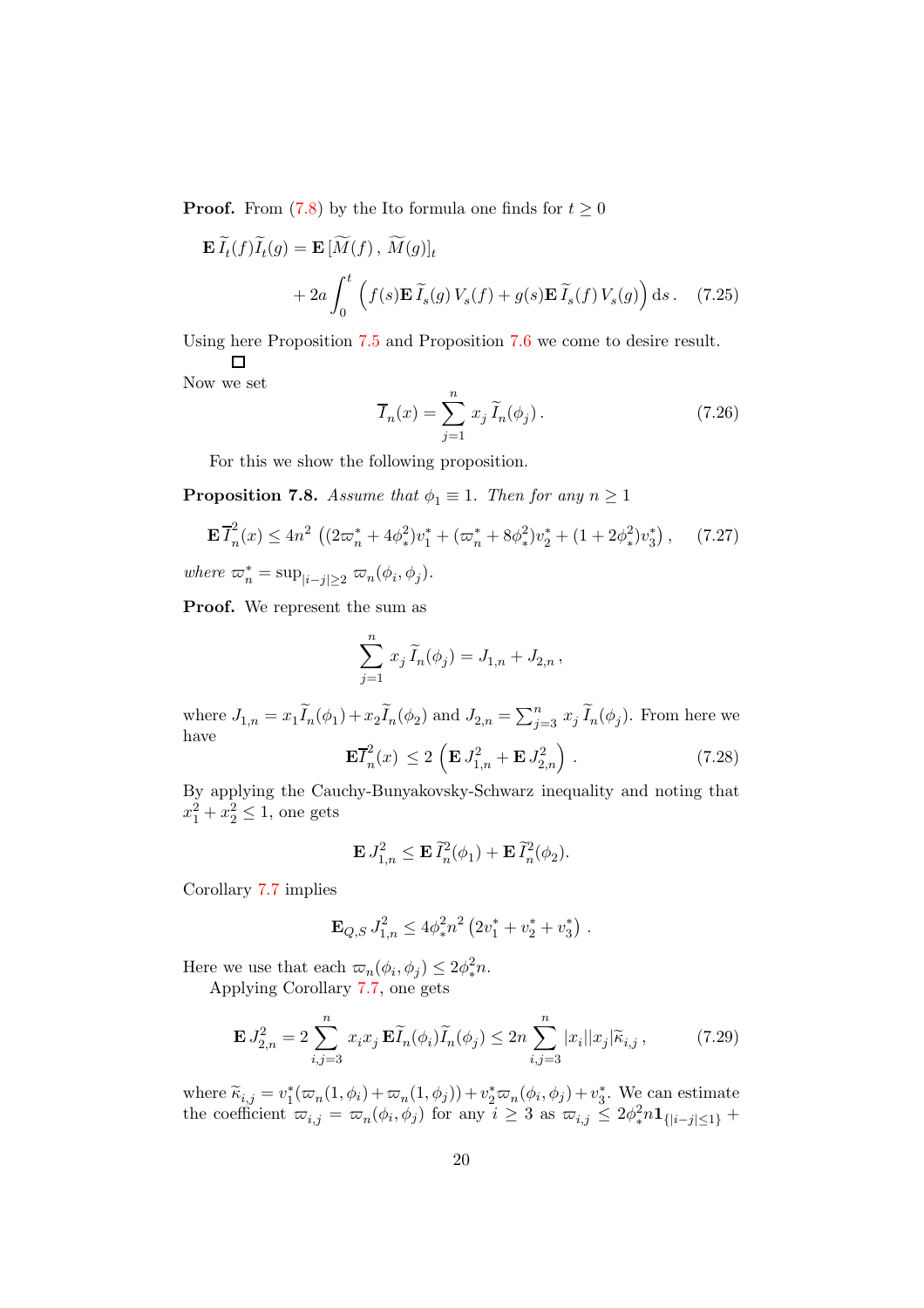$\varpi_n^* 1_{\{|i-j|\geq 2\}}$ . By making use of this estimate in [\(7.29\)](#page-19-0) and taking into account that

$$
\sum_{i,j\geq 1}|x_i||x_j|\leq 1 \text{ and } \sum_{i,j\geq 3}\mathbf{1}_{\{|i-j|\leq 1\}}|x_i||x_j|\leq 3\,,
$$

one gets

$$
\sum_{i,j\geq 3} |x_i| |x_j| \widetilde{\kappa}_{i,j} \, \leq n \left( 2 \varpi_n^* v_1^* + (6 \phi_*^2 + \varpi_n^*) v_2^* + v_3^* \right).
$$

From here and the inequalities  $(7.28)$ – $(7.29)$  we come to the desired assertion. Hence Proposition [7.8.](#page-19-2)  $\Box$ 

Now we check the conditions  $C_1$  and  $C_2$  for the model with noise process [\(2.1\)](#page-3-1). Here we will use the trigonometric basis [\(3.3\)](#page-4-1).

<span id="page-20-2"></span>**Proposition 7.9.** For any  $Q \in \mathcal{Q}_n$  and any  $n \geq 1$ 

$$
\mathbf{L}_{1,n}(Q) \le 2\,\sigma_Q^2(4a^2 + 15|a| + 2).
$$

Proof. First we note that

<span id="page-20-0"></span>
$$
\mathbf{E}_{Q,S}\xi_{j,p}^{2} = \sigma_{Q} \left( 1 + b_{j,n} \right) , \qquad (7.30)
$$

where  $b_{j,n} = n^{-1}a \int_0^n e^{av} \Upsilon_j(v) dv$  and

$$
\Upsilon_j(v) = \int_0^{n-v} \text{Tr}_j(t+v) \text{Tr}_j(t) (1 + e^{2at}) dt.
$$

If  $j = 1$ , one has

<span id="page-20-1"></span>
$$
|\mathbf{E}_{Q,S}\xi_{1,p}^2 - \sigma_Q| \le 2\sigma_Q. \tag{7.31}
$$

Since for the trigonometric basis [\(4.1\)](#page-7-3) for  $j \geq 2$ 

$$
\text{Tr}_j(t+v)\,\text{Tr}_j(t) = \cos(a_j v) + (-1)^j \cos(a_j(2t+v))
$$

where  $a_j = 2\pi[j/2]$ , therefore,

$$
\Upsilon_j(v) = \cos(a_j v) F(v) + (-1)^j \Upsilon_{0,j}(v), \quad F(v) = \int_0^{n-v} (1 + e^{2at}) dt
$$

and

$$
\Upsilon_{0,j}(v) = \int_0^{n-v} \cos(a_j(2t + v)) (1 + e^{2at}) dt.
$$

Integrating by parts one finds

$$
\Upsilon_{0,j}(v) = -\frac{2 + e^{2a(n-v)}}{2a_j} \sin(va_j) + \frac{a}{2a_j^2} \Upsilon_{1,j}(v)
$$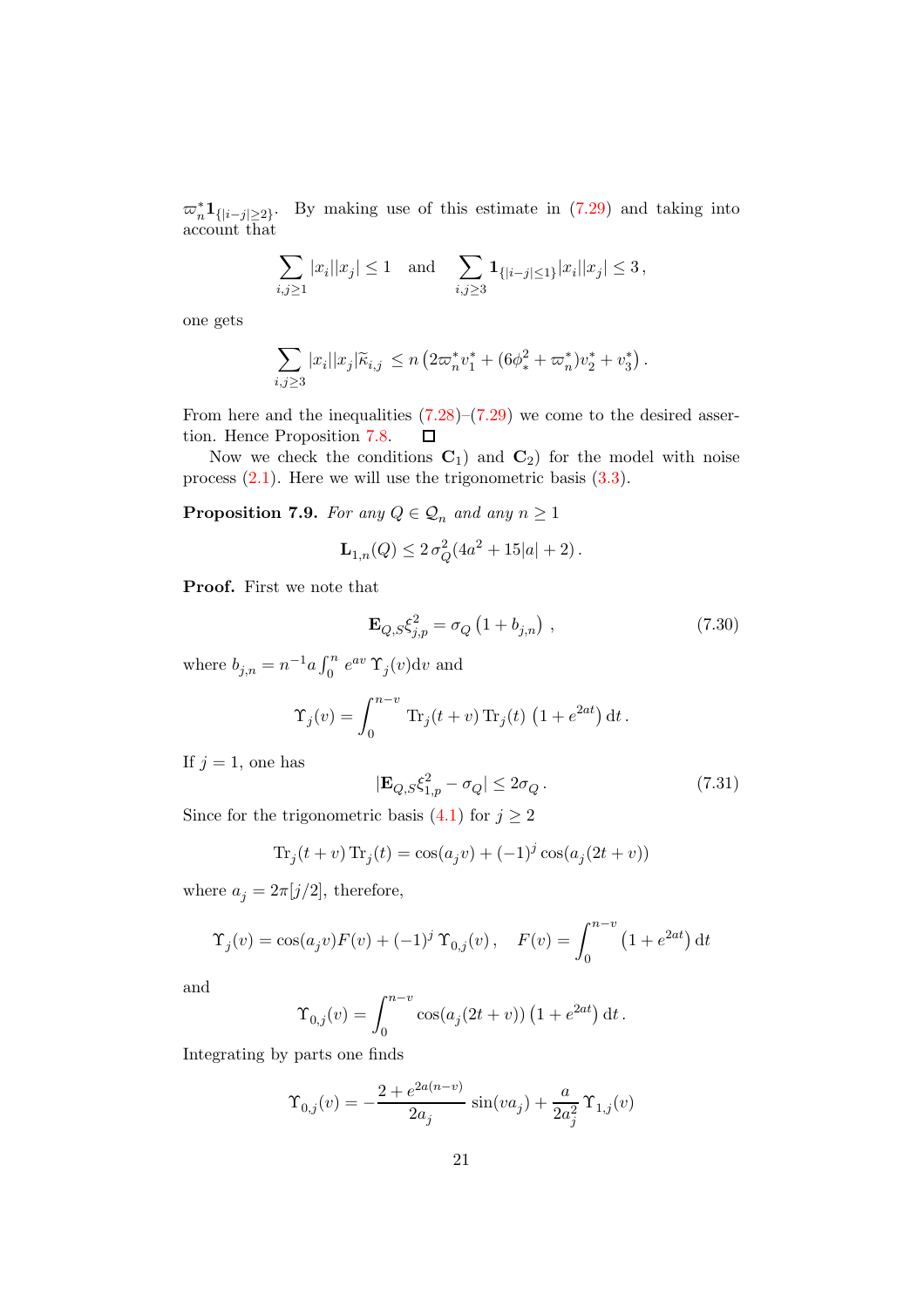where

$$
\Upsilon_{1,j}(v) = \cos(va_j)(e^{2a(n-v)} - 1) - 2a \int_0^{n-v} e^{2at} \cos((2t+v)a_j) dt.
$$

It is obvious that  $|\Upsilon_{1,j}(v)| \leq 2$ . Further we calculate

$$
b_{j,n} = \frac{a}{n} \int_0^n e^{av} F(v) \cos(va_j) dv + \frac{a}{n} (-1)^j \int_0^n e^{av} \Upsilon_{0,j}(v) dv
$$
  
 :=  $aD_{1,j} + a(-1)^j D_{2,j}$ .

Integrating by parts two times yields

$$
D_{1,j} = \frac{1}{na_j^2} \left( e^{an} \dot{F}(n) - \dot{F}(0) - aF(0) - \int_0^n e^{av} F_1(v) \mathrm{d}v \right) ,
$$

where  $F_1(v) = a^2 F(v) + 2a\dot{F}(v) + \ddot{F}(v)$ . Since  $a_j \ge j$  for  $j \ge 2$ , we obtain

$$
|D_{1,j}| \leq \frac{1}{j^2} \left( 4|a| + 10 \right) \, .
$$

Similarly, one gets  $|D_{2,j}| \leq 5/j^2$ . Substituting these estimates in [\(7.30\)](#page-20-0) and using the upper bound [\(7.31\)](#page-20-1), we obtain for all  $j \ge 1$ 

$$
|\mathbf{E}_{Q,S}\xi_{j,p}^{2} - \sigma_{Q}| \leq \sigma_{Q} \frac{(4a^{2} + 15|a| + 2)}{j^{2}}.
$$
 (7.32)

Thus we arrive at the inequality

$$
\mathbf{L}_{1,n}(Q) \le 2\sigma_Q(4a^2 + 15|a| + 2).
$$

Hence Proposition [7.9.](#page-20-2)  $\Box$ 

Proposition [7.9](#page-20-2) and the conditions  $(2.4) - (2.5)$  $(2.4) - (2.5)$  imply that the condition  $\mathbf{C}_1$ ) holds with  $\mathbf{L}_{1,n}^* = 2\varsigma^*(4a_{max}^2 + 15 a_{max} + 2).$ 

<span id="page-21-0"></span>**Proposition 7.10.** For any  $n \geq 1$  and  $Q \in \mathcal{Q}_n$ 

$$
\mathbf{L}_{2,n}(Q) \leq 8\mathbf{M}_Q \,,
$$

where  $\mathbf{M}_Q = 48\sqrt{2}|a|\check{\varrho}_2 + 918\sigma_Q + 65\check{\varrho}_2$ .

**Proof.** We note that for the trigonometric basis  $(3.3)$   $||\text{Tr}_j||_{*,n} \le$  $\sqrt{2}$  and  $\varpi_n^* = 2$ . Indeed, for any  $i \geq 3$ ,

$$
\text{Tr}_i(v+u)=\varkappa_{1,i}(v)\text{Tr}_{i-1}(u)+\varkappa_{2,i}(v)\text{Tr}_i(u)+\varkappa_{3,i}(v)\text{Tr}_{i+1}(u),
$$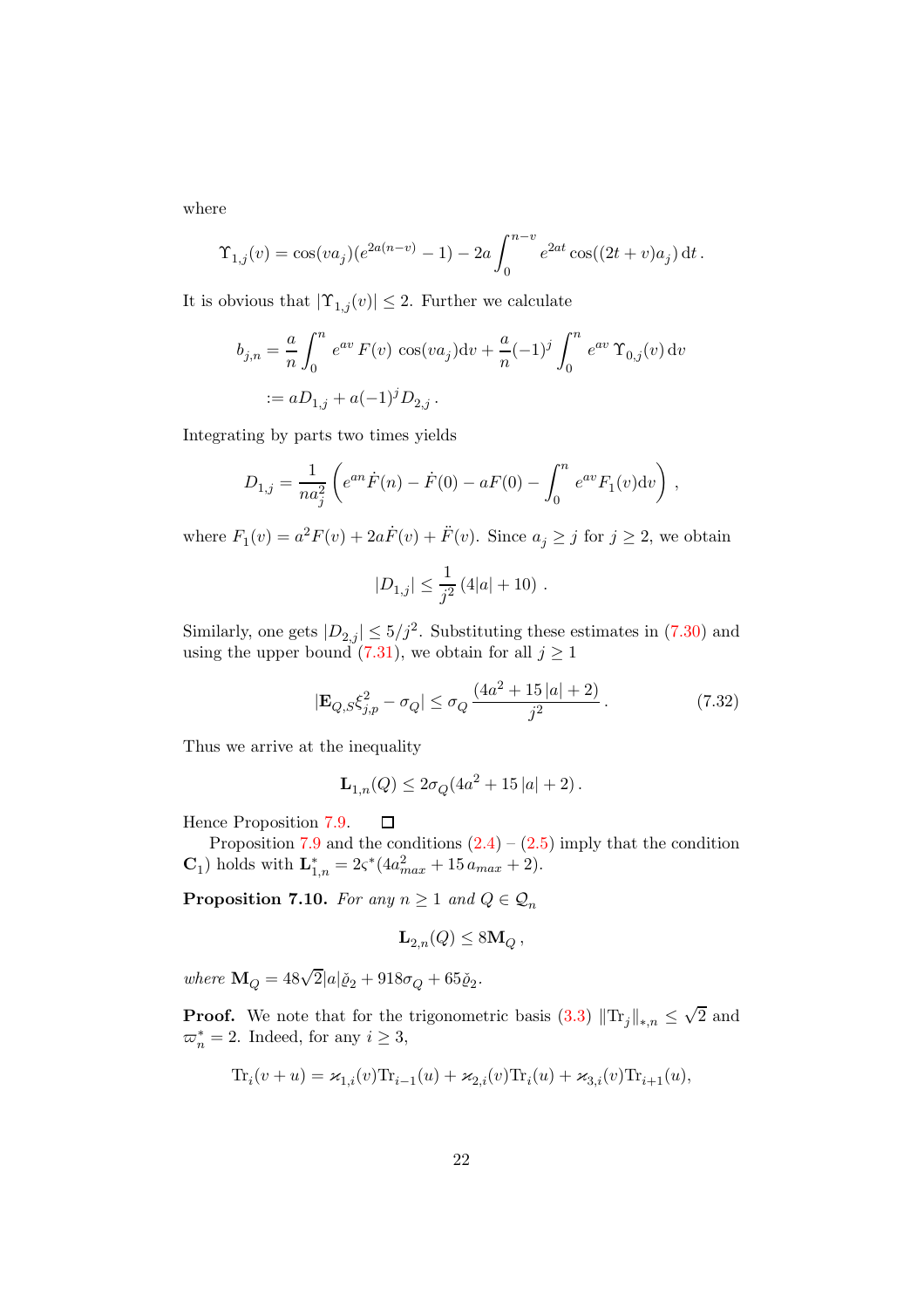where  $\varkappa_{i,j}(\cdot)$  are bounded functions. From here in view of the orthonormality and the periodicity of the functions  $(\text{Tr}_j)_{j\geq 1}$ , it follows that for  $0 \leq t \leq n$ and  $|i - j| \geq 2$ 

$$
\left| \int_0^t \text{Tr}_i(u+v) \text{Tr}_j(u) \text{d}u \right| = \left| \int_0^{\{t\}} \text{Tr}_i(u+v) \text{Tr}_j(u) \text{d}u \right|
$$
  

$$
\leq \sqrt{\int_0^1 \text{Tr}_i^2(u+v) \text{d}u} = 1,
$$

where  $\{t\}$  is the fractional part of t. Therefore  $\varpi_n^* \leq 2$  if  $|i-j| \geq 2$ . Thus, taking into account Proposition [7.8](#page-19-2) we have that  $\mathbf{L}_{2,n}(Q) \leq 8\mathbf{M}_Q$ . Hence Proposition 7.10. Proposition [7.10.](#page-21-0)

Proposition [7.10](#page-21-0) and the conditions  $(2.4) - (2.5)$  $(2.4) - (2.5)$  imply that the upper bound for  $\mathbf{L}_{2,n}(Q)$  in the condition  $\mathbf{C}_2$ ) is equal to

$$
\mathbf{L}_{2,n}^* = 8(48\sqrt{2}a_{max} + 65)(\varsigma^*)^2 \Pi(x^4) + 7344\varsigma^*.
$$

# <span id="page-22-0"></span>8 Proofs

#### 8.1 Proof of Theorem [3.1](#page-6-2)

Consider the quadratic error of the estimate [\(3.14\)](#page-6-0)

$$
\mathcal{R}_{Q}(S_{\lambda}^{*}, S) = \mathbf{E} \sum_{j=1}^{d} (\lambda(j)\theta_{j,p}^{*} - \theta_{j})^{2} = \mathbf{E}|\theta_{p}^{*} - \theta_{d}^{2} + \mathbf{E} \sum_{j=d+1}^{p} (\lambda(j)\widehat{\theta}_{j,p} - \theta_{j})^{2}
$$

$$
= \mathbf{E}|\theta_{p}^{*} - \bar{\theta}_{p}|_{d}^{2} + 2\mathbf{E}(\theta_{p}^{*} - \bar{\theta}_{p})'h_{p}(S) + |h_{p}(S)|_{d}^{2},
$$
(8.1)

where  $\bar{\theta}_p = (\bar{\theta}_{1,p}, ..., \bar{\theta}_{d,p})'$  (the prime denotes the transposition) with components  $\bar{\theta}_{j,p} = \theta_j + h_{j,p}(S)$  and the first summand on the right-hand side can be represented as

<span id="page-22-1"></span>
$$
\mathbf{E}|\theta_p^*-\bar{\theta}_p|_d^2=\mathbf{E}|\widehat{\theta}_p-\bar{\theta}_p|_d^2+\mathbf{c}_n^2-2\mathbf{c}_n\mathbf{E}_{Q,S}\sum_{j=1}^dJ_{j,n}\,,
$$

where  $J_{j,n} = \mathbf{E}(\iota_j(\widetilde{\theta}_n)(\widehat{\theta}_{j,n}-\bar{\theta}_{j,p})|\mathcal{G}_n)$  with  $\iota_j(x) = x_j/|x|_d$  for  $x = (x_j)_{1 \leq j \leq d} \in$  $\mathbb{R}^d$ . Now, taking into account that the vector  $\widetilde{\theta}_n = (\widehat{\theta}_{j,n})_{1 \leq j \leq d}$  is the  $\mathcal{G}_p$  conditionally gaussian vector in  $\mathbb{R}^d$  with mean  $\bar{\theta}_p$  and covariance matrix  $n^{-1} \mathbf{G}_p$ , we obtain

$$
J_{j,n} = \int_{\mathbb{R}^d} \iota_j(x) (x - \bar{\theta}_{j,p}) \mathbf{p}(x | \mathcal{G}_p) \mathrm{d}x.
$$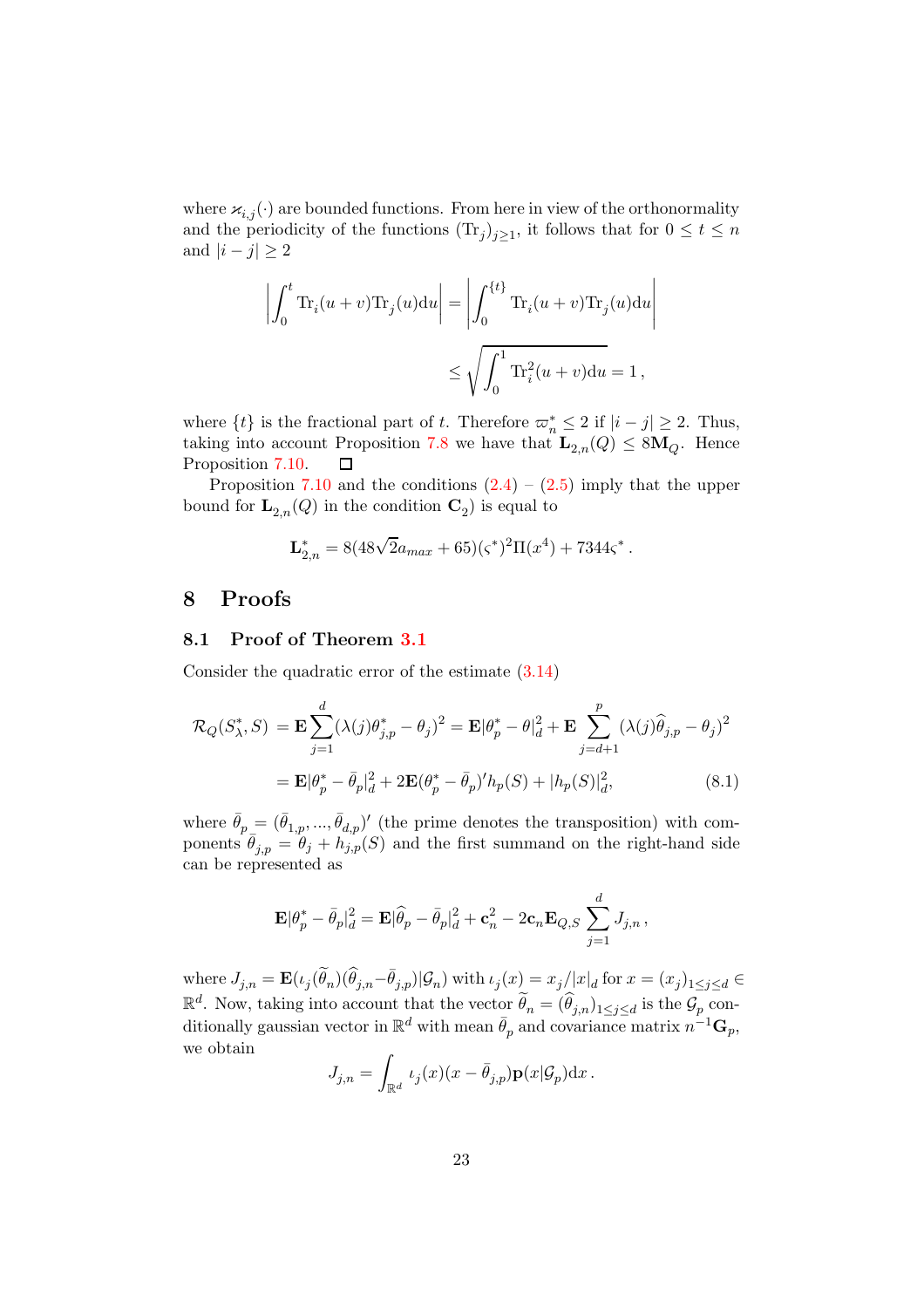Here  $\mathbf{p}(x|\mathcal{G}_p)$  is the conditional distribution density of the vector  $\theta_n$ , i.e.

$$
\mathbf{p}(x|\mathcal{G}_p) = \frac{n^{d/2}}{(2\pi)^{d/2}\sqrt{\det(\mathbf{G}_p)}}\exp\left(-\frac{n(x-\bar{\theta}_p)'\,\mathbf{G}_p^{-1}(x-\bar{\theta}_p)}{2}\right)\,.
$$

Changing the variables by  $u = \mathbf{G}_p^{-1/2}(x - \bar{\theta}_p)$ , one finds that

$$
J_{j,n} = \frac{n^{d/2}}{(2\pi)^{d/2}} \sum_{l=1}^d \mathbf{v}_{j,l} \int_{\mathbb{R}^d} \tilde{\iota}_{j,n}(u) u_l \exp\left(-\frac{n|u|_d^2}{2}\right) du,
$$

where  $\widetilde{\iota}_{j,n}(u) = \iota_j(\mathbf{G}_p^{1/2}u + \bar{\theta}_p)$  and  $\mathbf{v}_{ij}$  denotes the  $(i, j)$ -th element of  $\mathbf{G}_p^{1/2}$ . Furthermore, integrating by parts, the integral  $J_{j,n}$  can be rewritten as

$$
J_{j,n} = \frac{1}{n} \sum_{l=1}^d \sum_{k=1}^d \mathbf{E} \left( \mathbf{v}_{jl} \, \mathbf{v}_{kl} \, \frac{\partial \iota_j}{\partial u_k}(u) \big|_{u = \widetilde{\theta}_n} | \mathcal{G}_n \right) \, .
$$

In view of the inequality  $z'Az \leq \lambda_{max}(A) ||z||^2$  and Condition  $D_2$ ) we obtain that

$$
\begin{aligned} \mathbf{E}|\theta_p^*(n)-\bar{\theta}_p|_d^2-\mathbf{E}|\widehat{\theta}_p(n)-\bar{\theta}_p|_d^2&=\mathbf{c}_n^2-2\mathbf{c}_nn^{-1}\mathbf{E}_{Q,S}\left(\frac{\mathrm{tr}\mathbf{G}_p}{|\widetilde{\theta}_n|_d}-\frac{\widetilde{\theta}_n'\mathbf{G}_p\widetilde{\theta}_n}{|\widetilde{\theta}_n|_d^3}\right)\\ &\leq \mathbf{c}_n^2-2\mathbf{c}_n\,l_p n^{-1}\mathbf{E}_{Q,S}\,\frac{1}{|\widetilde{\theta}_n|_d}\,. \end{aligned}
$$

Moreover, using the Jensen inequality we can estimate the last expectation from below as

$$
\mathbf{E}_{Q,S} \left( |\tilde{\theta}_n|_d \right)^{-1} = \mathbf{E}_{Q,S} \left( |\tilde{\theta} + n^{-1/2} \tilde{\xi}_n|_d \right)^{-1} \geq \left( |\theta|_d + n^{-1/2} \mathbf{E}_{Q,S} |\tilde{\xi}_n|_d \right)^{-1}.
$$

From  $(1.3)$  and the condition  $(2.4)$  we obtain

$$
\mathbf{E}_{Q,S}|\widetilde{\xi}_n|^2_d \le \varsigma_n^* d \,.
$$

So, for  $||S|| \leq r$ 

$$
\mathbf{E}_{Q,S} |\widetilde{\theta}_n|_d^{-1} \ge \left(r + \sqrt{d\varsigma_n^*/n}\right)^{-1}
$$

and, therefore,

$$
\mathbf{E}|\theta_p^*(n) - \bar{\theta}_p|_d^2 \le \mathbf{E}|\widehat{\theta}_p(n) - \bar{\theta}_p|_d^2 - \mathbf{c}_n^2
$$
  
=  $\mathbf{E}|\widehat{\theta}_p(n) - \theta|_d^2 - \mathbf{c}_n^2 - 2\mathbf{E}(\widehat{\theta}_p(n) - \theta)'h_p(S) + |h_p(S)|_d^2$ .

Substituting this estimate in  $(8.1)$ , one has

<span id="page-23-0"></span>
$$
\Delta_Q(S) \le -\mathbf{c}_n^2 + 2\mathbf{E}(\theta_p^*(n) - \widehat{\theta}_p(n))^{\prime} h_p(S). \tag{8.2}
$$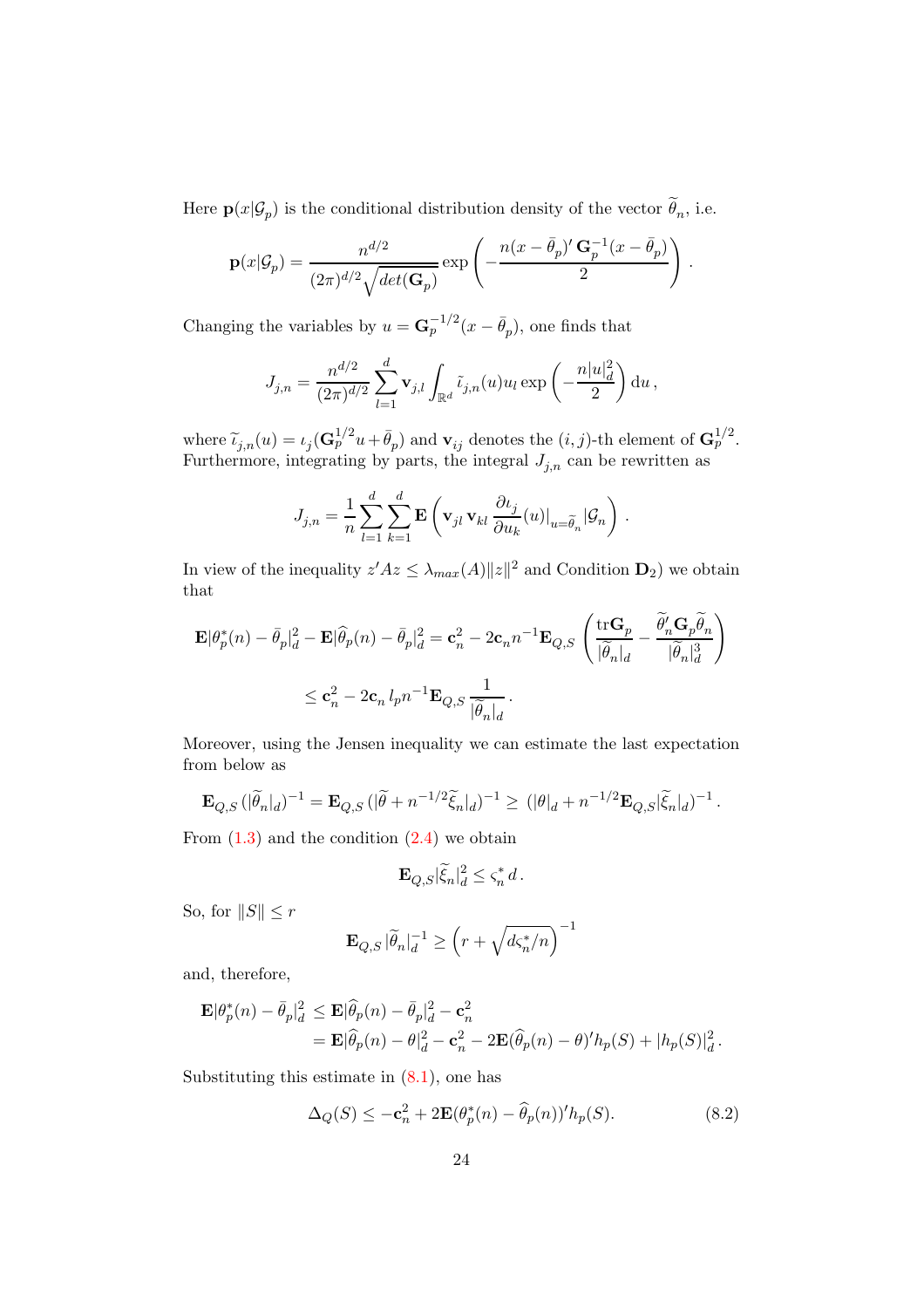Using the elementary inequality

$$
2|ab| \le \varepsilon a^2 + \frac{b^2}{\varepsilon}, \quad \varepsilon > 0,
$$

we obtain

$$
2\mathbf{E}(\theta_p^*(n) - \widehat{\theta}_p(n))' h_p(S) \le \varepsilon \mathbf{E}|\theta_p^*(n) - \widehat{\theta}_p(n)|_d^2 + \frac{1}{\varepsilon}|h_p(S)|_d^2
$$

$$
= \varepsilon \mathbf{c}_n^2 + \frac{1}{\varepsilon}|h_p(S)|_d^2
$$

Now, from definition of  $h_p(S)$  and by applying the Cauchy-Bunyakovsky-Schwarz inequality, we have the estimate

$$
|h_p(S)|_d^2 = \sum_{j=1}^d \left( \sum_{k=1}^p \int_{t_{k-1}}^{t_k} \phi_j(t_k) \left( S(t) - S(t_k) \right) dt \right)^2
$$
  

$$
\leq \sum_{j=1}^d \sum_{k=1}^p \int_{t_{k-1}}^{t_k} \phi_j^2(t_k) dt \sum_{k=1}^p \int_{t_{k-1}}^{t_k} \left( S(t) - S(t_k) \right)^2 dt \leq \frac{d \phi_*^2 L^2}{p^2}.
$$

From here it follows that

$$
2\mathbf{E}(\theta_p^*(n) - \widehat{\theta}_p(n))' h_p(S) \leqslant \varepsilon \mathbf{c}_n^2 + \frac{d\phi_*^2 L^2}{p^2 \varepsilon}.
$$

Choosing the value of  $\varepsilon$ , which minimizes the right-hand side of this inequality, and substituting it in  $(8.2)$ , and then we obtain the inequality  $(3.16)$  for  $p \ge p_0$  defined in [\(3.15\)](#page-6-3). Hence Theorem [3.1.](#page-6-2)  $\Box$ 

## 8.2 Proof of Theorem [5.1](#page-9-4)

Substituting [\(4.4\)](#page-7-4) in [\(4.1\)](#page-7-3) yields for any  $\gamma \in \Gamma$ 

<span id="page-24-0"></span>
$$
\text{Err}_p(\gamma) = J_p(\gamma) + 2 \sum_{j=1}^p \gamma(j) \left( \theta_{j,p}^* \widehat{\theta}_{j,p} - \frac{\widehat{\sigma}_n}{n} - \theta_{j,p}^* \overline{\theta}_{j,p} \right) + ||S||^2 - \rho \widehat{P}_n(\gamma).
$$
\n(8.3)

Now we set  $L(\gamma) = \sum_{j=1}^{p} \gamma(j)$ ,

$$
B_{1,n}(\gamma) = \sum_{j=1}^{p} \gamma(j) (\mathbf{E}_{Q} \xi_{j,p}^{2} - \sigma_{Q}), \quad B_{2,n}(\gamma) = \sum_{j=1}^{p} \gamma(j) (\xi_{j,p}^{2} - \mathbf{E}_{Q} \xi_{j,p}^{2}),
$$
  

$$
M(\gamma) = \frac{1}{\sqrt{n}} \sum_{j=1}^{p} \gamma(j) \bar{\theta}_{j,p} \xi_{j,p} \quad \text{and} \quad B_{3,n}(\gamma) = \frac{1}{\sqrt{n}} \sum_{j=1}^{p} \gamma(j) g(j) \hat{\theta}_{j,p} \xi_{j,p}.
$$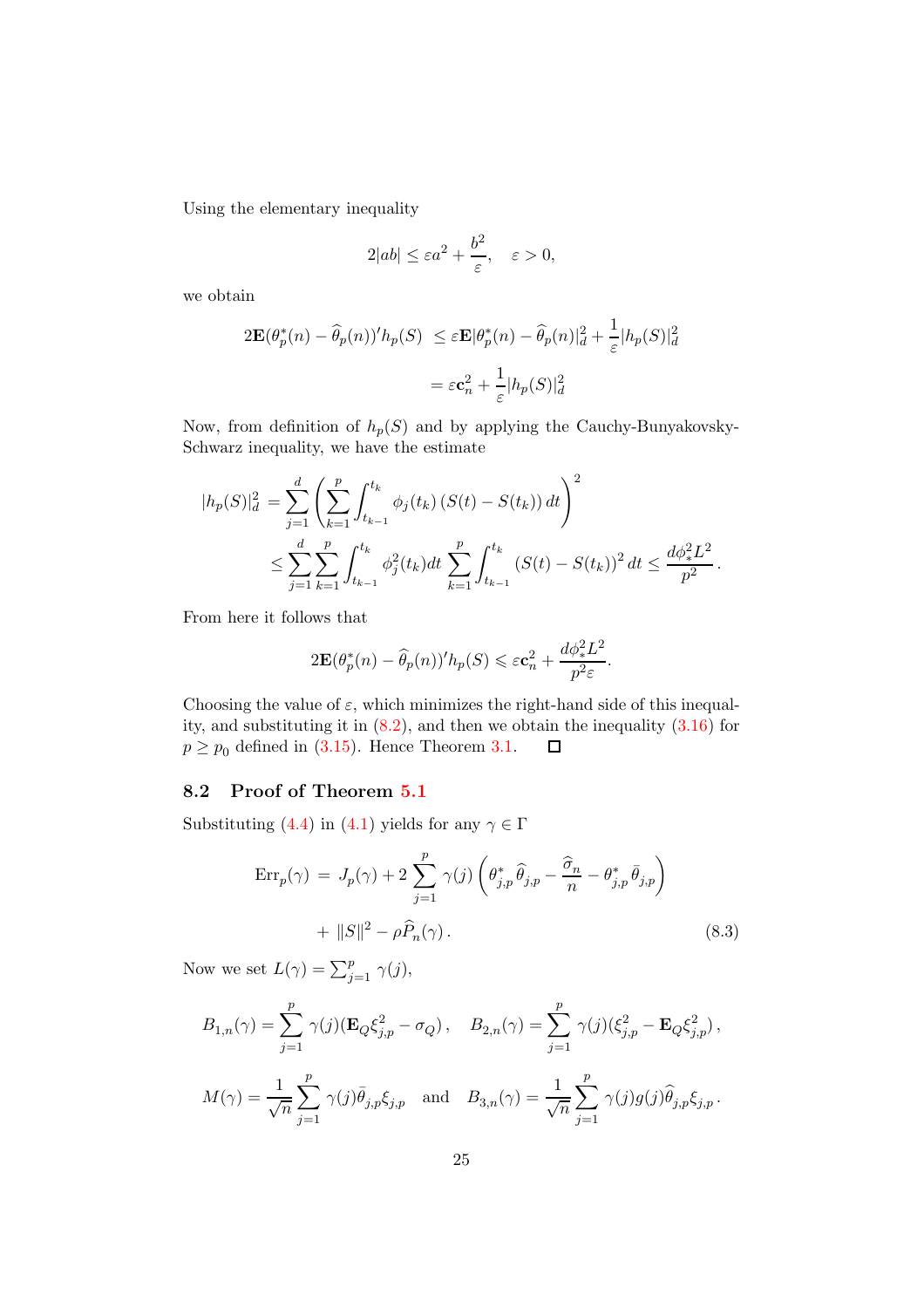Taking into account the definition  $(4.5)$ , we can rewrite  $(8.3)$  as

<span id="page-25-0"></span>
$$
\text{Err}_{n}(\gamma) = J_n(\gamma) + 2\frac{\sigma_Q - \hat{\sigma}_n}{n} L(\gamma) + 2M(\gamma) + \frac{2}{n} B_{1,n}(\gamma)
$$

$$
+ 2\sqrt{P_n(\gamma)} \frac{B_{2,n}(\overline{\gamma})}{\sqrt{\sigma_Q n}} - 2B_{3,n}(\gamma) + ||S||^2 - \rho \hat{P}_n(\gamma) \tag{8.4}
$$

with  $\overline{\gamma} = \gamma/|\gamma|_n$ . Let  $\gamma_0 = (\gamma_0(j))_{1 \le n}$  be a fixed sequence in  $\Gamma$  and  $\gamma^*$  be as in [\(4.6\)](#page-7-1). Substituting  $\gamma_0$  and  $\gamma^*$  in [\(8.4\)](#page-25-0), we consider the difference

$$
\begin{aligned} \text{Err}_{n}(\gamma^*) - \text{Err}_{n}(\gamma_0) &\le 2 \frac{\sigma_Q - \widehat{\sigma}_n}{n} L(x) + 2M(x) + \frac{2}{n} B_{1,n}(x) \\ &+ 2\sqrt{P_n(\gamma^*)} \frac{B_{2,n}(\overline{\gamma^*})}{\sqrt{\sigma_Q n}} - 2\sqrt{P_n(\gamma_0)} \frac{B_{2,n}(\overline{\gamma_0})}{\sqrt{\sigma_Q n}} \\ &- 2B_{3,n}(\gamma^*) + 2B_{3,n}(\gamma_0) - \rho \widehat{P}_n(\gamma^*) + \rho \widehat{P}_n(\gamma_0) \,, \end{aligned}
$$

where  $x = \gamma^* - \gamma_0$ . Note that  $|L(x)| \leq 2|\Gamma|_*$  and  $|B_{1,n}(x)| \leq \mathbf{L}_{1,n}(Q)$ . Applying the elementary inequality

<span id="page-25-1"></span>
$$
2|ab| \le \varepsilon a^2 + \varepsilon^{-1} b^2 \tag{8.5}
$$

with any  $\varepsilon > 0$ , we get

$$
2\sqrt{P_n(\gamma)}\frac{B_{2,n}(\overline{\gamma})}{\sqrt{\sigma_Q n}} \le \varepsilon P_n(\gamma) + \frac{B_{2,n}^2(\overline{\gamma})}{\varepsilon \sigma_Q n} \le \varepsilon P_n(\gamma) + \frac{B_2^*}{\varepsilon \sigma n},
$$

where

$$
B_2^*=\max_{\gamma\in\Gamma}~\Big(B_{2,n}^2(\overline\gamma)+B_{2,n}^2(\overline\gamma^2)\Big)
$$

with  $\gamma^2 = (\gamma_j^2)_{1 \leq j \leq n}$ . Note that from definition the function  $\mathbf{L}_{2,n}(Q)$  in the condition  $\mathbf{C}_2$ ) we obtain that

$$
\mathbf{E}_Q B_2^* \le \sum_{\gamma \in \Gamma} \left( \mathbf{E}_Q B_{2,n}^2(\overline{\gamma}) + \mathbf{E}_Q B_{2,n}^2(\overline{\gamma}^2) \right) \le 2\nu \mathbf{L}_{2,n}(Q). \tag{8.6}
$$

Moreover, by the same method we estimate the term  $B_{3,n}$ . Note that

<span id="page-25-2"></span>
$$
\sum_{j=1}^{n} g_{\gamma}^{2}(j) \widehat{\theta}_{j}^{2} = \mathbf{c}_{n}^{2} \le \frac{\mathbf{c}_{n}^{*}}{n}, \qquad (8.7)
$$

where  $\mathbf{c}_n^* = n \max_{\gamma \in \Gamma} \mathbf{c}_n^2$ . Therefore, through the Cauchy-Bunyakovsky-Schwarz inequality we can estimate the term  $B_{3,n}(\gamma)$  as

$$
|B_{3,n}(\gamma)| \leq \frac{|\gamma|_n}{\sqrt{n}} \mathbf{c}_n \left( \sum_{j=1}^n \overline{\gamma}^2(j) \, \xi_j^2 \right)^{1/2} = \frac{|\gamma|_n}{\sqrt{n}} \mathbf{c}_n \left( \sigma_Q + B_{2,n}(\overline{\gamma}^2) \right)^{1/2} \, .
$$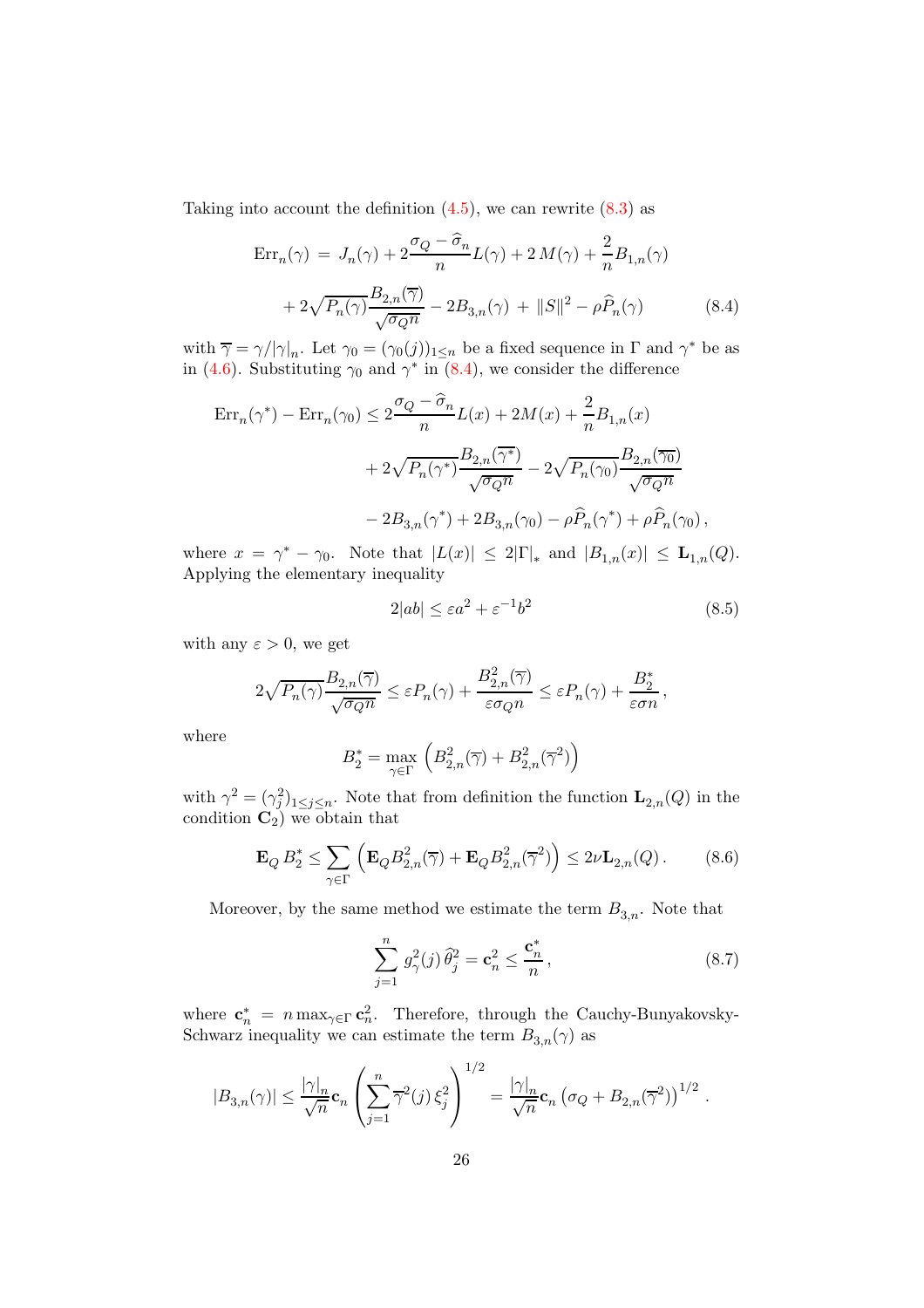So, applying the elementary inequality  $(8.5)$  with some arbitrary  $\varepsilon > 0$ , we have

$$
2|B_{3,n}(\gamma)| \le \varepsilon P_n(\gamma) + \frac{\mathbf{c}_n^*}{\varepsilon \sigma_Q n} (\sigma_Q + B_2^*).
$$

Using the bounds above, one has

$$
\begin{split} \text{Err}_{n}(\gamma^*) &\leq \text{Err}_{n}(\gamma_0) + \frac{4|\Gamma|_{*}|\widehat{\sigma}_n - \sigma_Q|}{n} + 2M(x) + \frac{2}{n}\mathbf{L}_{1,n}(Q) \\ &+ \frac{2}{\varepsilon} \frac{\mathbf{c}^*}{n\sigma_Q}(\sigma_Q + B_2^*) + \frac{2}{\varepsilon} \frac{B_2^*}{n\sigma_Q} \\ &+ 2\varepsilon P_n(\gamma^*) + 2\varepsilon P_n(\gamma_0) - \rho \widehat{P}_n(\gamma^*) + \rho \widehat{P}_n(\gamma_0) \,. \end{split}
$$

The setting  $\varepsilon = \rho/4$  and the estimating where this is possible  $\rho$  by 1 in this inequality imply

$$
\begin{split} \mathrm{Err}_n(\gamma^*) &\leq \mathrm{Err}_n(\gamma_0) + \frac{5|\Gamma|_*|\widehat{\sigma}_n - \sigma_Q|}{n} + 2M(x) + \frac{2}{n}\mathbf{L}_{1,n}(Q) \\ &+ \frac{16(\mathbf{c}_n^* + 1)(\sigma_Q + B_2^*)}{\rho n \sigma_Q} - \frac{\rho}{2}\widehat{P}_n(\gamma^*) + \frac{\rho}{2}P_n(\gamma_0) + \rho \widehat{P}_n(\gamma_0) \,. \end{split}
$$

Moreover, taking into account here that

$$
|\widehat{P}_n(\gamma_0) - P_n(\gamma_0)| \le \frac{|\Gamma|_*|\widehat{\sigma}_n - \sigma_Q|}{n}
$$

and that  $\rho < 1/2$ , we obtain that

$$
\text{Err}_{n}(\gamma^*) \le \text{Err}_{n}(\gamma_0) + \frac{6|\Gamma|_{*}|\hat{\sigma}_n - \sigma_Q|}{n} + 2M(x) + \frac{2}{n}\mathbf{L}_{1,n}(Q) + \frac{16(\mathbf{c}_n^* + 1)(\sigma_Q + B_2^*)}{\rho n \sigma_Q} - \frac{\rho}{2}P_n(\gamma^*) + \frac{3\rho}{2}P_n(\gamma_0). \quad (8.8)
$$

Now we examine the third term in the right-hand side of this inequality. Firstly we note that

<span id="page-26-1"></span><span id="page-26-0"></span>
$$
2|M(x)| \le \varepsilon ||S_x||^2 + \frac{Z^*}{n\varepsilon},\tag{8.9}
$$

where  $S_x = \sum_{j=1}^p x_j \overline{\theta}_{j,p} \phi_j$  and

$$
Z^* = \sup_{x \in \Gamma_1} \frac{n M^2(x)}{\|S_x\|^2}.
$$

We remind that the set  $\Gamma_1 = \Gamma - \gamma_0$ . Using Proposition 7.1 from [\[27](#page-37-3)], we can obtain that for any fixed  $x = (x_j)_{1 \le j \le n} \in \mathbb{R}^n$ 

$$
\mathbf{E} M^2(x) = \frac{\mathbf{E} I_n^2(S_x)}{n^2} = \frac{\sigma_Q ||S_x||^2}{n} = \frac{\sigma_Q}{n} \sum_{j=1}^p x_j^2 \bar{\theta}_{j,p}^2 \tag{8.10}
$$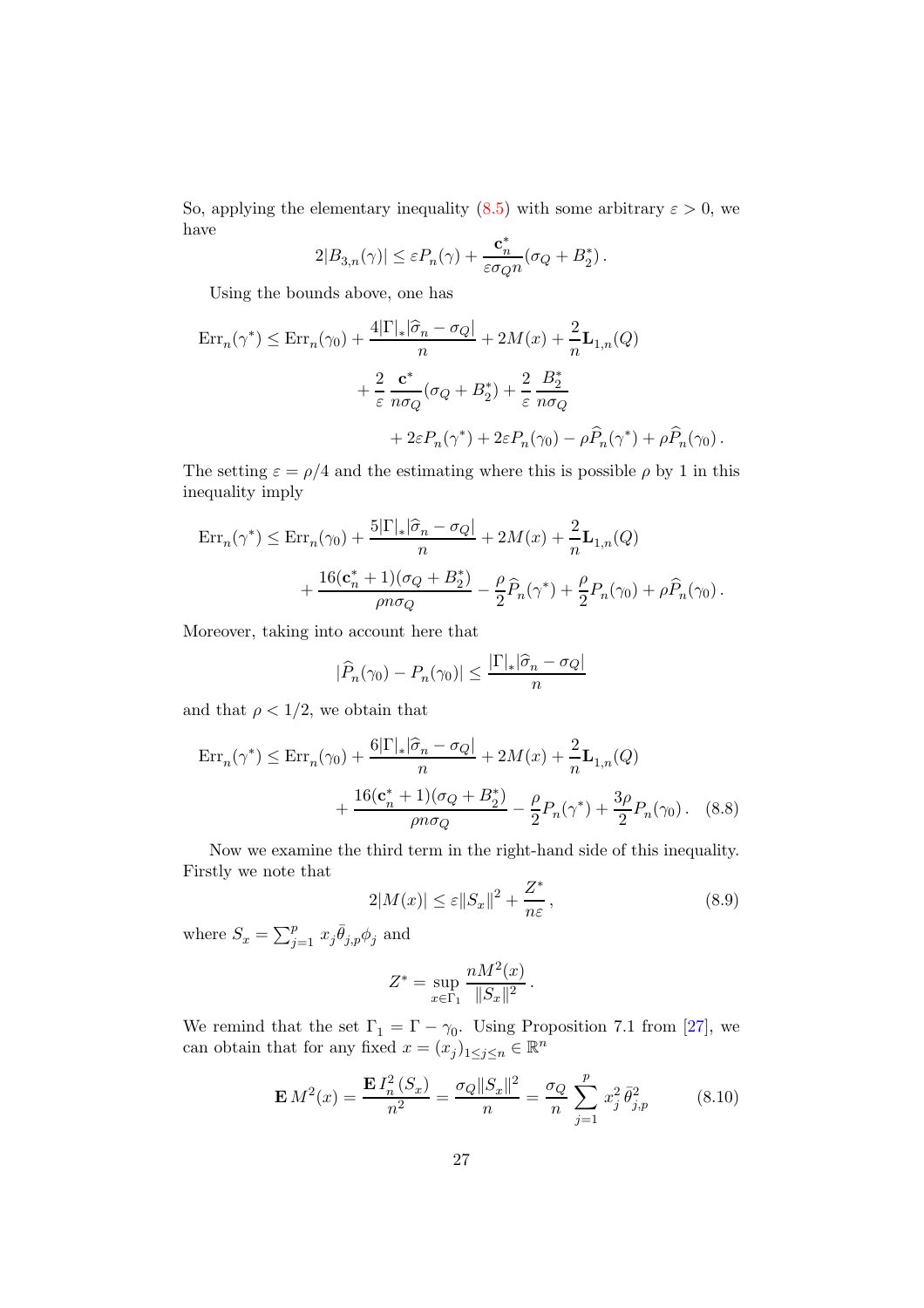and, therefore,

<span id="page-27-0"></span>
$$
\mathbf{E}_{Q}Z^{*} \le \sum_{x \in \Gamma_{1}} \frac{n M^{2}(x)}{\|S_{x}\|^{2}} \le \sigma_{Q} \nu.
$$
 (8.11)

Moreover, the norm  $||S^*_{\gamma^*} - S^*_{\gamma_0}||$  can be estimated from below as

$$
||S^*_{\gamma} - S^*_{\gamma_0}||^2 = \sum_{j=1}^p (x(j) + \beta(j))^2 \hat{\theta}_{j,p}^2
$$
  

$$
\geq ||\hat{S}_x||^2 + 2 \sum_{j=1}^p x(j)\beta(j)\hat{\theta}_{j,p}^2,
$$

where  $\beta(j) = \gamma_0(j)g_j(\gamma_0) - \gamma(j)g_j(\gamma)$ . Therefore, in view of [\(3.7\)](#page-5-0)

$$
||S_x||^2 - ||S^*_{\gamma} - S^*_{\gamma_0}||^2 \le ||S_x||^2 - ||\widehat{S}_x||^2 - 2\sum_{j=1}^p x(j)\beta(j)\widehat{\theta}_{j,p}^2
$$
  

$$
\le -2M(x^2) - 2\sum_{j=1}^p x(j)\beta(j)\widehat{\theta}_{j,p}\bar{\theta}_{j,p} - \frac{2}{\sqrt{n}}\Upsilon(x),
$$

where  $\Upsilon(\gamma) = \sum_{j=1}^p \gamma(j) \beta(j) \widehat{\theta}_{j,p} \xi_j$ . Note that the first term in this inequality we can estimate as

$$
2M(x^{2}) \leq \varepsilon ||S_{x}||^{2} + \frac{Z_{1}^{*}}{n\varepsilon} \quad \text{and} \quad Z_{1}^{*} = \sup_{x \in \Gamma_{1}} \frac{nM^{2}(x^{2})}{||S_{x}||^{2}}.
$$

Note that, similarly to  $(8.11)$  we can estimate the last term as

<span id="page-27-1"></span>
$$
\mathbf{E}_Q Z_1^* \leq \sigma_Q \nu \, .
$$

From this it follows that for any  $0 < \varepsilon < 1$ 

$$
||S_x||^2 \le \frac{1}{1-\varepsilon} \left( ||S^*_{\gamma} - S^*_{\gamma_0}||^2 + \frac{Z^*_{1}}{n\varepsilon} -2 \sum_{j=1}^p x(j)\beta(j)\widehat{\theta}_{j,p}\bar{\theta}_{j,p} - \frac{2\Upsilon(x)}{\sqrt{n}} \right). \tag{8.12}
$$

Moreover, note now that the property [\(8.7\)](#page-25-2) yields

<span id="page-27-2"></span>
$$
\sum_{j=1}^{p} \beta^2(j)\hat{\theta}_{j,p}^2 \le 2\sum_{j=1}^{p} g_{\gamma}^2(j)\hat{\theta}_{j,p}^2 + 2\sum_{j=1}^{p} g_{\gamma_0}^2(j)\hat{\theta}_{j,p}^2 \le \frac{4\mathbf{c}^*}{\varepsilon n}.
$$
 (8.13)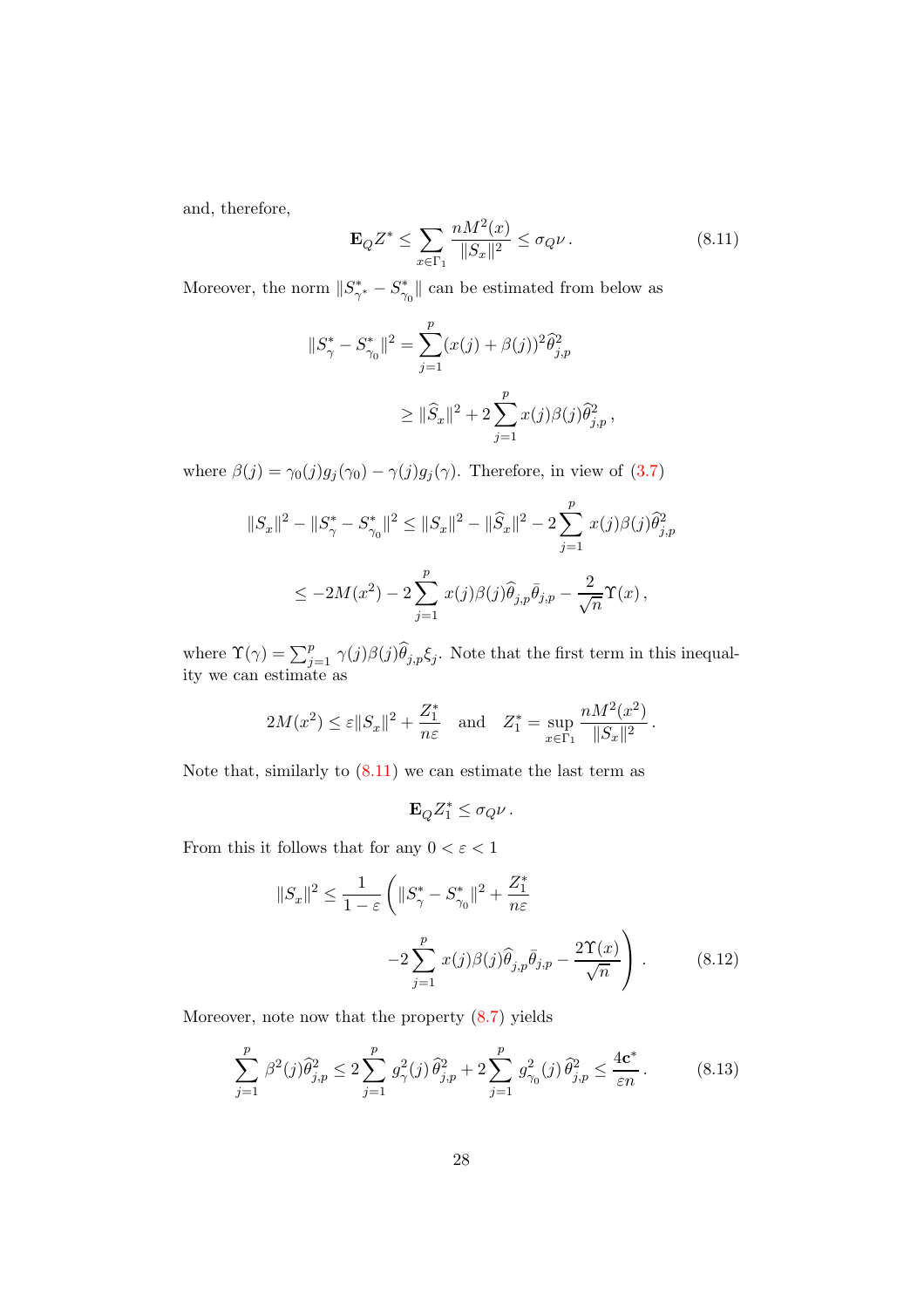Taking into account that  $|x(j)| \leq 1$  and using the inequality [\(8.5\)](#page-25-1), we get that for any  $\varepsilon > 0$ 

$$
2\left|\sum_{j=1}^p x(j)\beta(j)\widehat{\theta}_{j,p}\bar{\theta}_{j,p}\right| \leq \varepsilon ||S_x||^2 + \frac{4\mathbf{c}^*}{\varepsilon n}.
$$

To estimate the last term in the right hand of [\(8.12\)](#page-27-1) we use first the Cauchy-Bunyakovsky-Schwarz inequality and then the bound [\(8.13\)](#page-27-2), i.e.

$$
\frac{2}{\sqrt{n}}|\Upsilon(\gamma)| \leq \frac{2|\Gamma|_{*}}{\sqrt{n}} \left(\sum_{j=1}^{p} \beta^{2}(j)\widehat{\theta}_{j,p}^{2}\right)^{1/2} \left(\sum_{j=1}^{p} \bar{\gamma}^{2}(j)\xi_{j,p}^{2}\right)^{1/2}
$$

$$
\leq \varepsilon P_{n}(\gamma) + \frac{\mathbf{c}^{*}}{n\varepsilon\sigma_{Q}} \sum_{j=1}^{p} \bar{\gamma}^{2}(j)\xi_{j,p}^{2} \leq \varepsilon P_{n}(\gamma) + \frac{\mathbf{c}^{*}(\sigma_{Q} + B_{2}^{*})}{n\varepsilon\sigma_{Q}}
$$

.

Therefore,

$$
\frac{2}{\sqrt{n}}|\Upsilon(x)| \leq \frac{2}{\sqrt{n}}|\Upsilon(\gamma^*)| + \frac{2}{\sqrt{n}}|\Upsilon(\gamma_0)|
$$
  

$$
\leq \varepsilon P_n(\gamma^*) + \varepsilon P_n(\gamma_0) + \frac{2c^*(\sigma_Q + B_2^*)}{n\varepsilon \sigma_Q}.
$$

So, using all these bounds in [\(8.12\)](#page-27-1), we obtain that

$$
||S_x||^2 \le \frac{1}{(1-\varepsilon)} \left( \frac{Z_1^*}{n\varepsilon} + ||S_{\gamma^*}^* - S_{\gamma_0}^*||^2 + \frac{6c_n^*(\sigma + B_2^*)}{n\sigma\varepsilon} + \varepsilon P_n(\gamma^*) + \varepsilon P_n(\gamma_0) \right).
$$

Using in the inequality  $(8.9)$  this bound and the estimate

$$
\|S_{\gamma^\ast}^\ast-S_{\gamma_0}^\ast\|^2\leq 2({\rm Err}_p(\gamma^\ast)+{\rm Err}_p(\gamma_0))\,,
$$

we obtain

$$
2|M(x)| \leq \frac{Z^* + Z_1^*}{n(1 - \varepsilon)\varepsilon} + \frac{2\varepsilon(\text{Err}_p(\gamma^*) + \text{Err}_p(\gamma_0))}{(1 - \varepsilon)} + \frac{6\mathbf{c}_n^*(\sigma_Q + B_2^*)}{n\sigma_Q(1 - \varepsilon)} + \frac{\varepsilon^2}{1 - \varepsilon}(P_n(\gamma^*) + P_n(\gamma_0)).
$$

Choosing here  $\varepsilon \leq \rho/2 < 1/2$  we obtain that

$$
2|M(x)| \le \frac{2(Z^* + Z_1^*)}{n\varepsilon} + \frac{2\varepsilon(\text{Err}_p(\gamma^*) + \text{Err}_p(\gamma_0))}{(1 - \varepsilon)}
$$

$$
+ \frac{12\mathbf{c}_n^*(\sigma_Q + B_2^*)}{n\sigma_Q} + \varepsilon(P_n(\gamma^*) + P_n(\gamma_0)) .
$$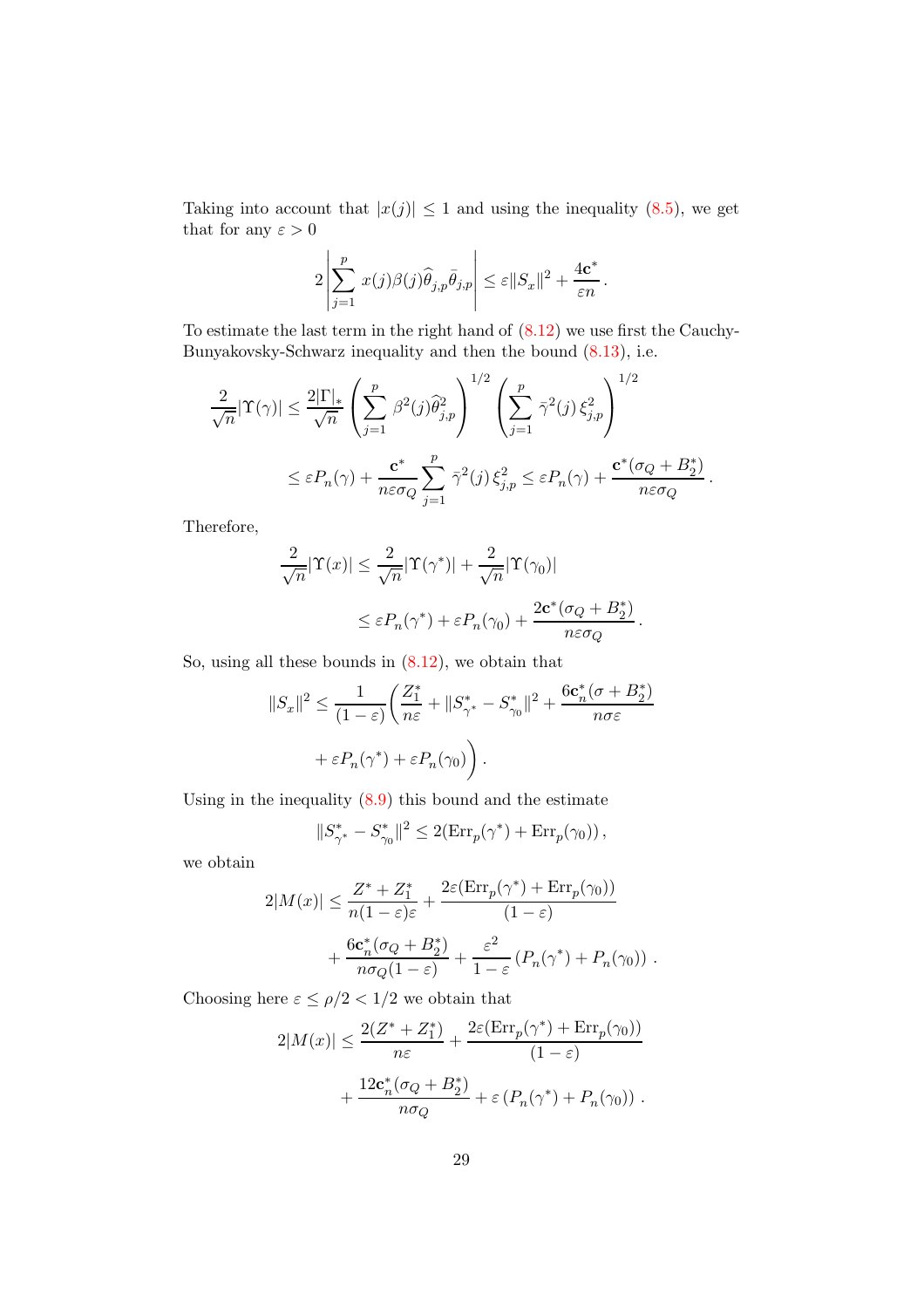From here and [\(8.8\)](#page-26-1), it follows that

$$
\begin{split} \mathrm{Err}_p(\gamma^*) &\leq \frac{1+\varepsilon}{1-3\varepsilon} \mathrm{Err}_p(\gamma_0) + \frac{6|\Gamma|_*|\widehat{\sigma}_n - \sigma_Q|}{n(1-3\varepsilon)} + \frac{2}{n(1-3\varepsilon)} \mathbf{L}_{1,n}(Q) \\ &+ \frac{28(1+\mathbf{c}_n^*)(B_2^* + \sigma_Q)}{\rho(1-3\varepsilon)n\sigma_Q} + \frac{2(Z^* + Z_1^*)}{n(1-3\varepsilon)} + \frac{2\rho P_n(\gamma_0)}{1-3\varepsilon}. \end{split}
$$

Choosing here  $\varepsilon = \rho/3$  and estimating  $(1 - \rho)^{-1}$  by 2 where this is possible, we get

$$
\begin{split} \mathrm{Err}_p(\gamma^*) &\leq \frac{1+\rho/3}{1-\rho} \mathrm{Err}_p(\gamma_0) + \frac{12|\Gamma|_*|\widehat{\sigma}_n - \sigma_Q|}{n} + \frac{4}{n} \mathbf{L}_{1,n}(Q) \\ &+ \frac{56(1+\mathbf{c}_n^*)(B_2^* + \sigma_Q)}{\rho n \sigma_Q} + \frac{4(Z^* + Z_1^*)}{n} + \frac{2\rho P_n(\gamma_0)}{1-\rho} \,. \end{split}
$$

Taking the expectation and using the upper bound for  $P_n(\gamma_0)$  in Lemma 7.1 from [\[27](#page-37-3)] with  $\varepsilon = \rho$  yields

$$
\mathcal{R}_Q(S^*,S) \le \frac{1+5\rho}{1-\rho}\mathcal{R}_Q(S^*_{\gamma_0},S) + \frac{\check{\mathbf{U}}_{Q,n}}{n\rho} + \frac{12|\Gamma|_*\mathbf{E}_Q|\widehat{\sigma}_n - \sigma_Q|}{n},
$$

where  $\check{\mathbf{U}}_{Q,n} = 4\mathbf{L}_{1,n}(Q) + 56(1+c_n^*)(2\mathbf{L}_{2,n}(Q)\nu+1) + 2\mathbf{c}_n^*$ . The inequality holds for each  $\gamma_0 \in \Lambda$ , this implies Theorem [5.1.](#page-9-4)

# <span id="page-29-1"></span>A Appendix

In the following lemma we need the well-known Bichteler - Jacod - Novikov inequalities [\[4](#page-35-10), [23,](#page-36-10) [24\]](#page-36-11) for purely discontinuous martingales. Namely, for any  $p \geq 2$  and for any  $t > 0$ 

<span id="page-29-0"></span>
$$
\mathbf{E} \sup_{u \le t} |h * (\mu - \widetilde{\mu})_u|^p \le \check{C}_p \mathbf{E} (|h|^2 * \widetilde{\mu}_t)^{p/2} + \mathbf{E} |h|^p * \widetilde{\mu}_t,
$$
 (A.1)

where  $\mu$  is a jump measure and  $\tilde{\mu}$  is its compensator.

<span id="page-29-3"></span>**Lemma A.1.** For any bounded on the interval  $[0, T]$  nonrandom unction f

<span id="page-29-2"></span>
$$
\sup_{0 \le t \le T} \mathbf{E} I_t^8(f) < \infty. \tag{A.2}
$$

**Proof.** Taking into account the definition of the process  $(2.1)$  we get

$$
\xi_t = \xi_t^{(1)} + \xi_t^{(2)},
$$

where

$$
d\xi_t^{(1)} = a\xi_t^{(1)}dt + dw_t \text{ and } d\xi_t^{(2)} = a\xi_t^{(2)}dt + dz_t.
$$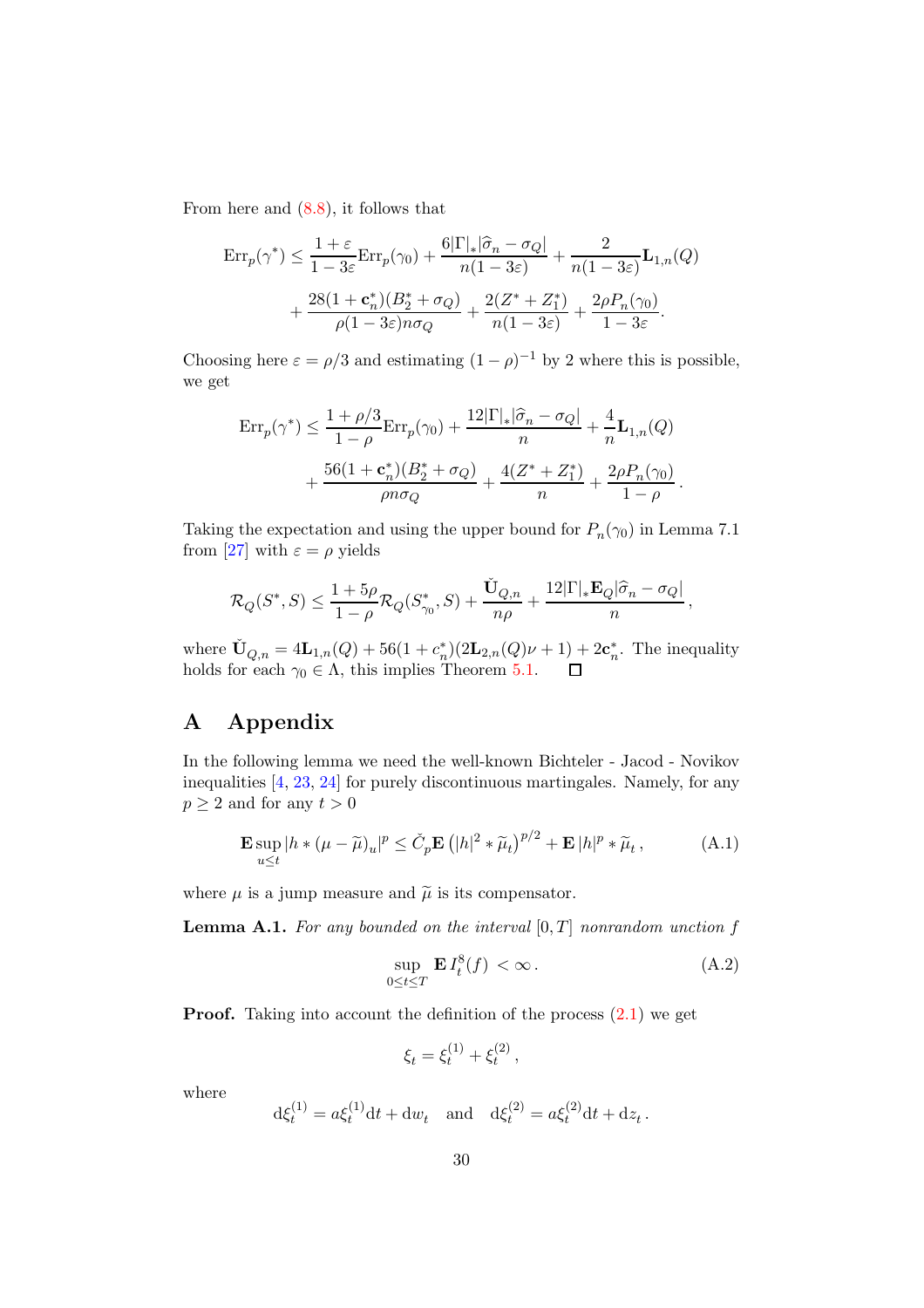So, denoting  $I_t^{(i)}$  $t_i^{(i)}(f) = \int_0^t f(s) \mathrm{d} \xi_s^{(i)}$ , we obtain that

<span id="page-30-1"></span>
$$
I_t(f) = \varrho_1 I_t^{(1)}(f) + \varrho_2 I_t^{(2)}(f).
$$
 (A.3)

Since the first term  $I_s^{(1)}(f)$  is the gaussian random variable we need to show the inequality  $(A.2)$  only for  $I_s^{(2)}(f)$ . To this end note, that

$$
I_t^{(2)}(f) = a \int_0^t f(s) \,\xi_s^{(2)} \mathrm{d}s + \int_0^t f(s) \,\mathrm{d}z_s.
$$

Note that

$$
\xi_t^{(2)} = \int_0^t e^{a(t-s)} \mathrm{d} z_s \,.
$$

So, by the inequality  $(A.1)$  and using the properties  $(2.3)$  we obtain that for some constant  $C > 0$ 

$$
\mathbf{E}\left(\xi_t^{(2)}\right)^8 \le C\left(\left(\int_0^t e^{4a(t-s)} \mathrm{d} s\right)^4 + \Pi(x^8) \int_0^t e^{8a(t-s)} \mathrm{d} s\right) < \infty.
$$

Similarly, we can obtain that

<span id="page-30-0"></span>
$$
\max_{0\leq t\leq T} \mathbf{E} \left( \int_0^t f(s) \, \mathrm{d}z_s \right)^8 < \infty \, .
$$

From this it follows the inequality  $(A.2)$ , hence, Lemma [A.1.](#page-29-3)  $\Box$ 

<span id="page-30-2"></span>**Lemma A.2.** For any bounded on the interval  $[0, T]$  nonrandom unction f and g

$$
\mathbf{E} \int_0^t V_{s-}(f) dL_s(g) = \mathbf{E} \int_0^t \widetilde{I}_{s-}(f) dL_s(g)
$$

$$
= \mathbf{E} \int_0^t V_{s-}(f) d\widetilde{M}_s(g) = 0.
$$
(A.4)

**Proof.** By the definition we have

$$
\int_0^t V_{s-}(f) dL_s(g) = \int_0^t V_{s-}(f)(I_{s-}(g) + g(s)I_{s-}(1)) du_s
$$
  
+  $\varrho_2^2 \int_0^t V_{s-}(f) g(s) dm_s.$ 

Note that in this case  $\langle m \rangle_t = \Pi(x^4)t$ . To this end it suffices to check that for any bounded non random functions  $f$  and  $g$ 

$$
\sup_{0\leq s\leq t} \mathbf{E} V_s^2(f) I_s^2(g) < \infty.
$$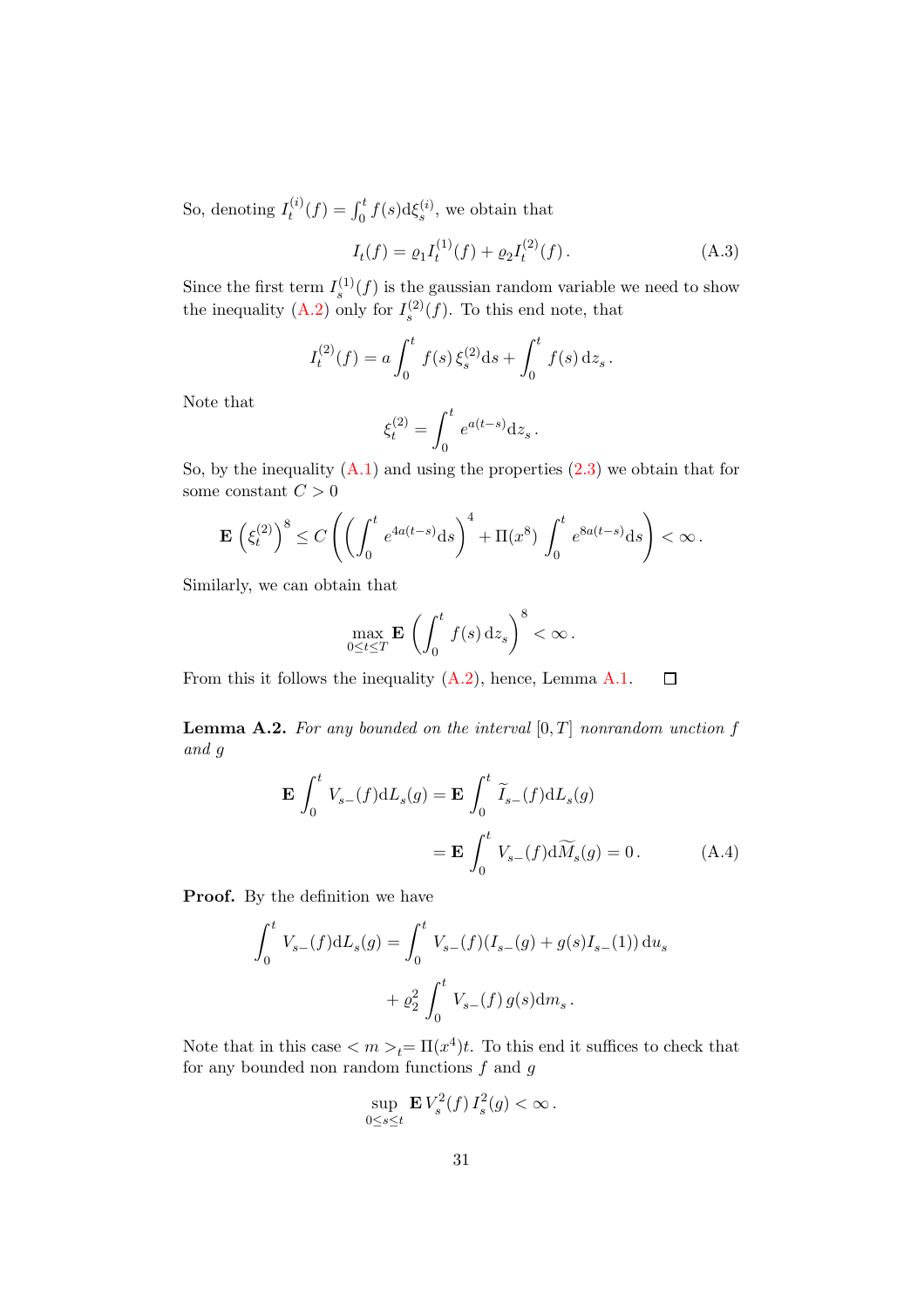Using the definition of  $V$ , for the last inequality it suffices to check that for any  $t > 0$ 

$$
\sup_{0 \le s \le t} \mathbf{E} \, I_s^2(1) \, I_s^2(f) \, I_s^2(g) < \infty \, .
$$

Applying here two times the Cauchy-Bunyakovsky-Schwarz inequality and Lemma [A.1,](#page-29-3) we obtain the first equality in  $(A.4)$ . Similarly, we can obtain the others equalities. Hence Lemma [A.2.](#page-30-2)  $\Box$ 

<span id="page-31-2"></span>**Lemma A.3.** Let v be a continuously differentiable  $\mathbb{R} \to \mathbb{R}$  function. Then, for any  $t > 0$ ,  $\alpha > 0$  and for any integrated  $\mathbb{R} \to \mathbb{R}$  function h,

$$
\left| \int_0^t e^{-\alpha(t-s)} h(s) v(s) \, ds \right| \leq \|\overline{h}\|_{*,t} \left( 2\|v\|_{*,t} + \frac{\|v\|_{*,t}}{\alpha} \right),
$$

where  $\overline{h}_s = \int_0^s h(u) \mathrm{d}u$ .

Proof. This lemma follows immediately from the integrating by parts.  $\Box$ 

<span id="page-31-1"></span>**Lemma A.4.** For any measurable bounded  $[0, +\infty) \to \mathbb{R}$  functions f and g, for any  $-\infty < a \leq 0$  and for any  $t > 0$ 

$$
\left| a \int_0^t e^{2a(t-s)} g(s) A_s(f) ds \right| \leq 3 \sigma_Q^2 \, \varpi_t(f,g) + \check{\varrho}_2 \|f\|_{*,t} \|g\|_{*,t} \,,
$$

where  $\check{\varrho}_2 = \varrho_2^2 \Pi(x^4)$ .

Proof. First note that

<span id="page-31-0"></span>
$$
A_t = J_t(f) + \sigma_Q^2 \,\check{J}_t(f) \tag{A.5}
$$

where

$$
J_t(f) = \int_0^t e^{3a(t-u)} f(u)v(u) \mathrm{d}u \text{ and } \tilde{J}_t(f) = 2 \int_0^t e^{3a(t-u)} \tilde{\varepsilon}_u(f) \mathrm{d}u.
$$

To study these integrals we need to calculate  $\mathbf{E}\xi_t^2$ . To this end through the equation [\(7.8\)](#page-15-3) we can represent this expectation in the following integral form

$$
\mathbf{E}\,\widetilde{\xi}_t^2 = \int_0^t e^{4a(t-s)} \,\mathrm{d}\mathbf{E}\,[\widetilde{M}(1),\widetilde{M}(1)]_s.
$$

Moreover, using the definition of  $M_s(1,1)$  in  $(7.2)$  we obtain that

$$
\mathbf{E}[\widetilde{M}(1),\widetilde{M}(1)]_t = 4\sigma_Q \int_0^t \mathbf{E} \xi_s^2 \mathrm{d} s + \check{\varrho}_2 t,
$$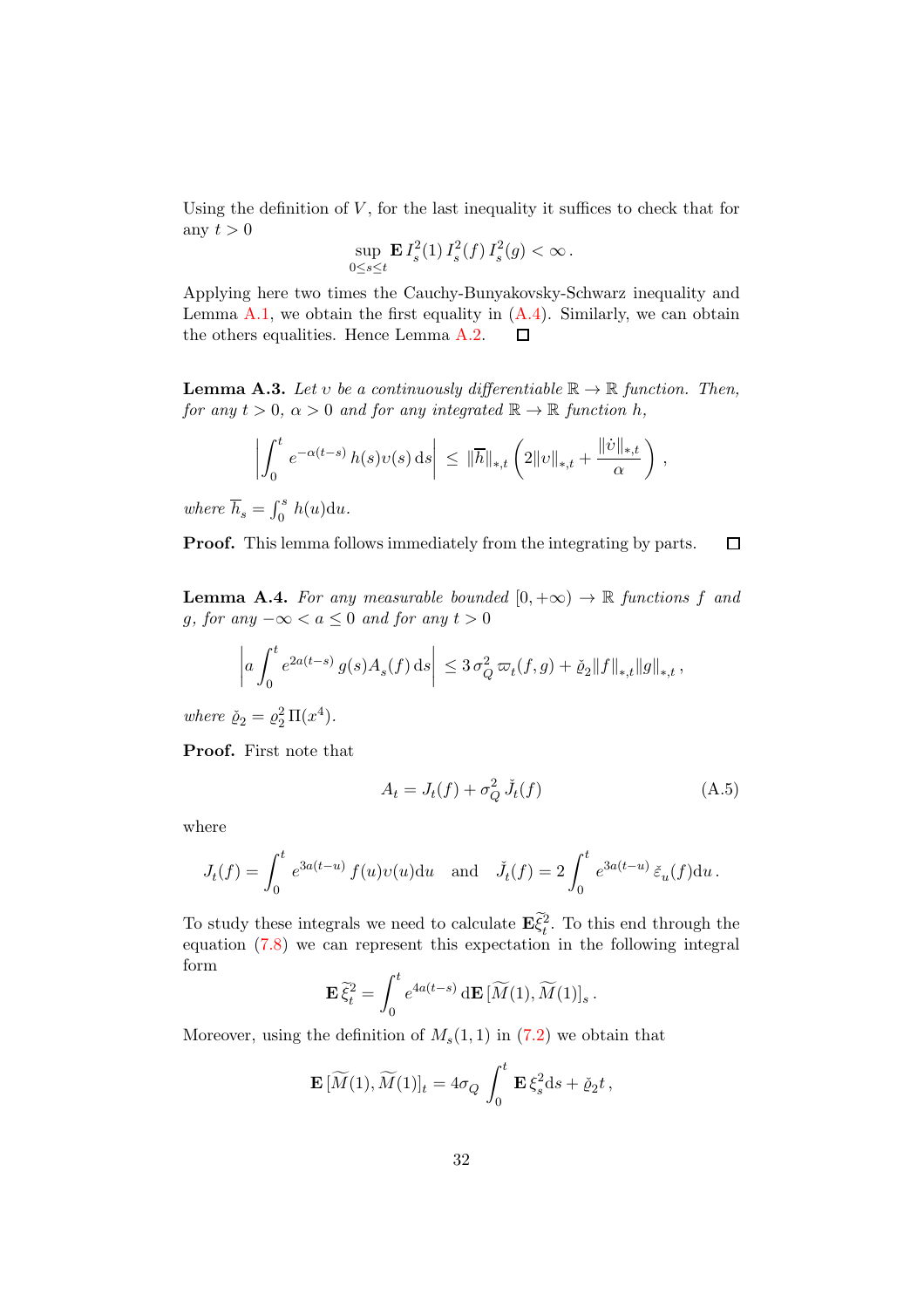where  $\check{\varrho}_2 = \varrho_2^4 \Pi(x^4)$ . Therefore,

$$
\mathbf{E}\,\tilde{\xi}_t^2 = \int_0^t e^{4a(t-s)} \, \left(4\sigma_Q \,\mathbf{E}\,\xi_s^2 + \check{\varrho}_2\right) \mathrm{d}s.
$$

Using here  $(7.3)$  we obtain that for  $a < 0$ 

<span id="page-32-0"></span>
$$
\mathbf{E}\,\tilde{\xi}_t^2 = e^{4at}\frac{2\sigma_Q^2 + a\check{\varrho}_2}{4a^2} - e^{2at}\frac{\sigma_Q^2}{a^2} + \frac{2\sigma_Q^2 - a\check{\varrho}_2}{4a^2} \,. \tag{A.6}
$$

Note now that the function  $v(\cdot)$  defined in [\(7.10\)](#page-15-1) can be represented as

$$
v(s) = av_1(s) + v_2(s)
$$
 (A.7)

with

$$
v_1(s) = \frac{\check{\varrho}_2}{4} (e^{4at} + 3)
$$
 and  $v_2(s) = \frac{\sigma_Q^2}{2} (e^{4at} - 1)$ .

It is clear that

<span id="page-32-1"></span>
$$
||v_1||_{*,n} \le \check{\varrho}_2
$$
 and  $2||v_2||_{*,n} + \frac{||\dot{v}_2||_{*,n}}{2|a|} \le 2\sigma_Q$ . (A.8)

Now we have

$$
J_t(f) = J_{1,t}(f) + J_{2,t}(f) \,,
$$

where  $J_{1,t}(f) = a \int_0^t e^{3a(s-u)} f(u)v_1(u) \, du$  and  $J_{2,t}(f) = \int_0^t e^{3a(s-u)} f(u)v_2(u) \, du$ . It is clear that

$$
|J_{1,t}(f)| \le \check{\varrho}_2 \|f\|_{*,n} / 3 \, .
$$

So,

$$
\left| a \int_0^t e^{2a(t-s)} g(s) J_{1,s}(f) ds \right| \leq \check{\varrho}_2 \|f\|_{*,t} \|g\|_{*,t}/6.
$$

Now we represent the corresponding integral for  ${\cal J}_{2,t}(f)$  as

$$
\int_0^t e^{2a(t-s)} g(s) J_{2,s}(f) ds = \int_0^t e^{3au} \widetilde{J}_{t-u,u}(f,g) du
$$

and

$$
\widetilde{J}_{t,u}(f,g) = \int_0^t e^{2a(t-s)} g(s+u) f(s) \, v_2(s) \mathrm{d} s \, .
$$

Using Lemma  $A.3$  and the last inequality in  $(A.8)$  we obtain that

$$
\sup_{0\leq u\leq t} \left| \widetilde J_{t-u,u}(f) \right| \leq 2\sigma_Q^2 \Omega_t(g,f)\,,
$$

where

$$
\Omega_t(g, f) = \sup_{v \ge 0, u \ge 0, 0 \le v + u \le t} \left| \int_0^v g(s+u)f(s)ds \right|.
$$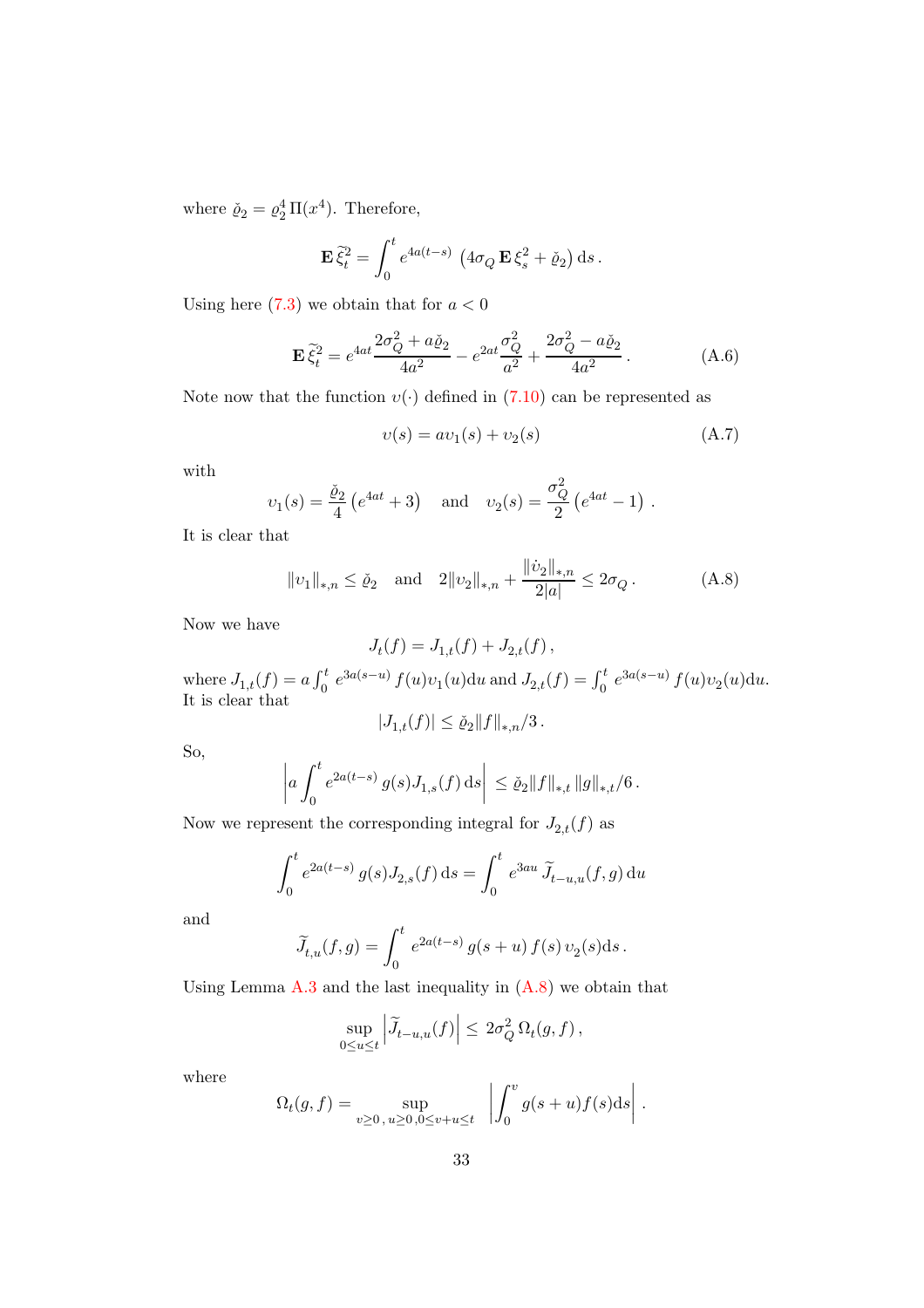Therefore,

$$
\left| a \int_0^t e^{2a(t-s)} g(s) J_{2,s}(f) ds \right| \leq \frac{2\sigma_Q^2}{3} \Omega_t(g,f) \leq \frac{2\sigma_Q^2}{3} \varpi_t(f,g).
$$

Similarly we can get

$$
\left| a \int_0^t e^{2a(t-s)} g(s) \check{J}_s(f) \, ds \right| \leq \frac{4}{3} \Omega_t(g, \check{\varepsilon}(f)).
$$

Note now that for any fixed  $v > 0$  and  $\theta \ge 0$ t with  $v + \theta \le t$  we have

$$
\int_0^v g(u+\theta) \, \check{\varepsilon}_u(f) \, \mathrm{d}u = \frac{a}{2} \int_0^v e^{as} \, D_{s,\theta} \, \mathrm{d}s \,,
$$

where  $D_{s,\theta} = \int_0^{v-s} g(y+\theta+s)\tilde{f}(y)dy$  and  $\tilde{f}(y) = f(y)(1+e^{2ay})$ . Integrating par parts yields

$$
D_{s,\theta} = \left(1 + e^{2a(t-s)}\right) \int_0^{v-s} g(z+\theta+s) f(z) dz
$$

$$
+ 2a \int_0^{v-s} e^{2au} \int_0^u g(z+\theta+s) f(z) dz du.
$$

This implies, that

$$
|D_{s,\theta}(f,g)|\leq 3\varpi_t(f,g)\,,
$$

i.e. for any  $v > 0$  and  $\theta \ge 0$ 

<span id="page-33-1"></span>
$$
\left| \int_0^v g(u+\theta) \, \check{\varepsilon}_u(f) \, \mathrm{d}u \right| \leq 3\varpi_t(f,g)/2. \tag{A.9}
$$

Therefore,

$$
\Omega_t(g, \check{\varepsilon}(f)) \leq 3\varpi_t(f, g)/2.
$$

Hence Lemma [A.4.](#page-31-1)  $\Box$ 

<span id="page-33-0"></span>**Lemma A.5.** For any measurable bounded  $[0, +\infty) \rightarrow \mathbb{R}$  functions f and g, for any  $-a_{max} \le a \le 0$  and for any  $t > 0$ 

$$
a^2 \left| \int_0^t e^{a(t-s)} g(s) \mathbf{E} \, \widetilde{I}_s(f) \, \widetilde{I}_s(1) \, ds \right| \leq 4 \left\| f \right\|_{*,t}^2 \left( a_{max} \, \check{\varrho}_2 + 3 \sigma_Q^2 \right) \, \varpi_t(1, g) \, .
$$

**Proof.** Firstly, note that if  $a = 0$  then this bound is obvious. Let now  $|a| > 0$ . Then, taking into account the representation  $(A.5)$  and the bound  $|\tilde{\varepsilon}_t(f)| \leq ||f||_{*,t}$  we obtain that

$$
||aA(f)||_{*,t} \le ||f||_{*,t} \left( a_{max} \, \check{\varrho}_2 / 3 + \sigma_Q^2 \right) \,. \tag{A.10}
$$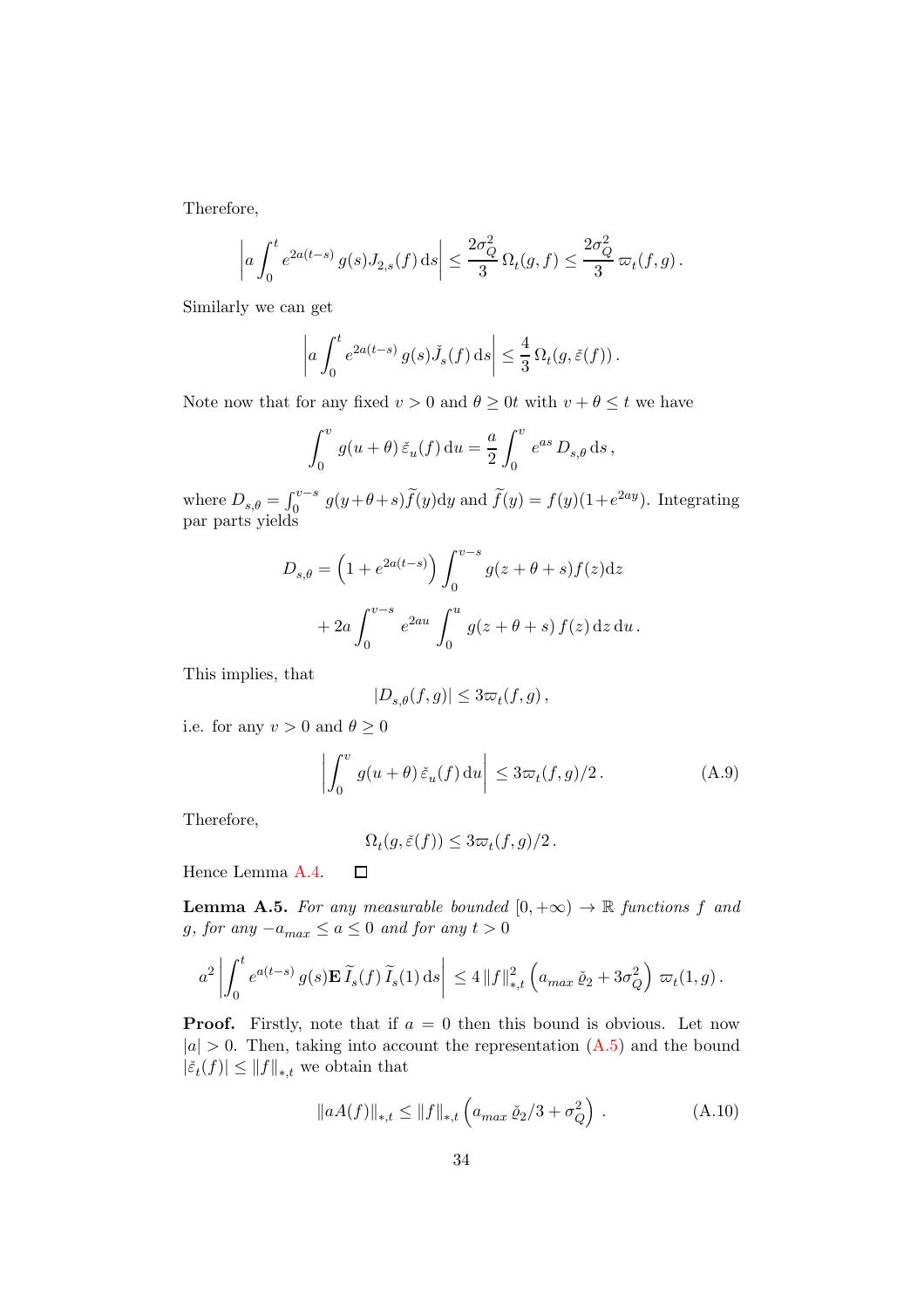Thus, from the definition of  $\widetilde{\varkappa}_u(f)$  in [\(7.15\)](#page-16-0) we obtain that

$$
\|a\widetilde{\varkappa}(f)\|_{*,t} \le \|f\|_{*,t}^2 \left(2a_{max}\,\check{\varrho}_2 + 6\sigma_Q^2\right) \,. \tag{A.11}
$$

Moreover, note now, that

$$
\int_0^t e^{a(t-s)} g(s) \mathbf{E} \, \widetilde{I}_s(f) \, \widetilde{I}_s(1) \, \mathrm{d} s = \int_0^t e^{a(t-u)} \, \widetilde{\varkappa}_u(f) \, G_{t-u,u} \, \mathrm{d} u \, ,
$$

where  $G_{T,u} = \int_0^T e^{az} g(z+u) dz$ . The integrating by parts yields

$$
G_{T,u} = \int_0^T g(z+u)dz + a \int_0^T e^{ay} \left( \int_0^y g(v+u)dv \right) dy.
$$

So, for any  $T + u \leq t$  we obtain that  $|G_{T,u}| \leq 2\varpi_t(1,g)$  and, therefore,

$$
\left| \int_0^t e^{a(t-u)} \widetilde{\varkappa}_u(f) G_{t-u,u} \, \mathrm{d}u \right| \leq \frac{4}{a^2} ||f||_{*,t}^2 \left( a_{max} \, \check{\varrho}_2 + 3\sigma_Q^2 \right) \, \varpi_t(1,g) \, .
$$

Hence Lemma [A.5.](#page-33-0)  $\Box$ 

<span id="page-34-0"></span>**Lemma A.6.** For any measurable bounded  $[0, +\infty) \rightarrow \mathbb{R}$  functions f and g, for any  $-\infty < a \leq 0$  and for any  $t > 0$ 

<span id="page-34-2"></span>
$$
\left| a \int_0^t e^{2a(t-s)} \, \check{\tau}_s(f,g) \, ds \right| \leq 9 \, \varpi_t^*(f,g). \tag{A.12}
$$

**Proof.** Firstly note, that using the bound  $(A.9)$  with  $\theta = 0$  we obtain

<span id="page-34-1"></span>
$$
\left| \int_0^t g(s)\check{\varepsilon}_s(f)ds \right| \le 3\varpi_t(f,g)/2. \tag{A.13}
$$

So,  $|\tau_t(f,g)| \leq 4\varpi_t(f,g)$ . Moreover, through the bound  $(A.13)$  and Lemma [A.3](#page-31-2) we obtain that

$$
\bigg|\int_0^t e^{2a(t-s)} f(s)\check{\varepsilon}_s(g)\,\mathrm{d} s\bigg| \, \leq \, 3\varpi_t(f,g)\,.
$$

Using again Lemma [A.3](#page-31-2) and taking into account that  $a\tau_t(1,1) = (e^{2at}-1)/2$ we estimate

$$
\left| a \int_0^t e^{2a(t-s)} f(s)g(s)\tau_s(1,1) ds \right| \leq \varpi_t(f,g).
$$

Thus, from taking into account the definition [\(7.13\)](#page-15-0) we obtain the bound [\(A.12\)](#page-34-2). Hence Lemma [A.6.](#page-34-0)  $\Box$ 

Acknowledgments. This work was partially supported by the Ministry of Science and Higher Education of the Russian Federation (research projects no. 2.3208.2017/4.6 and 1.472.2016/1.4).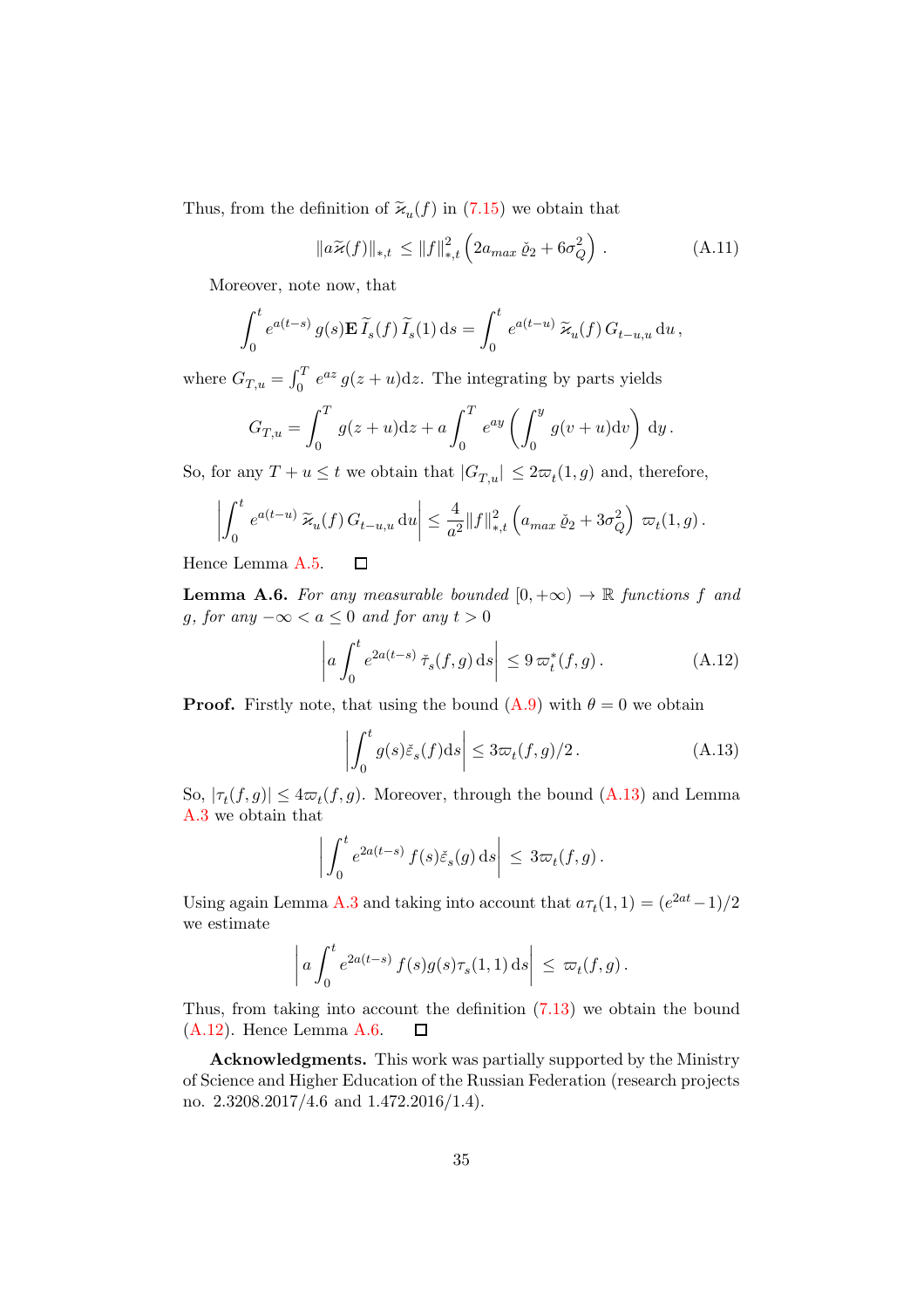# References

- <span id="page-35-3"></span>[1] Barbu V., Beltaief S., Pergamenshchikov S. M. Robust adaptive efficient estimation for semi - Markov nonparametric regression models. Statistical inference for stochastic processes, 2019, 22, 2, 187–231. http://dx.doi.org/10.1007/s11203-018-9186-8
- <span id="page-35-6"></span>[2] Barndorff-Nielsen O.E., Shephard N. Non-Gaussian Ornstein-Uhlenbeck-based models and some of their uses in financial mathematics. J. Royal Stat. Soc., 2001, B 63, 167–241.
- [3] Bertoin J. Lévy Processes. Cambridge: Cambridge University Press, 1996.
- <span id="page-35-10"></span>[4] Bichteler K., Jacod J. Calcul de Malliavin pour les diffusions avec sauts: existence d'une densité dans le cas unidimensionnel. Séminaire de probabilité, XVII, Lecture Notes in Math., 986, Springer, Berlin, 1983, 132–157.
- <span id="page-35-7"></span>[5] Cont R., Tankov P. Financial Modelling with Jump Processes. London: Chapman & Hall, 2004.
- <span id="page-35-4"></span>[6] Fourdrinier D., Pergamenshchikov S. Improved selection model method for the regression with dependent noise. Annals of the Institute of Statistical Mathematics, 2007, 59(3), 435–464.
- <span id="page-35-8"></span>[7] Galtchouk L., Pergamenshchikov S. Sharp non-asymptotic oracle inequalities for nonparametric heteroscedastic regression models. Journal of Nonparametric Statistics, 2009,  $21(1)$ , 1–16.
- <span id="page-35-9"></span>[8] Galtchouk L., Pergamenshchikov S. Adaptive asymptotically efficient estimation in heteroscedastic nonparametric regression. Journal of Korean Statistical Society, 2009, 38(4), 305–322.
- <span id="page-35-1"></span>[9] Höpfner R., Kutoyants Yu.A. On LAN for parametrized continuous periodic signals in a time inhomogeneous diffusion. Statist. Decisions, 2009, **27** (4),  $309 - 326$ .
- <span id="page-35-0"></span>[10] Ibragimov I. A., Khasminskii R. Z. Statistical Estimation: Asymptotic Theory. Springer, New York, 1981.
- <span id="page-35-5"></span>[11] James W., Stein C. Estimation with quadratic loss. *In Proceedings of the Fourth Berkeley Symposium Mathematics, Statistics and Probability*, 1961, 1. Berkeley: University of California Press. 361–380.
- <span id="page-35-2"></span>[12] Kassam S.A. Signal detection in non-Gaussian noise. New York: Springer-Verlag Inc., IX, 1988.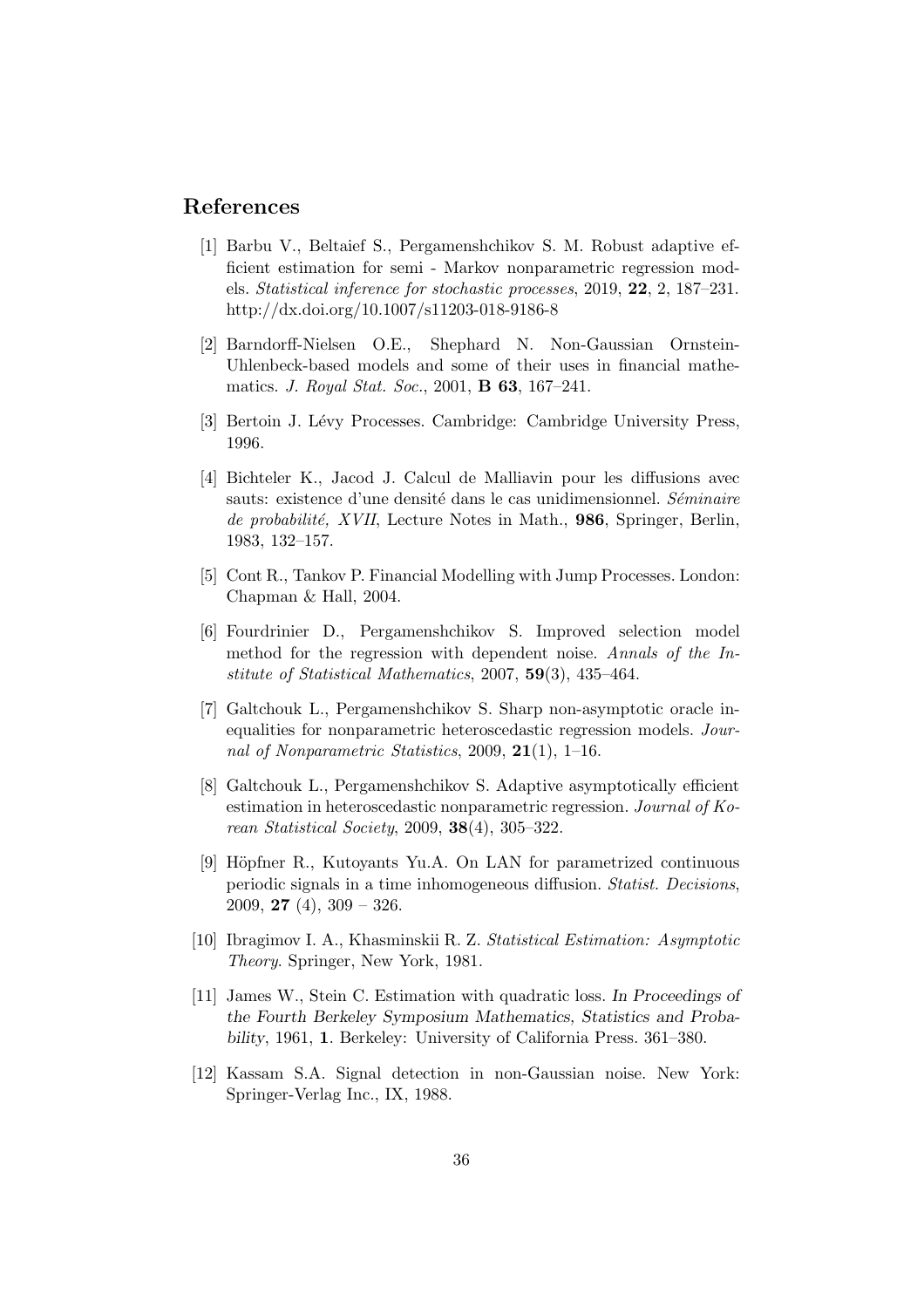- <span id="page-36-3"></span>[13] Konev V.V., Pergamenshchikov S. M. Guaranteed estimation of a trigonometric polynomial by observations with an additive gaussian noise having a rational density with unknown parameter. *Statistical Inference for Stochastic Process*, 2003 6 (3), 215-235.
- <span id="page-36-8"></span>[14] Konev V.V., Pergamenshchikov S.M. Nonparametric estimation in a semimartingale regression model. Part 1. Oracle Inequalities. Tomsk State University Journal of Mathematics and Mechanics, 2009, 3(7), 23–41.
- <span id="page-36-9"></span>[15] Konev V.V., Pergamenshchikov S.M. Nonparametric estimation in a semimartingale regression model. Part 2. Robust asymptotic efficiency. Tomsk State University Journal of Mathematics and Mechanics, 2009, 4(8), 31–45.
- <span id="page-36-4"></span>[16] Konev V.V., Pergamenshchikov S.M. General model selection estimation of a periodic regression with a Gaussian noise. *Annals of the Institute of Statistical Mathematics*, 2010, 62, 1083–1111.
- <span id="page-36-6"></span>[17] Konev V.V., Pergamenshchikov S.M. Efficient robust nonparametric in a semimartingale regression model. *Annals of the Institute of Henri Poincar´e. Probab. and Stat.*, 2012, 48(4), 1217–1244.
- <span id="page-36-7"></span>[18] Konev V.V., Pergamenshchikov S.M. Robust model selection for a semimartingale continuous time regression from discrete data. Stochastic processes and their applications, 2015, 125, 294–326.
- <span id="page-36-5"></span>[19] Konev V., Pergamenshchikov S., Pchelintsev E. Estimation of a regression with the pulse type noise from discrete data. *Theory Probab. Appl.*, 2014, 58(3), 442–457.
- <span id="page-36-0"></span>[20] Kutoyants Yu. A. Estimation of the signal parameter in a Gaussian Noise. *Problems of Information Transmission*, 1977, 13 (4), 29 – 36.
- <span id="page-36-1"></span>[21] Kutoyants Yu. A. Parameter Estimation for Stochastic Processes. Heldeman-Verlag, Berlin, 1984.
- <span id="page-36-2"></span>[22] Kutoyants Yu. A. Identification of dynamical systems with small noise. Mathematics and its Applications, 300. Kluwer Academic Publishers Group, Dordrecht, 1994.
- <span id="page-36-10"></span>[23] Marinelli C., Röckner M. On maximal inequalities for purely discontinuous martingales in infinite dimensions. Séminaire de Probabilités, Lect. Notes Math., XLVI (2014), 293–315.
- <span id="page-36-11"></span>[24] Novikov A.A. On discontinuous martingales. Theory Probab. Appl., 1975, **20**(1),  $11-26$ .